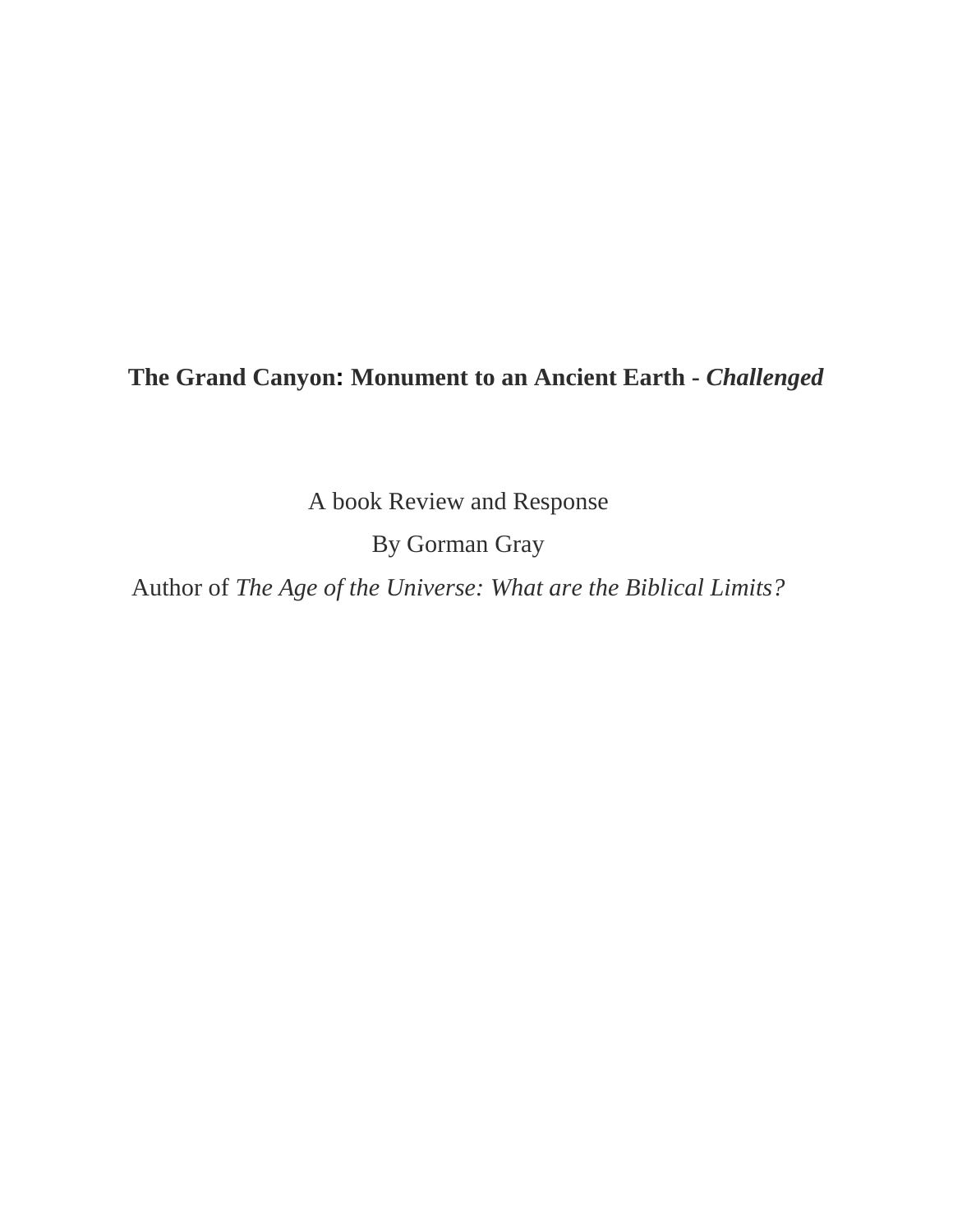Reviewed book data:

*The Grand Canyon: Monument to an Ancient Earth* by Gregg Davidson, Joel Duff, David Elliot, Tim Helble,Carol Hill, Stephen Moshier, Wayne Ranney, Ralph Stearley, Bryan Tapp, Roger Wiens & Ken Wolgemuth Published by Kregel, Grand Rapids, Michigan, 2016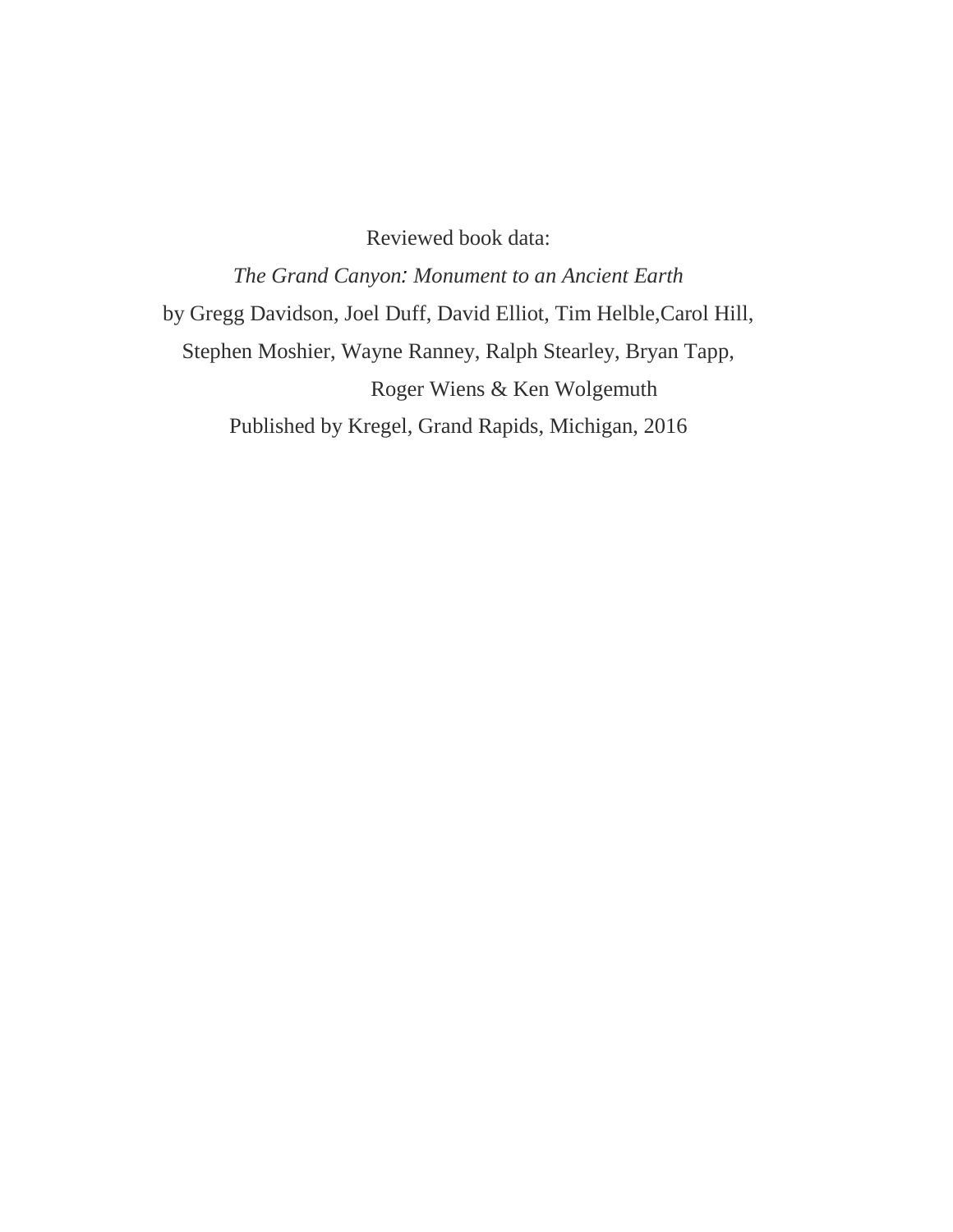The book, The *Grand Canyon: Monument to an Ancient Earth,* has one singular purpose: To invalidate "flood geology" as promoted by Young Earth Creationists (YEC). It asks the question: Can Noah's flood explain the Grand Canyon? A host of lettered experts in the fields of geology, paleontology, biology, hydrology and related disciplines are among the authors (henceforth "the authors"). It is certainly a beautifully bound book with exceptional photos and illustrations and the authors are persuasive in their pursuit. They discuss the two opposing views on flood geology, how geology works, the story fossils tell, how the Grand Canyon was carved, and they bring a verdict of "no" to flood geology.

This review presents mostly negative observations with simple, answers to some of the questions raised. We will make complaints against the geological basis claimed by the authors, but particularly, a strong objection to the theological assumptions made and the reckless abuse of Scripture. This work has become a polemic more than a book review.

So I will argue against the themes of this anti-flood book but from a young *biosphere* view, not from a young earth / young universe view. Hence we will also object to a dogmatic young planet earth and a dogmatic young universe by young earth creationists. Both are undefined in age biblically. It is the biosphere only that is defined at less than 7000 years old. I will not make a biblical defense of YBC, the young biosphere creation view of Genesis, at this point but it constrains much of my reasoning in this paper.

The Bible will be shown to be *literally true* and it will color all of our conclusions. I will show that it makes the most sense geologically with every objection suggested by the authors easily dismissed by rational thought and factual science and which harmonizes beautifully with Scripture. *Theology will help to understand the geology.*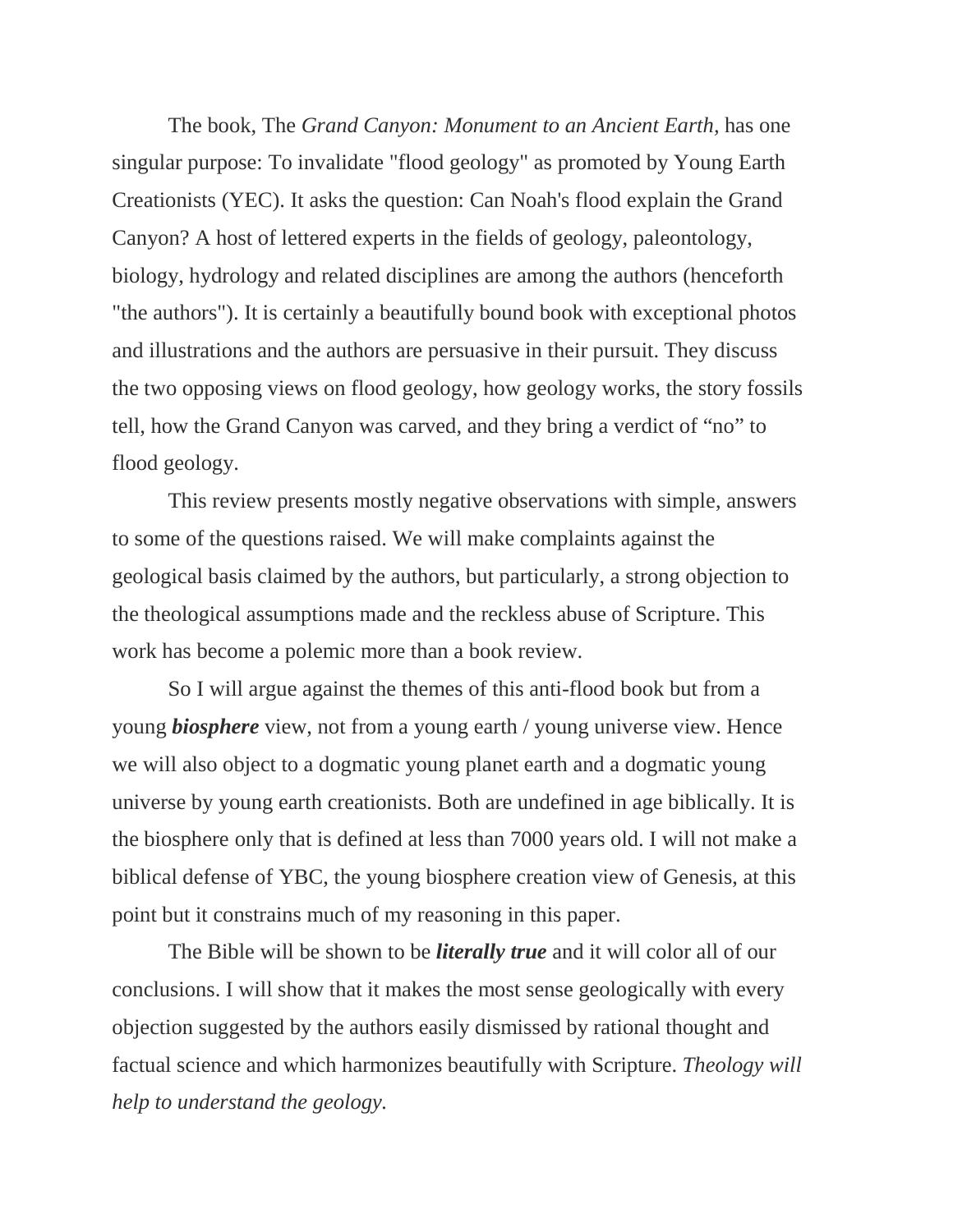Because the authors make a feeble attempt to discuss biblical texts (See page 28-29) therefore, I will focus my response appropriate to that, with a defense of the Bible as it relates to flood geology.

After establishing firmly that the authors work has no biblical foundation for their view as they claim, I will offer corrections to common misconceptions by all parties (including YEC's) regarding Noah's global flood.

## Listed they are:

#1 The fountains of the great deep do not refer to water fountains but to flood basalts of lava and volcanoes worldwide. #2. Young Earth Creationists, who are the specific target of the anti-flood book, are found with a very vulnerable weakness of that group. Bible believers must NOT insist that the stellar universe and the sterile planet earth are only 7000 years old. The Bible does define the age of the biosphere (living things and a home for living things) as less than 7000 years old, but the planet earth before the six day creation of life and the universe are not defined in date. #3 The Bible explains the cause of the flood to be the *sinking* of the entire continent until everything was covered with water by at least 20 feet. In the course of one flood year, geologic conditions of all kinds, raging torrents, hot bright sunshine and the consequences of asteroidal impacts existed simultaneously in various places as the flood progressed. #4 Isotope dates by the authors might have limited credibility for some Precambrian geology but none at all for strata containing any life. #5 Conclusive, factual destruction of any possibility of evolution, theistic or atheistic, is obvious from created life. #6 Intellectual embarrassments in the past should warn us who dogmatize prematurely. #7 Answers are given to some of the complaints the authors make against flood geology.

We begin with the authors' claims that "flood geology" is not biblical and they propose biblical arguments against flood geology (p 25 last sentence). They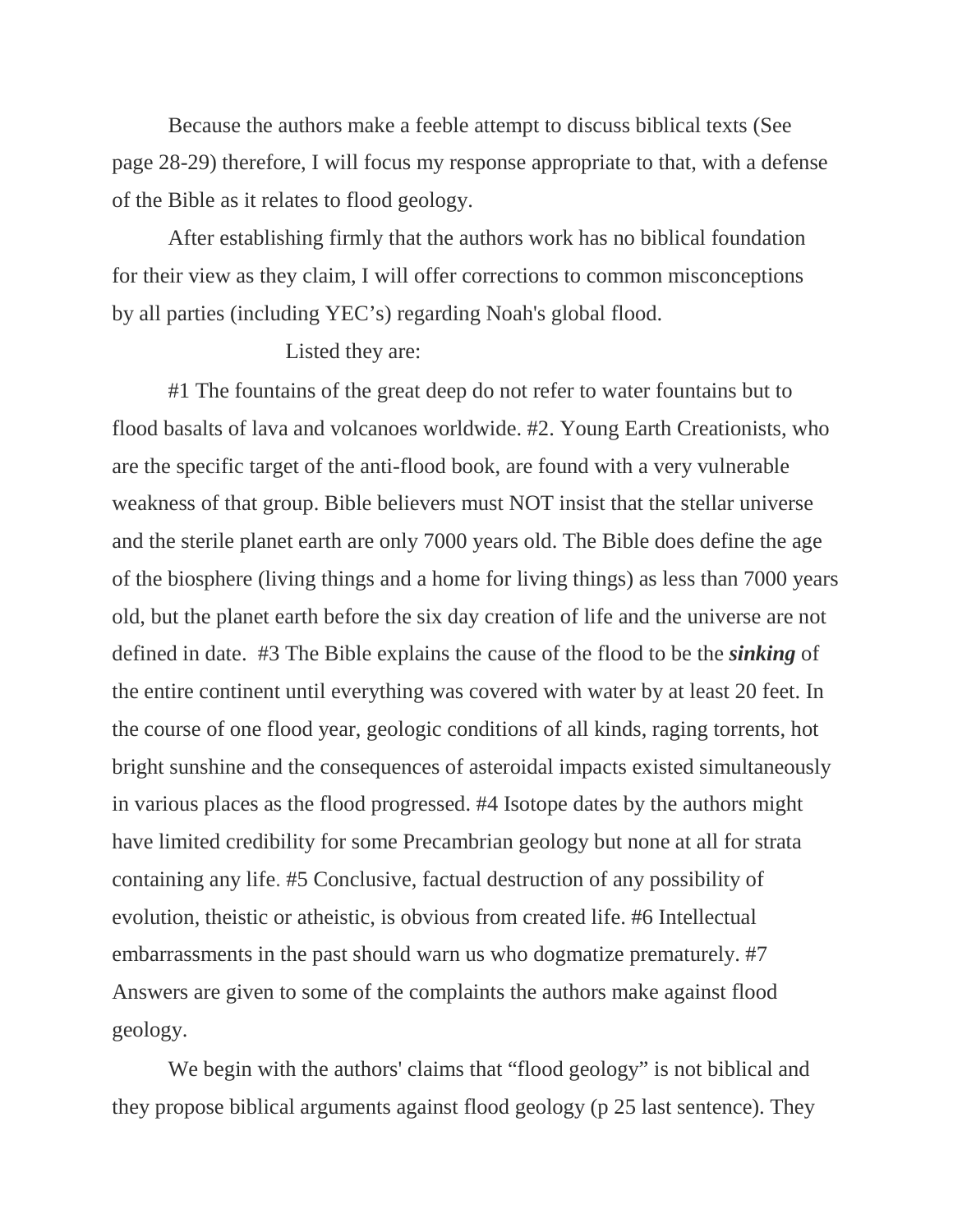insist that the flood was local over just the human population. One wonders why build an ark if Noah could simply collect animals above the flood maximum. They say that the words of Genesis can be "interpreted differently" and they accuse flood believers of "a selectively literal reading of Genesis." They say that "waters covered the mountains" from usages elsewhere in O.T. could mean "drenched" (examples not referenced). "Above the mountains to a depth of· twenty feet" could mean "against the mountains" instead of over them (p26-27) again no supporting references supplied).

If it were not so tragic it would be laughable to accuse young earth creationists of making a "selectively literal reading of Genesis" when those critics are themselves the worst offenders. They force very plain language into interpretations far past the literal meaning to an invented meaning to support their agenda and far from the obvious textual meaning. Their accusation may truly apply to some creationists but it surely applies much more to themselves.

I do not speak disrespectfully or vindictively but with compassion and understanding because I have made serious mistakes myself.

I acknowledge at the outset, that young earth creationists are all wrong about any questions that relate to the age of the universe, the age of planet earth or to isotope dating. That is a given for this writing. The universe could be old enough for light to arrive from distant galaxies and planet earth could be old enough to account for radioisotope dates, at least in theory for some applications, but the authors and their evolutionist colleagues in the academic world have made some serious mistaken assumptions regarding isotope dating.

I will supply adequate geology shortly but first, I include five translations of the disputed texts in Genesis, all created by Hebrew experts, plus a list of 26 other English translations, all which give essentially the same unmistakable description of the flood waters.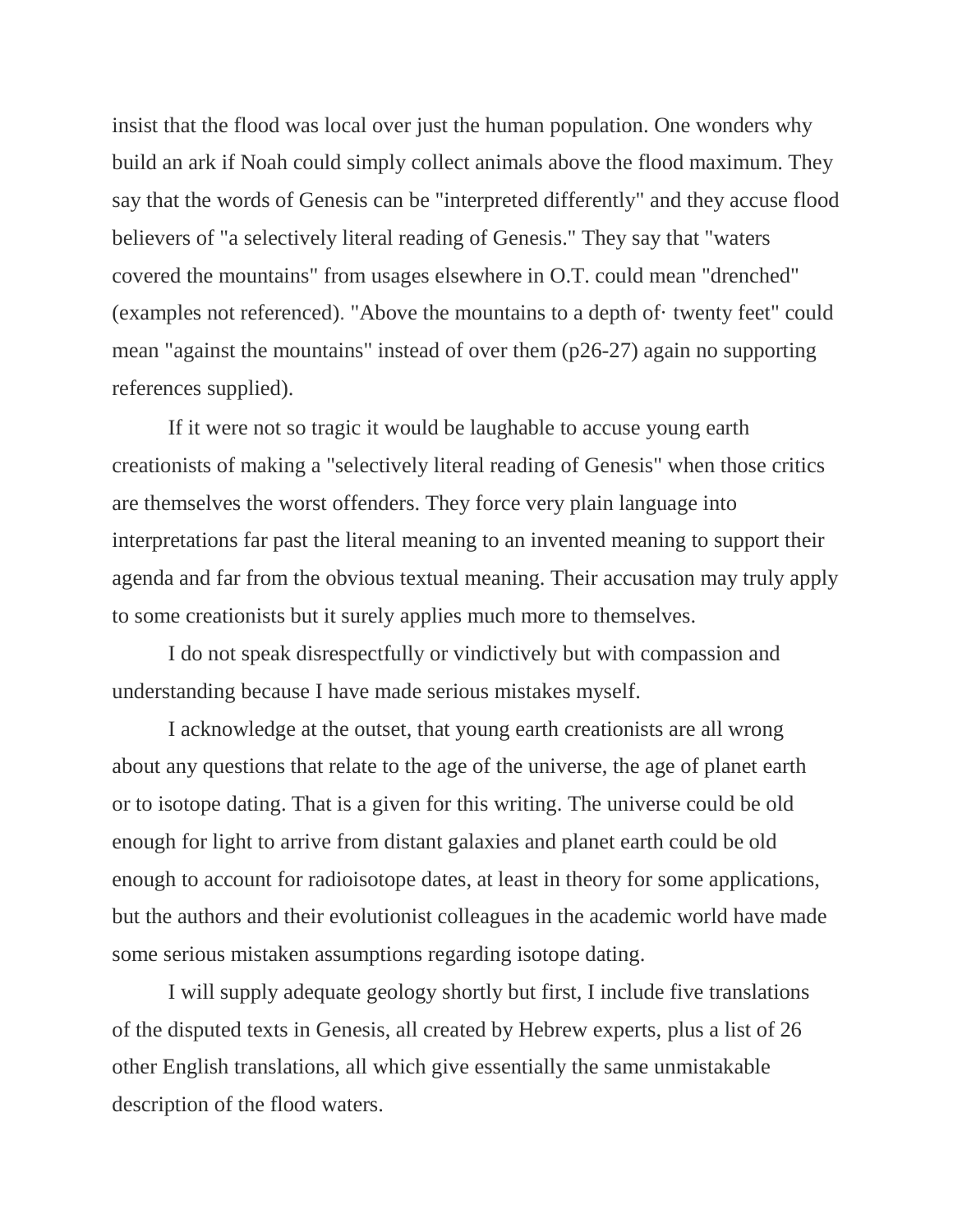The five translations of Genesis 7: l-9 are copied verbatim. All the rest convey the identical meaning and their versions will be listed following the direct quotations.

## Genesis 7:19-22

ESV: And the waters prevailed so mightily on the earth that all the high mountains under the whole heaven were covered. The waters prevailed above the mountains, covering them fifteen cubits deep. And all flesh died that moved on the earth, birds, livestock, beasts, all swarming creatures that swarm on the earth and all mankind. Everything on the dry land in whose nostrils was the breath of life died.

NASB: And the water prevailed more and more upon the earth, so that all the high mountains everywhere under the heavens were covered. The water prevailed fifteen cubits higher and the mountains were covered. And all flesh that moved on the earth perished, birds and cattle and beasts and every swarming thing that swarmed upon the earth and all mankind; of all that was on the dry land, all in whose nostrils was the breath of the spirit of life died.

NKJV: And the waters prevailed exceedingly on the earth, and all the high hills under the whole heaven were covered The waters prevailed fifteen cubits upward and the mountains were covered. And all flesh died that moved on the earth, birds and cattle and beasts and every creeping thing that creeps on the earth and every man. All in whose nostrils was the breath of the spirit of life, all that was on the dry land died.

NIV: They rose greatly on the earth, and all the high mountains under the entire heavens were covered. The waters rose and covered the mountains to a depth of more than twenty feet. Every living thing that moved on the earth perished - birds, livestock, wild animals all the creatures that swarm over the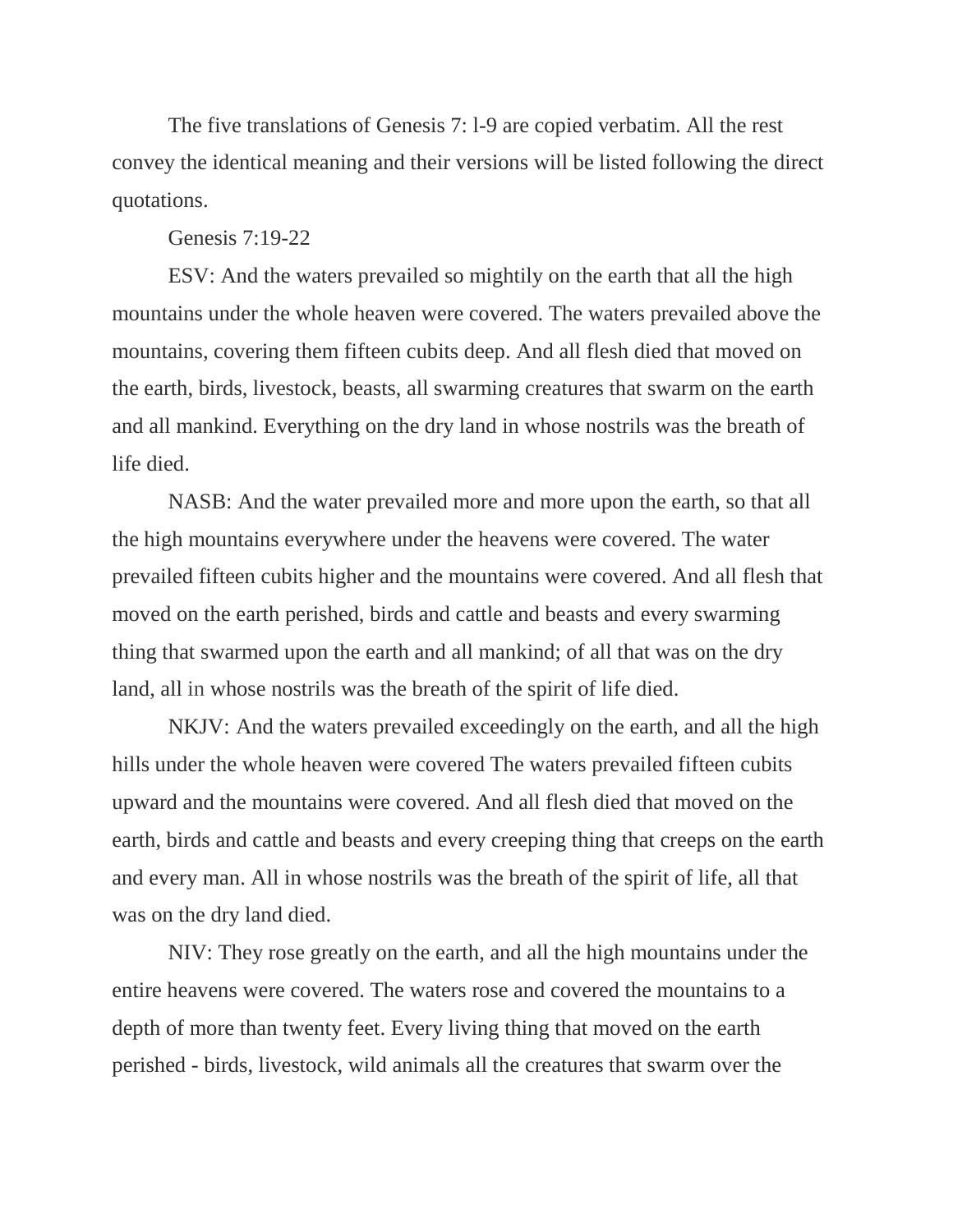earth, and all mankind. Everything on dry land that had the breath of life in its nostrils died.

YLT (Young's Literal Translation): And the waters have been very very mighty on the earth, and covered all the high mountains which [are] under the whole heavens; fifteen cubits upward have the waters become mighty, and the mountains are covered; and expire doth all flesh that is moving on the earth, among fowl, and among cattle, and among beasts, and among all the teeming things which are teeming on the earth, and all mankind; all in whose nostrils [is] breath of a living spirit - of all that [is] in the dry land -- have died.

Added to that is a list of 26 other English translations which all give the identical meaning. They are: American Standard Version, Bible in Basic English, Common English Bible, Complete Jewish Bible, Darby Tr., Douay-Rheims Catholic Bible, Holman Christian Standard Bible, Good News Tr, God's Word Tr., Hebrew Names Version, Jubilee Bible, King James Bible, Lexham English Bible, Septuagint Bible, The Message Bible, New Century Version, New International Reader's Version, New Living Tr., New Revised Standard, Orthodox Jewish Bible, Revised Standard Version, Third Millennium Bible, Tyndale Version, Webster Bible, World English Bible, Wycliffe Version.

These are all done by Hebrew scholars or committees of scholars and they all say the same thing, in essence. There was a global flood with absolutely no uncertainty.

God is merciful so I can still regard the authors of this anti-flood book who say they are Christians to be such, but I find it impossible to call them Bible-believing Christians.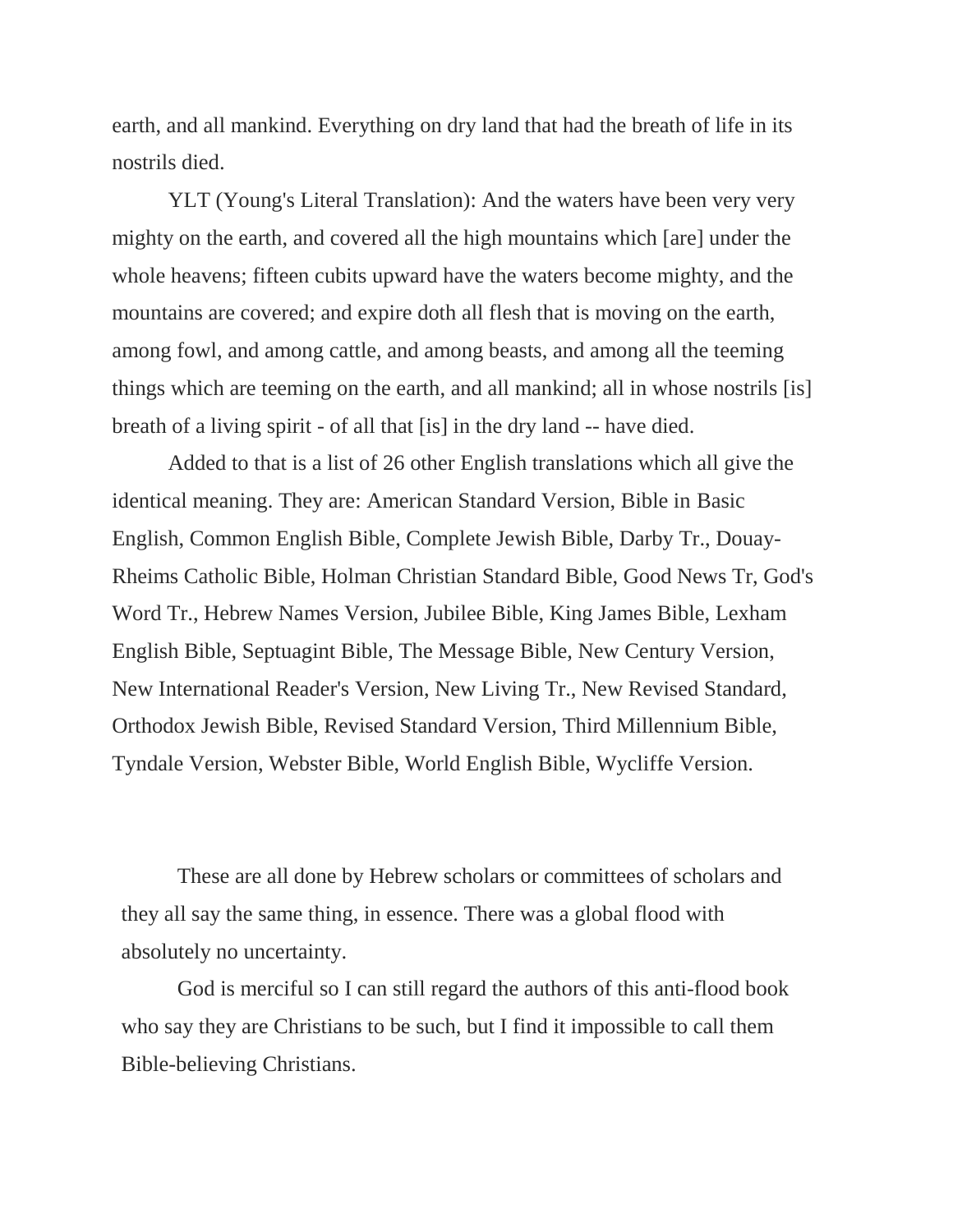Honestly, do anti-flood people seriously think they can justify their renditions superior to these 31 Hebrew experts? Rather it is plain that they are forcing the text to support their view.

They say the Bible had "different meanings when they were written" (p26 par 1). Well, when these words were written, they all knew what "water" was and mountains, and "above" and "covered." What meanings did they have which is not essentially the same today? It is true that some meanings of some word and phrases may have changed, but tell us what "water" and "all the mountains" and "above" and "covered" meant in Noah's day. What kind of "different meaning" can you propose for them?

Find a scholar who would risk his or her professional reputation on the translations suggested by these anti-flood authors. I doubt if you would find one qualified scholar in 500.

 *Elucidation* to get the textual meaning clarified is okay and can be welcomed. *Tampering* with the meaning, as the authors have done, most certainly is not. If only elite sages or scholars or priests (or geologists) are allowed to pronounce which is right, then there is danger of authoritarian heresy, which has been the blight and bane of history, *because spiritual blindness has no intellectual barriers.* But if humble Bible readers, of all intellectual grades, call persistently on God for illumination, then that truth is much more secure.

We could pursue more here but I choose now to rather introduce several thoughts which may aid our thinking as we answer the multitude of suggested questions the authors have against flood geology.

I have solid assurance biblically, of what follows here, but regarding geology I cannot claim any authority. So, if anything I offer can be refuted, okay,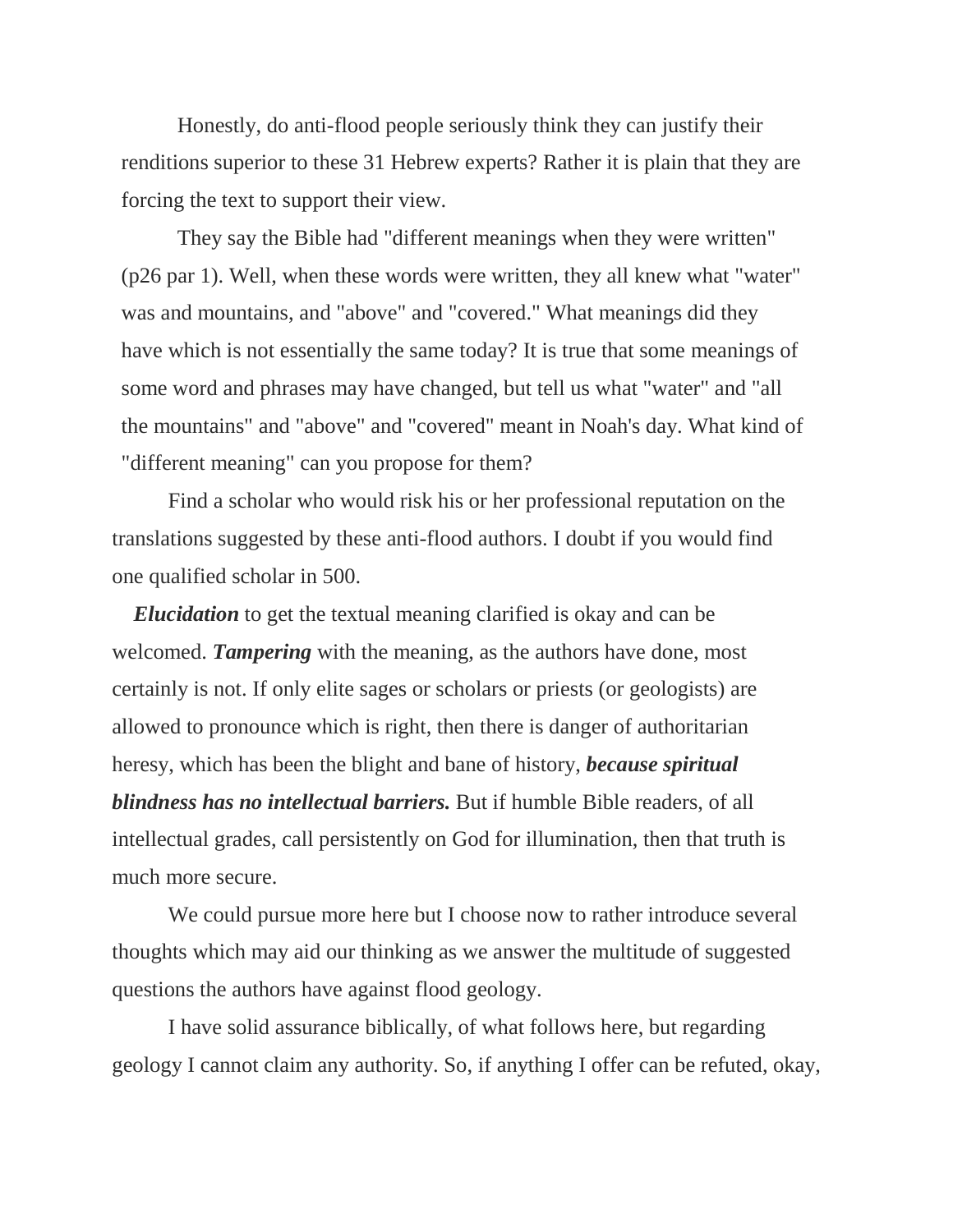and I will be grateful for correction. Nothing will threaten flood geology if some of my postulates are proven false.

#1. The "fountains of the great deep" (Genesis 7:11) *were not fountains of water* but rather fountains of molten lava which immediately, within a few days after extrusion, cooled, being immersed in flood waters, and shortly after extrusion, harden into basalt rock. It must have been moving quickly for some of it to travel from Idaho to the Pacific on several layers of super heated steam and remaining liquid except perhaps for the surface skin. The lava flows moved quickly under a great depth of water or if sub aerial, it must have moved by gravity alone.

In scripture when *mayan* refers to water fountains it normally reads "fountains of water," but here it is the fountains of the *great deep.* "The fountains of the great deep were broken up (also translated ripped up, burst, cleft asunder, broken in pieces, torn, burst open, erupted, split open, burst open) and the windows of heaven were opened. And the rain was upon the earth forty days and forty nights" (Genesis 7:11).

One reason that I have concluded that it does not refer to water fountains is that we have no clear vestiges of pre-flood ultra-enormous water sources and what need do we have for them anyway? What would we need water fountains for in the middle of the ocean? Rather, there is abundant, ultra clear evidence of massive flood basalt "fountains" worldwide as well as innumerable volcanoes.

Notably there are the Deccan traps in India, hundreds of feet in thickness and extending to an area equal to California. There are the Siberian traps in northern Russia, five times bigger even than the Deccan traps, then all of Iceland, and the Columbia Basin basalts of Washington, Oregon and Idaho. World wide there are 18 different flood basalt flows (per Wikipedia) many of them much bigger than the Columbia River flow which, although extending from Idaho to the Pacific coast, has a surface area of only 160 thousand square kilometers. The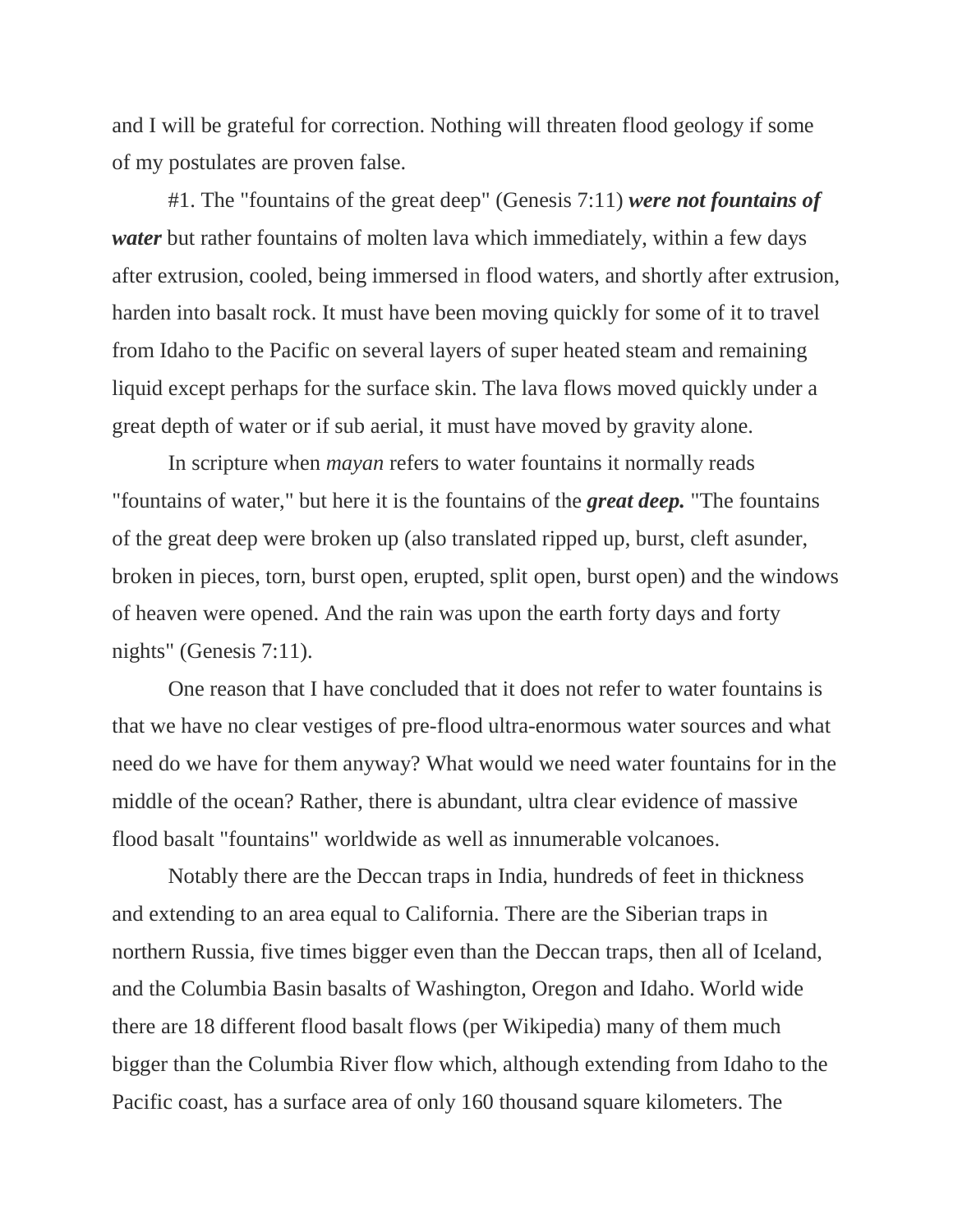Deccan traps span 1500 thousand, Caribbean province 2000 thousand, Siberian traps 7000 thousand, Karoo and Ferrar in southern Africa 3000 thousand square kilometers. Add to that the hundreds of volcanoes and guyots.

A biblical indicator is in Amos 7:4-6 which enumerates various possible judgments for disobedient Israel. "Then the Lord GOD (Yahweh) showed me, and the Lord GOD was calling to contend with them by fire, and it consumed the *great deep* and began to consume the farm land.

Then I said, Lord GOD, please stop! How can Jacob stand for he is small? The LORD (Yahweh) repented for this. This also shall not be."

Flood basalt flows were, indeed, fountains of red hot lava and they certainly originated from the *great deep* and they are just too obvious to be ignored. They must be accounted for, in the geological and biblical record. Accepting them, along with hundreds of volcanoes, as fulfilling the Genesis 7:11 "fountains" does just that. We have a battered and literally bleeding planet and the flood basalts, volcanoes and guyots world wide are undeniable proof of it. It has been bleeding lava, profusely at first, and continuing to this day on a micro, micro level.

The Hawaiian Islands, now a paradise, along with many others worldwide, were formed by volcanic eruptions after the flood and they are part of the fountains of the great deep and still today tiny vestiges of those fountains continue to erupt. The *only* fountains that come from the "great deep" are the many volcanoes and the "flood basalts" which erupt as red hot lava. The planet Venus seems to be mostly flood basalts and may have had a similar impact and eruptive history only worse. God controlled ours to preserve life after a world cleansing, and with vivid reminders for us to contemplate today.

There are only three references in the Bible to the "great deep." One is Genesis 7:11 which we are discussing, another one refers to the great depths of the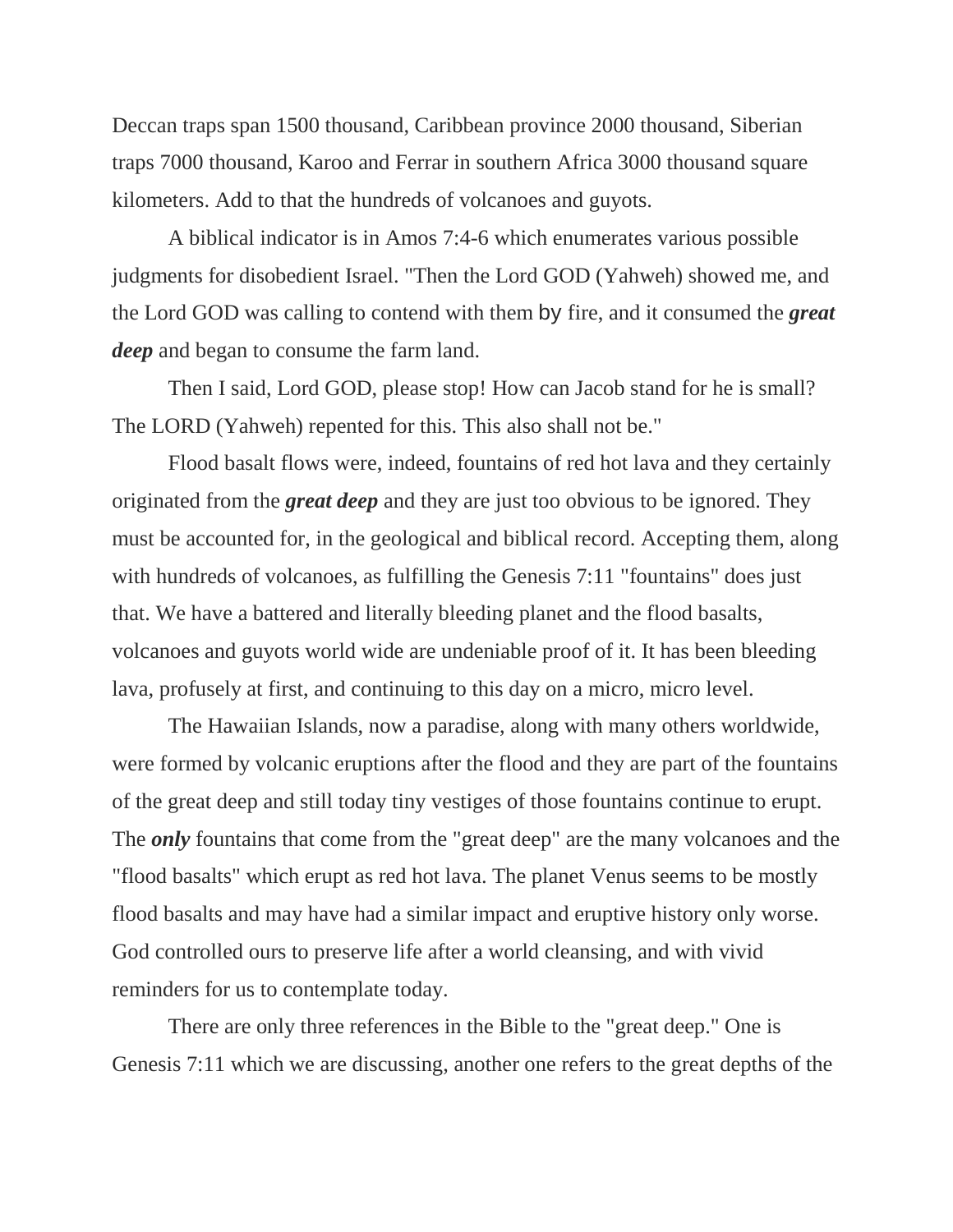ocean and the other one is the passage in Amos describing a fiery fountain from the great deep.

Again, these are ideas which fit the biblical record as well as the geological record and known astronomical history. If anything can be proven fallacious, it will not change the Bible nor will it change the facts of geology. But let me ask the question: Did any anti-flood geologist think of these possibilities? Doubtful, indeed. If not, then start now. Yes, it depends on the biblical record but tell me where it is geologically untenable. I challenge anyone to dispute it with factual proof.

Likewise, if any YEC flood geologist has not thought of these possibilities, then consider modifying your view.

Nothing is mentioned of an ice "age" in the anti-flood book so I will only say that it was recent, and another interesting and logical result of the Genesis flood. Just as Tambora's eruption in 1815 filled the atmosphere worldwide with reflective particulates, resulting in the absence of summer the following year, so all the fountains of the great deep created the so-called ice "age" following the flood for a few hundred years.

#2 Young Earth Creationists are the specific targets of the anti-flood book. It hits at a very vulnerable weakness of that (YEC) group. Bible believers must NOT insist, as they do, that the stellar universe and lifeless planet earth are only 7000 years old.

The Bible does define the date of the biosphere (living things and a home for living things) as less than 7000 years old but the sterile planet earth and the universe are not defined in date and therefore could, indeed be billions of years old as required by light from distant galaxies. Thus, YEC people display another weakness in their effort to respond to the anti-flood people, who will summarily reject a 7000 year universe as extreme nonsense.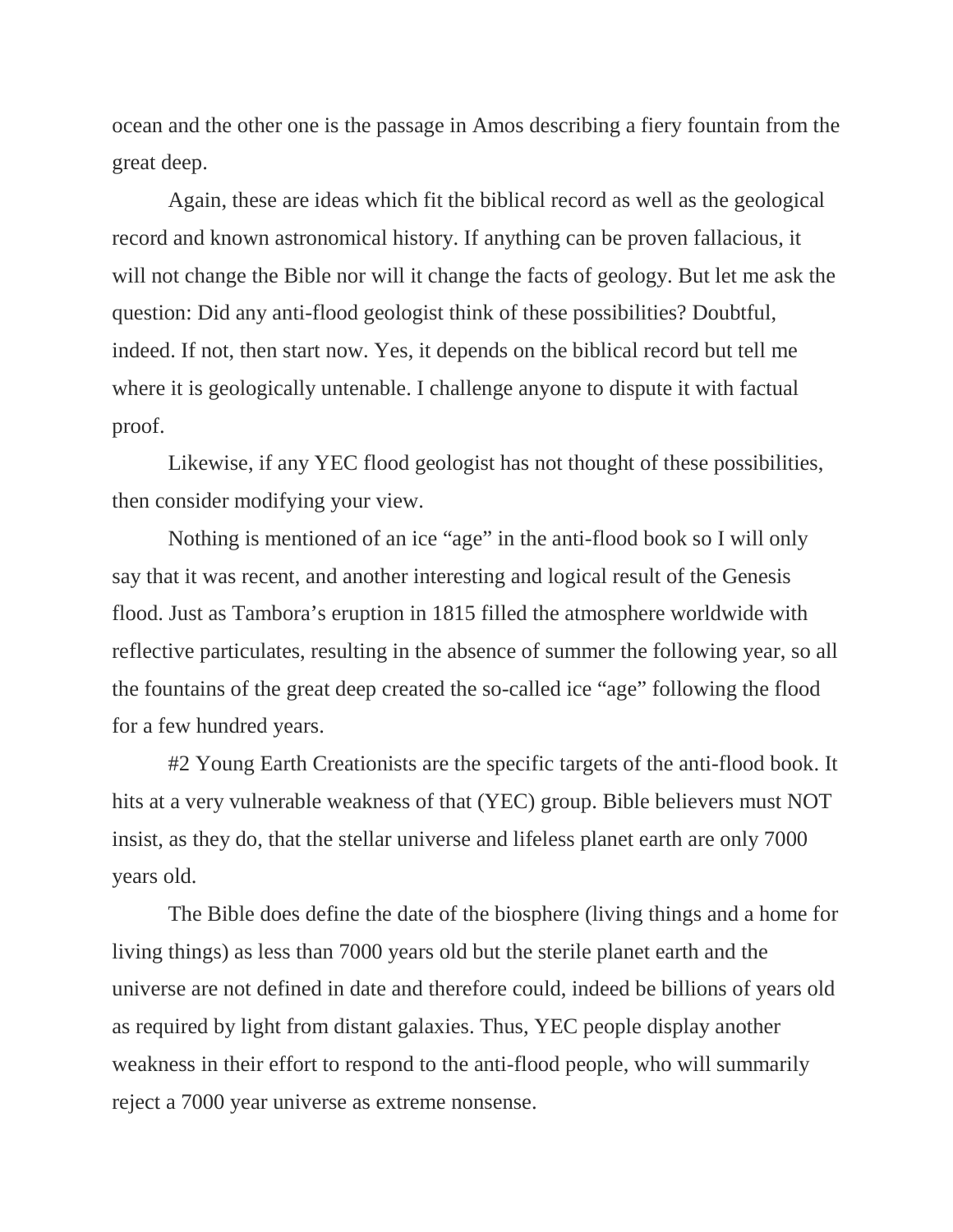The young *biosphere* view of Genesis (YBC) allows undefined time for the heavens and planet earth, before any living thing was made, but it holds a firm commitment to a young biosphere.

#3. The six days of Genesis were indeed miracle days (no problem for God). Which of the six miracle days is the one that an omnipotent, omnipresent and omniscient God could not accomplish, precisely as literally recorded? If some protest, "We do not deal with the supernatural. We deal only with measurable facts." I suggest, just listen and be surprised. We like measureable facts also, but when the word of God is clear, it trumps geological guesses.The record says that on creation day three, God elevated the submerged continent to rise above a universal ocean and furnished it with vegetation, trees and grasses. God created a beautiful world and He is a beautiful God.

According to II Peter 3:3-7 the global flood was caused by the *reversal of that day three elevation, thus sinking the land surface, inundating the* continent, until it was submerged as before day three. II Peter 3 gives this picture exactly for he ties the *elevation of the land on day three directlv to the global flood* of Genesis 7. It took five months for submergence and seven months for reemergence and return to semi-normalcy.

After the six day creation was completed, God described the world as "very good." From that we *must* infer that there were no meteoric or asteroidal impacts, no earthquakes or volcanoes until after the fall and probably not until Noah's flood. Perfect weather and fairly even temperatures prevailed from pole to pole, with only mists watering the earth. There was no rain and no desolate areas. The world was like a terrarium. Natural sunscreens prevailed in the atmosphere. The entire Edenic world was perfect and beautiful. Sharks and spiders and tigers were all friendly. For creatures possessing *nephesh* (soulish) life, there were no deaths and population control for all creatures was automatic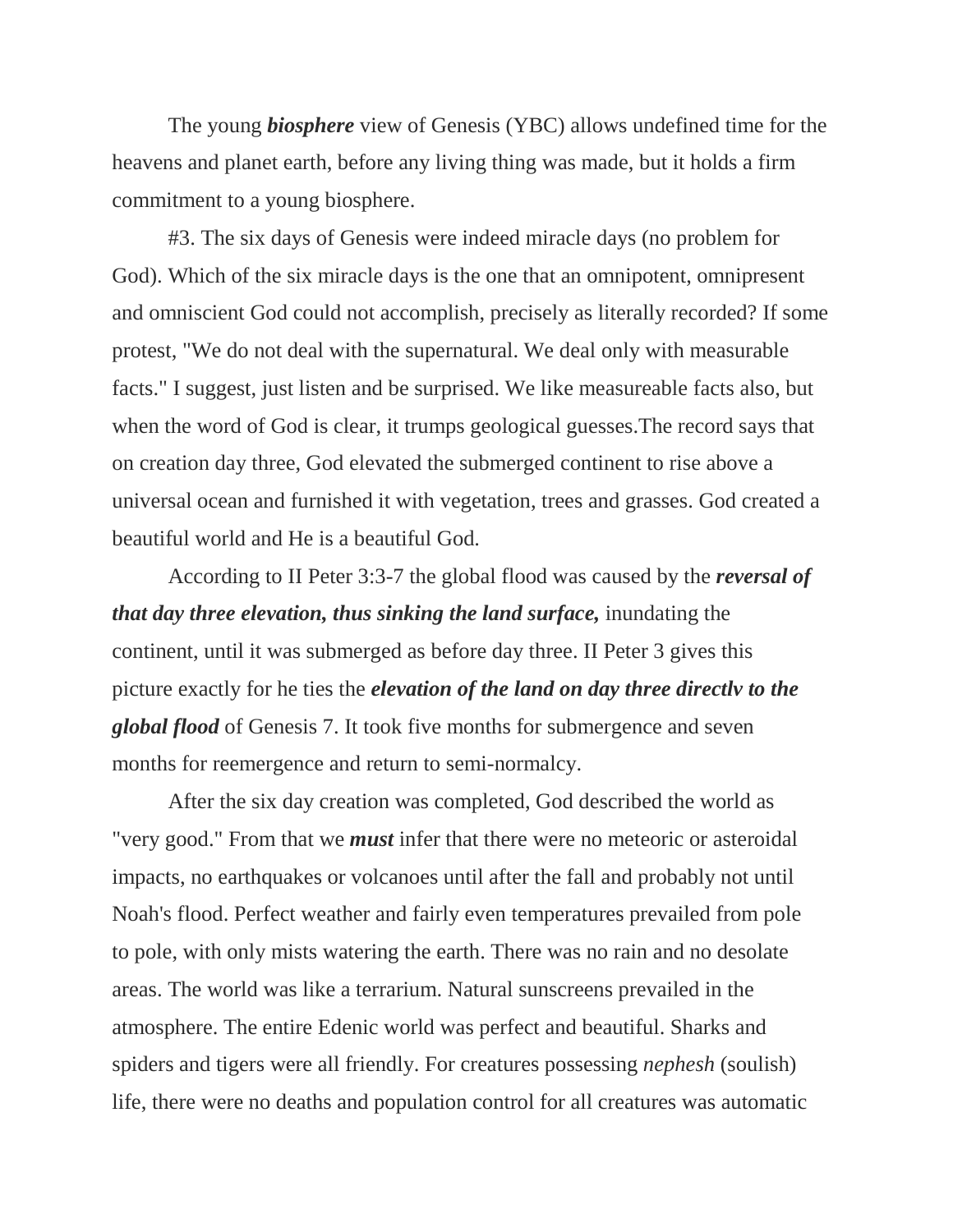until sin ruined everything. Probably some of these benign conditions partly continued until the flood to some degree.

An earth shattering asteroidal impact (or something equivalent, occurred 1650 years later, breaking earth's perfect crust into plates and bringing world wide upheavals. Our world was slammed calamitously, bruised, beaten and heavily damaged.

From what we know today, we can imagine a planet orbiting between Jupiter and Mars, at God's direction about 5000 years ago, was blown to smithereens, including its molten, metallic core. Most of the debris de-orbited into the sun and Jupiter, but a trivial amount continues today in asteroidal orbit plus hundreds of impacts were splattered all over the solar system.

One or more very big ones impacted the earth and triggered the global flood, sinking the continent to where it was before day three, thus overwhelming the land in a period of five months. Then it was restored to approximate equilibrium in another seven months.

This created two super-colossal erosion events, one when the water overwhelmed everything as the continent sank, and another one when the ocean of waters departed as the continents arose.

The impact may have affected areas deep within the earth, including breaking the perfect crust into the great plates we observe today, thus inaugurating plate tectonic movements. It is hard to imagine all the consequences.

Surely if God could elevate the continent on day three, He could also submerge it over five months to where it was before day three, then re-elevate it during seven more months and all this with Divine ease. "Surely I, even I do bring a flood of waters upon the earth to destroy all flesh wherein is the breath of life, from under heaven; everything which is under heaven shall die. But I will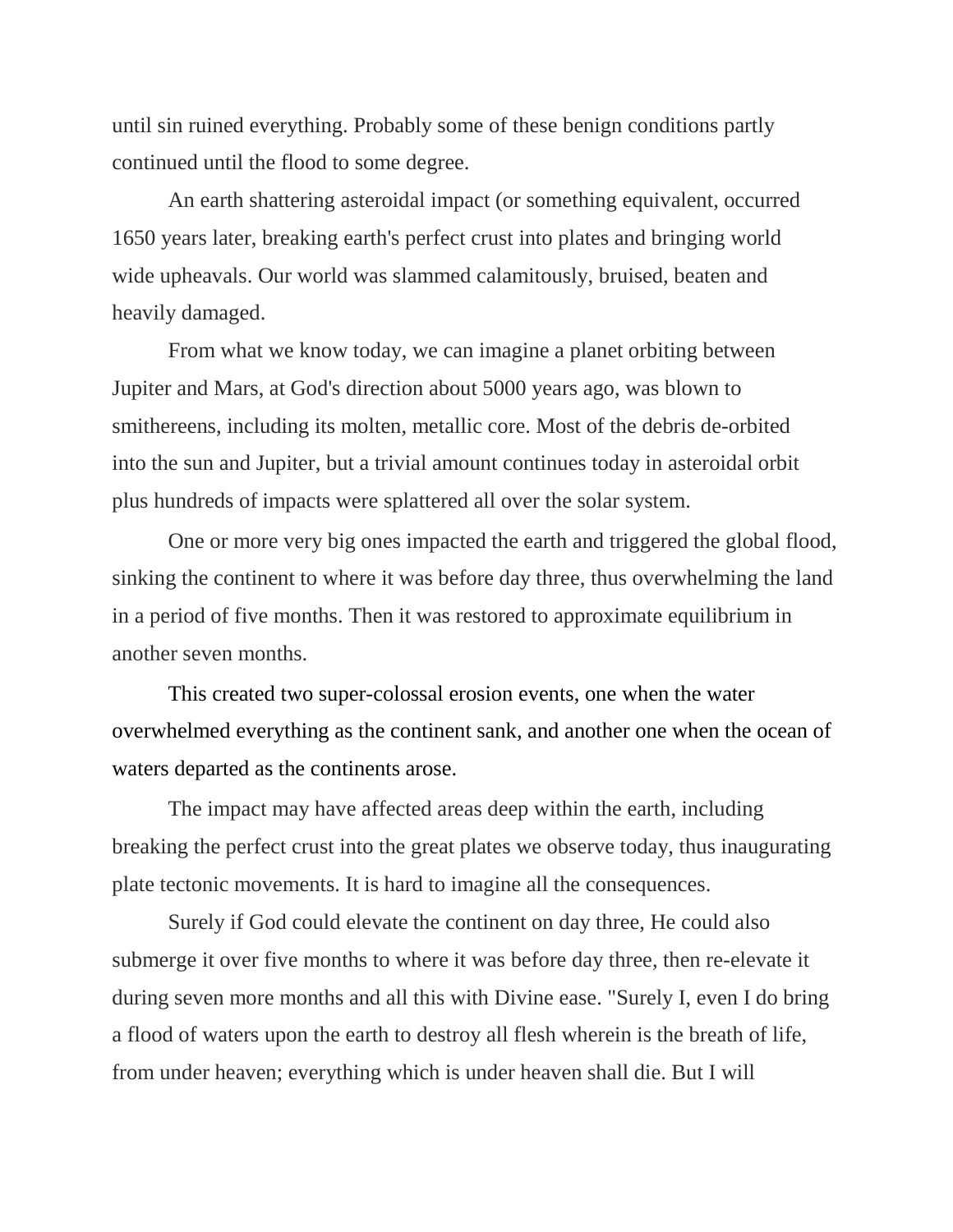establish my covenant with you (Noah)" (Genesis 6:17). "All in whose nostrils is the breath of the spirit of life, of all that was on the dry land died (Genesis 7:22).

All this is the consequence of a world in rebellion. God's wrath is no picnic when unleashed against an evil generation as in Noah's day. Should not we be forewarned as well?

One of the biggest obstacles to faith for many people is the old complaint, "How could a loving God allow pain and suffering in our world?" The answer to that most perplexing question of all time allows no excuse for anyone. It is answered in the book referenced in last page of this review.

In our point #1 we concluded that the fountains of the great deep were not water fountains but rather flood basalt fountains of lava and and volcanoes worldwide. With the continent sinking in the ocean as we conclude here, what function could water fountains have in the middle of the descending ocean? Isn't there enough water in the ocean through which the continent is descending? This should confirm our conclusion about lava fountains rather than water fountains.

Most of the complaints lodged by the authors can be easily explained using this simple understanding of raging,

erosive torrents in some places as well as pockets or large areas of relative quiet, in other areas until overpowered by the descending continent and rising ocean. There was only one single continent (Rodinia) before the flood catastrophe (Genesis 1:9-10) perhaps 9000 or more miles wide.

Again (after forty days of rain) we have almost four months of time which could allow a month or more of wide areas in which hot, dry conditions prevailed. This answers every objection made by the authors (or most of them with any remaining problems easily explained).

Then the land continued its descent to where it was before day three and everything that breathed with nostrils died. The descent could have been erratic -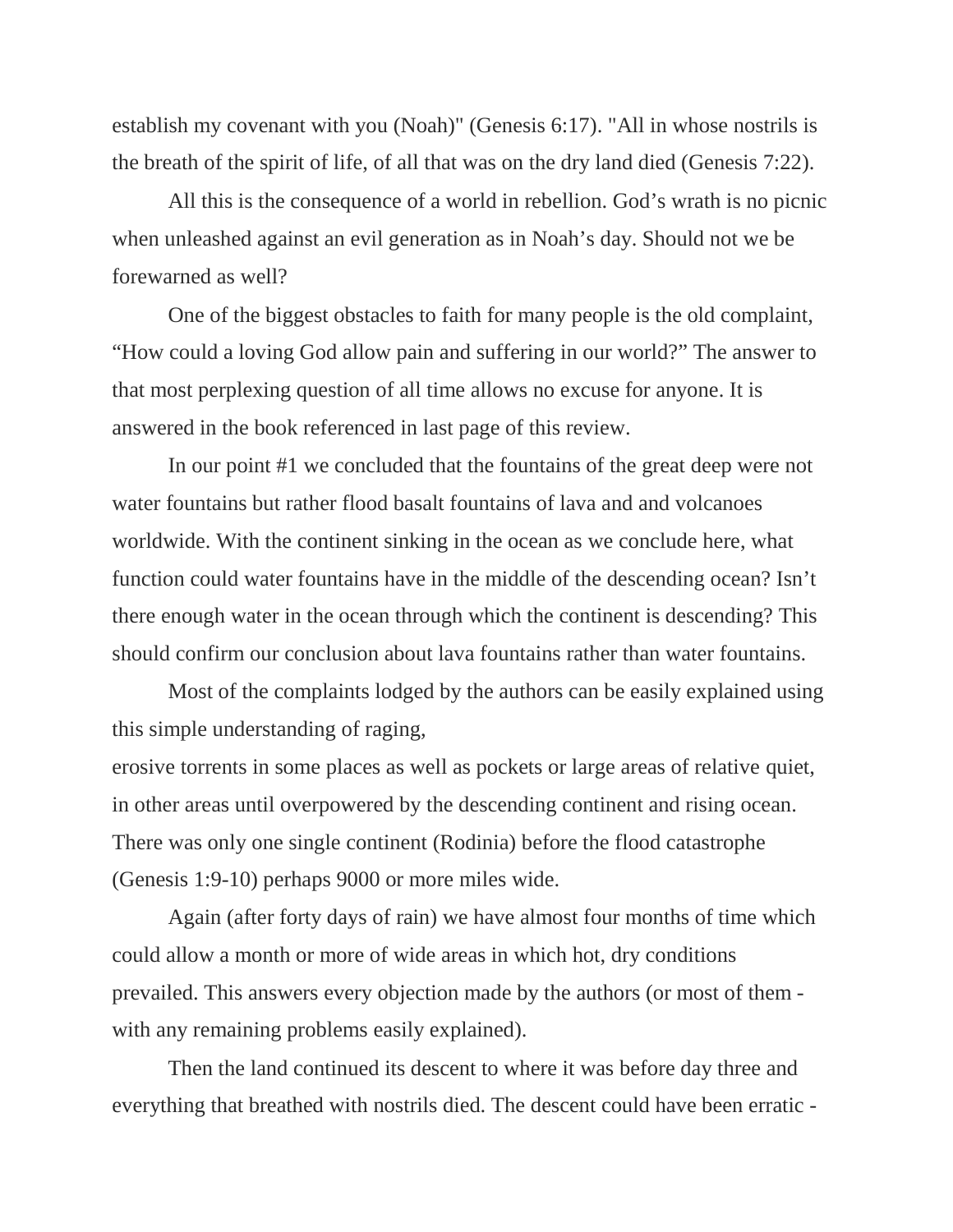first one side of the continent, then two weeks later (your guess is as good as mine) the other side like a wobbling saucer descending in water.

Descent could also have broken the single continent into sections, preparing for the present distribution of land masses. That would make the descent even more erratic and unpredictable. As the land mass descended, waters flooded the land masses long enough to erode to the Great Unconformity, then deposit the lower Cambrian strata of the world and as the continent descended progressively lower and lower creating higher and higher strata all over the world up to the Cretaceous. See pages 32 and 86 for nomenclature.

So imagine the world at full descent, all land being submerged by at least 20 feet, and all new sediments being suspended in water and settling into stata. Grand Canyon does not exist, Grand Staircase only exists as settling strata. The sediments which will become the Grand Staircase fill the area far beyond what is now the Grand Canyon and similarly all over the world to the maximum distance each stratum has ever extended, and so it was all over the entire flooded planet. During the five months inundation the enormous weight of each new stratum forces much of the water out of each lower layer and immediately begins the hardening process while the ocean remains over the continents. Try to visualize this breathtaking scene. A cross section map of the Grand Canyon area would help. Somebody should make a video.

Then the land areas begin ascending in a seven month process. The Americas and Australia begin separating from Africa and Asia. The waters begin the big runoff like no other has ever been, and it is worldwide as the continents rise. In the northern Arizona region, the Grand Staircase begins its formation as Bryce Canyon area emerges first, then on down the staircase again as each stratum emerges. The runoff erodes all the strata to today's topography, and the eroded material is suspended in water again as it rushes away.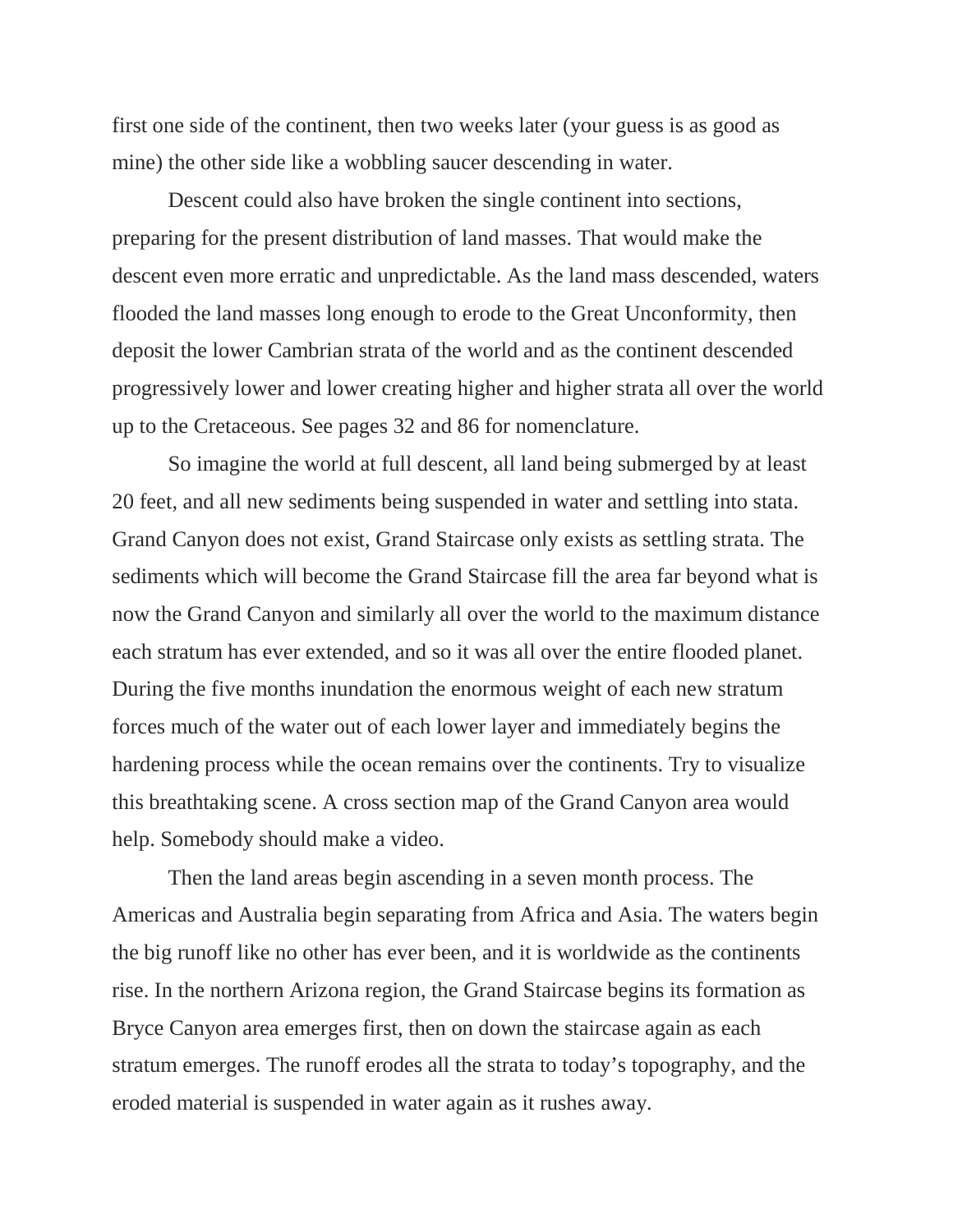Many regional features like the Colorado uplift also affect the erosional pattern. The pink cliffs, grey cliffs white cliffs form, opening a void for Zion canyon to empty its contents. Then the vermillion cliffs emerge, down to the hardened Kaibab formation which resists erosion thus creating the Kaibab plateau.

All these erosions are region wide, covering far beyond what will become the Grand Canyon area. Water depth above the plateau (let me guess) might be 200 feet. A crack (or something) develops in the hard Kaibab limestone, beginning one of many localized gashes into what will become the Grand Canyon. Within a few days, what had been a general flow of erosion, now begins to be localized, first a more directed stream flow. and finally increasing into a jet stream. Then a wide super jet stream developed which would excavate the Grand Canyon in a few months or less. An ocean is leaving the rising land.

Some will ask for a *mechanism* for such catastrophic processes (even though we do not need one because God can do anything). But I have another suggestion which may help some skeptics to believe a scenario such as this. (I need the help of geophysicists to confirm or deny.)

Deep in the earth is a seismic zone called the Mohorovicic discontinuity or the Moho. Long story short, it is a balance area where the weight of the upper crust and surface of the earth rests. The balance is accomplished by a "phase change" in the basalt / eclogite ratio (and other materials also). Just as water expands 8% when, by a phase change, it changes from water to ice, eclogite expands by an amazing 14% when it transforms into basalt.

Long story even shorter, imagine that super enormous asteroid of "Goldilocks" size striking the earth at the precise direction and control of God.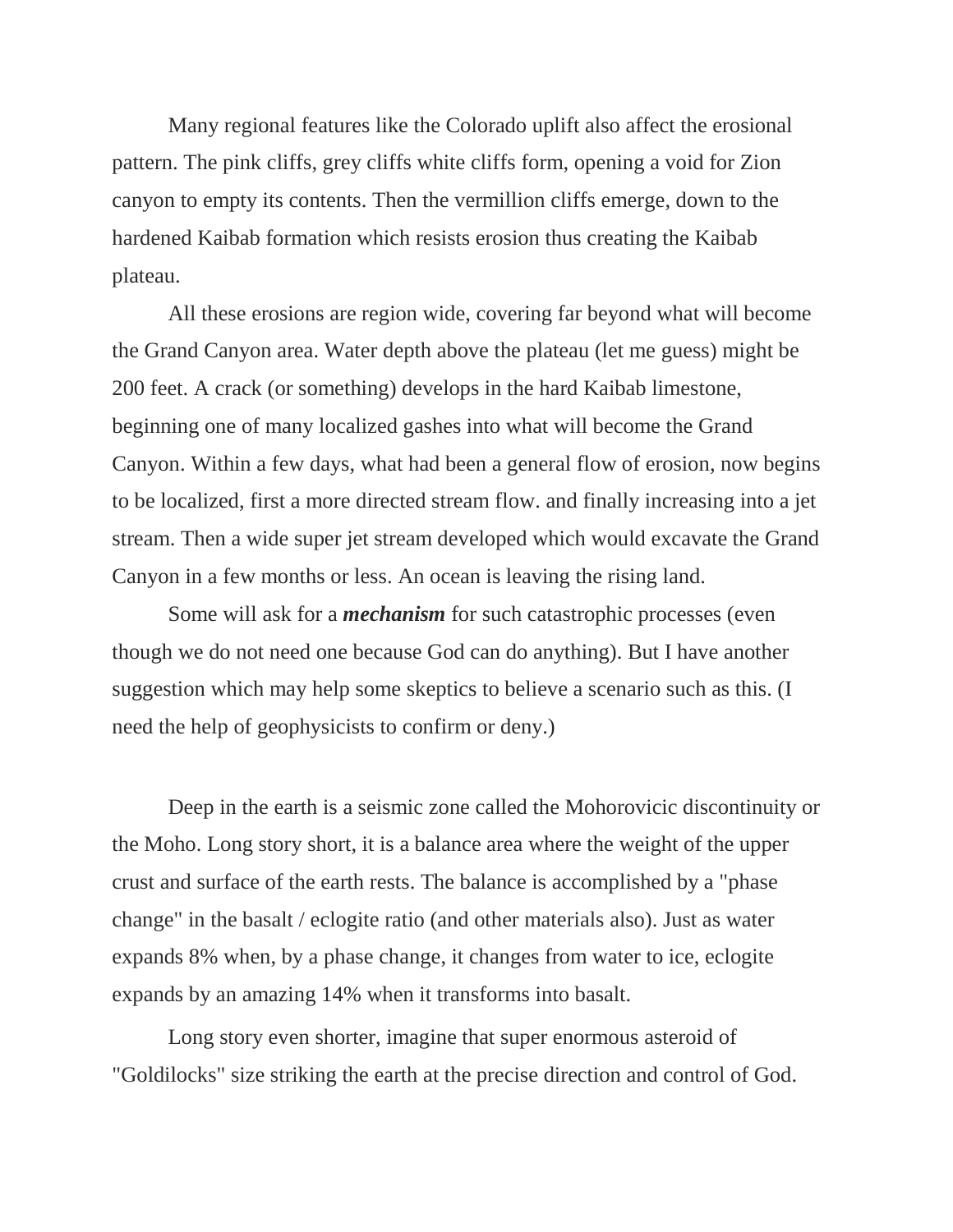The earth would ring like a bell and like Mercury and the Moon have been blasted, forming "weird terrain" at antipodes to the huge impact which are visible on the Moon and Mercury today. Only this impact we are proposing was bigger by far than those seen on other moons or planets.

All around the globe (which had low elevations, no high mountain ranges before the flood) some of the basalt shrinks into eclogite due to the intense vibrations, pressures and who knows what else from the impact, thus sinking the continent.

This would actually shrink the earth's size. Perhaps ribs and rifts and folds would develop below the descending land from the crush of shrinkage.

The shrinkage at descent would squeeze and crunch together the earth's submerged crustal surface and seafloor, then conversely, when the planet returned to semi-normal with the land again above the waters, the earth would undergo expansion. Does this explain the normal faulted (stretched apart) mountain ranges and sea floor today?

Geologist Lester King wrote the book (1983) *Wandering Continents and Spreading Sea Floor on an Expanding Earth NY John Wiley and Sons p168 ff.* He finds "normal faults" (stretching apart rather that compressing) to be the norm around the earth. That is beautifully explained by the phase change (first basalt to eclogite) during shrinking then reversed (eclogite to basalt expansion) when the continents rose again.

But many questions rise. Some models do not find eclogite / basalt under the continent but only oceanic. Okay, then could it be peridotite reacting chemically and shrinking similarly? Or because our knowledge of the Moho depends on seismic reflections, is it possible that the lower regions are shadowed in seismic reflections by the nature of continental masses? Is the basalt / eclogite material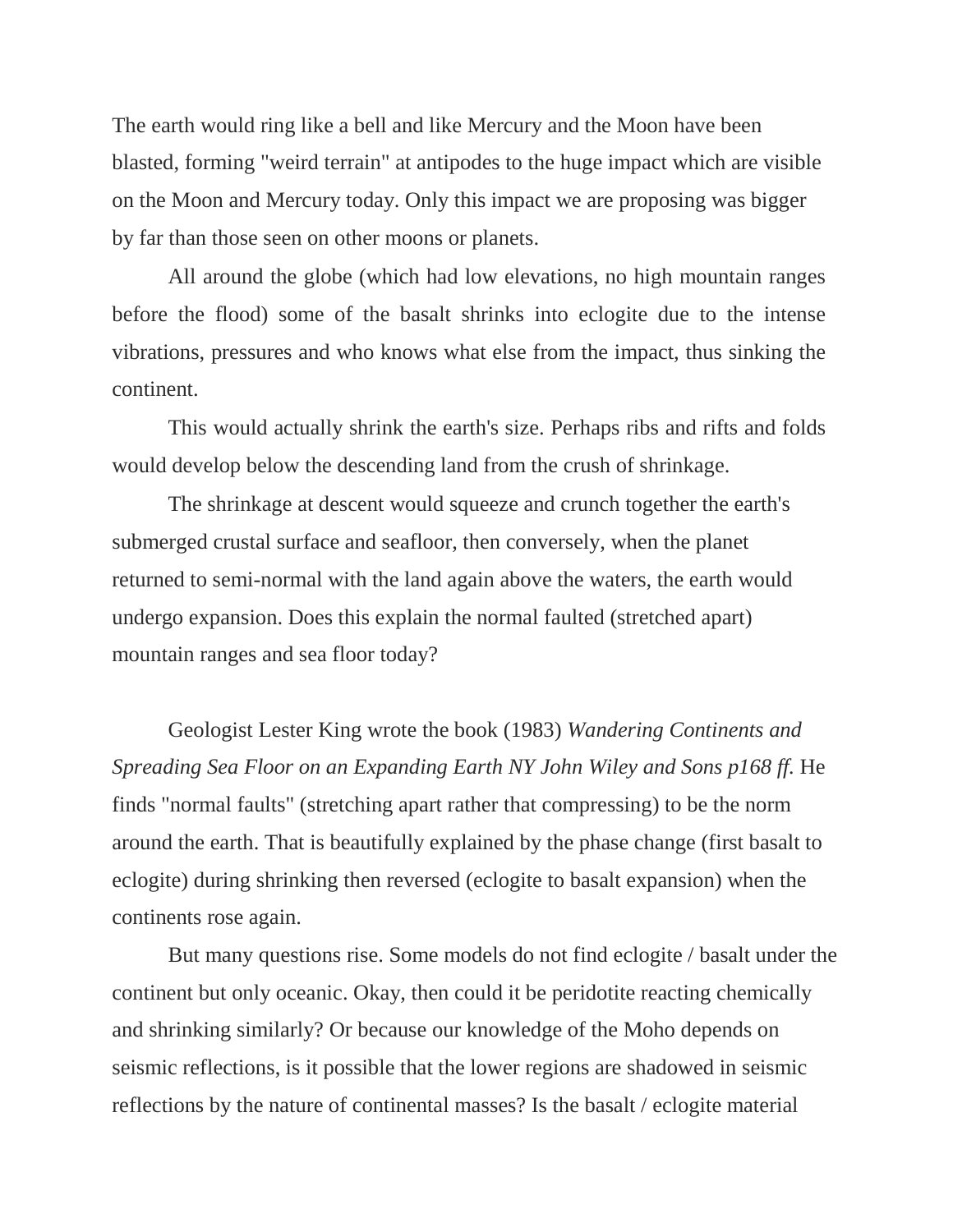there but obscured? Anyway, *sinking occurred* by some means, that much is assured.

Are these new thoughts for either global flood or anti-flood devotees? Could phase change in the Moho, precipitated by a humongous impact, provide a mechanism for sinking the land to a water burial? It is one more possibility to keep us from jumping to conclusions too fast with other postulates. But we need help from open minded geophysicists and factual numbers from them.

An asteroidal impact and lava fountains are easily believable in today's world, but a sinking continent is harder to accept for most people. Give it some thought time and read it repeatedly from II Peter 3. What other option is there in the word of God?

The above was written before the March 24th, 2017 announcement below was made from the *Journal of Geophysical Research*: *Planets*.

"Mars, despite its current rusted and parched appearance, was once a world where water flowed freely. Detailed observations of the red planet's atmosphere and surface have led scientists to speculate that perhaps about 33.8 billion years ago, Mars had enough water to form an ocean, occupying almost half of its northern hemisphere.

"Now in a study published Saturday in the *Journal of Geophysical Research: Planets,* a team of researchers has argued that not only did Mars have an ocean in its northern hemisphere three billion years ago, parts of the planet may have experienced powerful tsunamis. Moreover, the researchers have even identified a crater that they say was created by an asteroid that triggered one such event.

"According to the authors of the study, the over 90 mile wide Lomonosov crater, located on the Mars' northern plains, was created by an asteroid that, when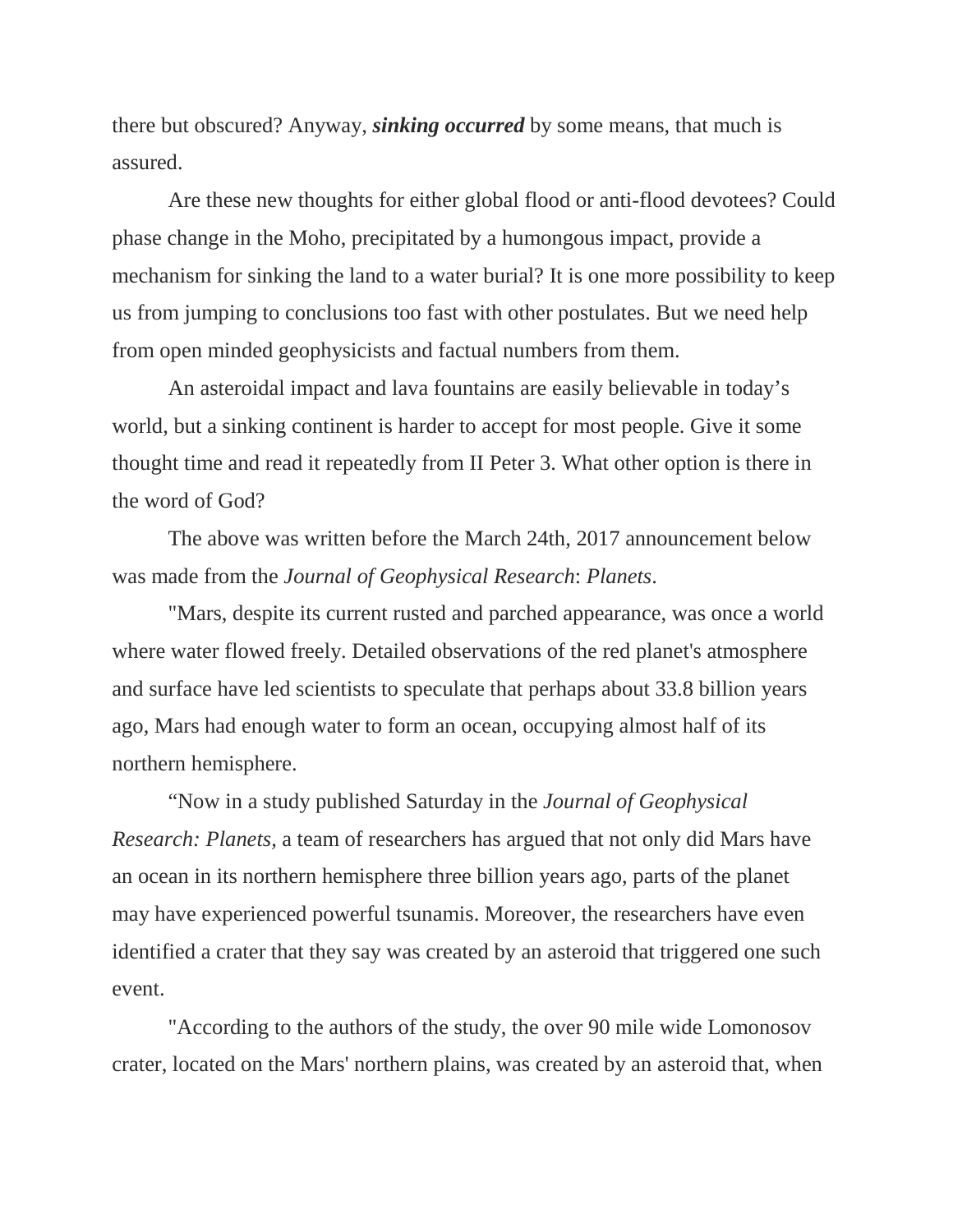it struck the said ocean about 3 billion years ago, triggered waves reaching nearly 500 feet."

Well, wow! That is so close to the scenario I have proposed for what triggered the flood on earth 5000 years ago that I could scarcely improve on the language. Just take away the billions of years (evolutionists cannot utter a sentence about geological time without assuming millions or billions) and it becomes viable to support flood geology. But my postulate about a sinking continent and an initially perfect creation is needed to complete the picture about 5000 years ago.

Do I think the Planetary Journal partly copied my hypothesis? Well, no, they have never heard of me but isn't it interesting that their idea for Mars is so close to my idea for the earth at the flood? And Mars, which has essentially no water visible today is accepted by these authorities in geology, but they cannot accept a global flood when earth has abundant water. Hmmmm.

I suppose other creationists have thought of an impact trigger for the flood, without thinking of the Moho at all, but no doubt, with many variations.

Obviously, I need the help of geophysicists regarding phase change as a mechanism for lowering and re-elevating the continent.

No one can fully imagine all the world conditions during descent including the final one when everything was submerged. But it helps a lot just to simply believe what the Bible says, including II Peter three below, for any scoffers.

I Peter 3:5 and 6 from six versions:

*Basic English Bible:* But in taking this view they put out of their minds the memory that in the old days there was a heaven, and earth lifted out of the water and circled by water by the word of God. And the world which then was, came to an end through the overflowing of the waters.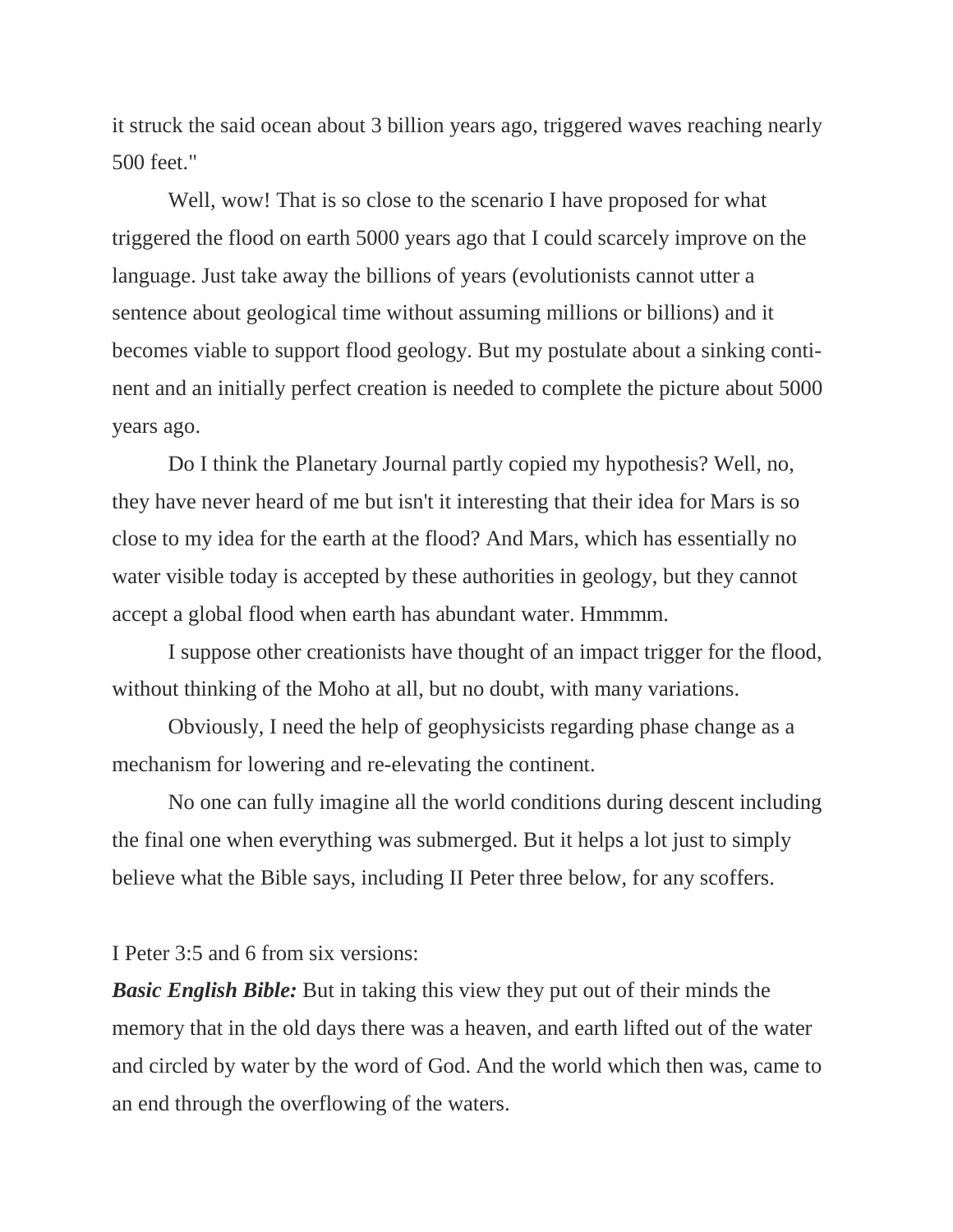*Jubilee Bible:* Of course, they willingly ignore that the heavens created of old and the earth standing out of the water and in the water, by the word of God, by which the world that then was, being overflowed with water perished;

*King James Version:* For this they willingly are ignorant of, that by the word of God the heavens were of old, and the earth standing out of the water and in the water: Whereby the world the then was, being overflowed with water, perished: *Tyndale:* This they knowe not (and that wyllingly) how that the heavens a great whyle ago and the erth that was in the water appered vp out of the water by the worde of god, by the which thinges the worlde yt then was perisshed over flowen wt the water.

*Weymouth New Testament:* For they are willfully blind to the fact that there were heavens that existed of old, and the earth, the latter arising out of water and extending continuously through the water, by the command of God and that, by means of these, the then existing race of men was over whelmed with water and perished.

*Wycliffe:* But it is hid from them willing this thing, that heavens were before, and the earth of water was standing by water, by God's word [that heavens were first, and the earth of water and by water being, or standing, together by God's word]; by which (things] that same world cleansed, then by water perished.

Peter had no problem believing in the continent rising out of the ocean at creation day three, followed later by a global flood, *and He clearly connects the day three continent elevation, to the flood of Noah.* Thus clearly, a reversal of the day three work is shown to be the cause of the flood. Can we conclude anything else? I think it is quite clear.

Anti-flood people accuse the young earthers of exclusively promoting a global flood with "raging flood waters," "giant waves encircling the earth,"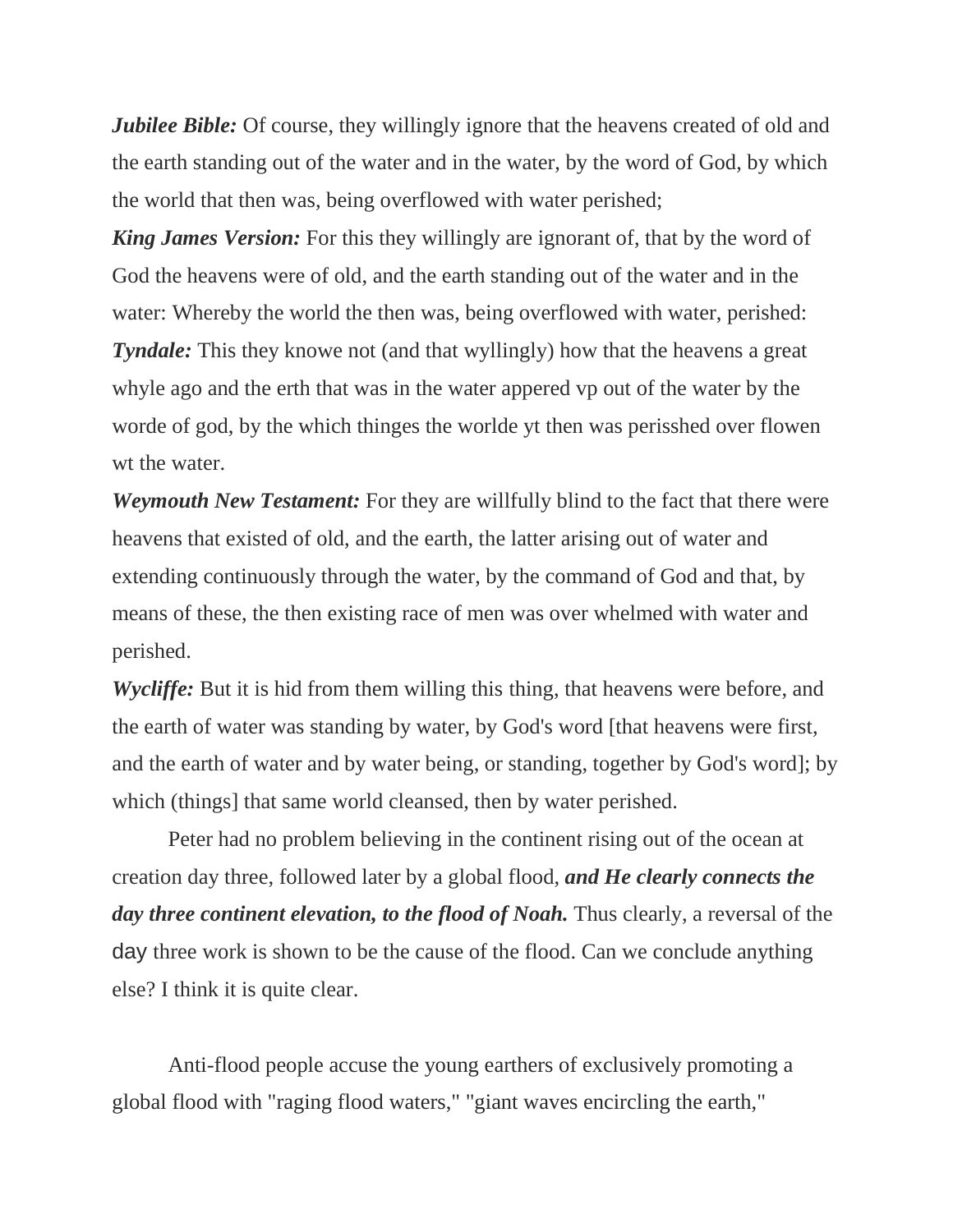"mega-tsunamis ravaging the planet," "raging torrents," "a violent global flood," "violent catastrophe," "a single ultra violent event," and more. But remember, it *took.five months* for inundation of the land to occur and more for reemergence. There were indeed, raging, violent water erosions in some places and almost everything that could be eroded was lifted into the waters and in many places the Precambrian was shattered, faulted, eroded and in upheaval. But many places were fairly tranquil at the same time. Dinosaurs would have no trouble retreating as the waters rose. They had time to deposit their eggs (couldn't stop that even if they wanted to) and nest until a tidal increase tranquilly buried their eggs with protective sediment and finally forced them upward until overwhelmed. (See pages 33, 38) After that, who knows how the vast sediments were deposited and what raging torrents were on the planet, as well as vast areas of relative tranquility? No doubt, almost *every kind of environmental condition existed somewhere at many places on the planet* during the flood year.

This is important because the authors predicate their entire attack on this erroneous assumption, namely that flood geology advocates believe exclusively in "planet-wide mega tsunamis, etc.".

There may be some who do, indeed, so believe, but certainly not all who hold to flood geology accept that view. That assumption being in error, the entire argument of these anti-flood authors is flawed.

#4 Anti-flood exponents, appeal with confidence to the conclusions from radioisotope dating of igneous intrusions in the sedimentary layers. According to the authors (page 89 ff) seemingly incontrovertible dates can be applied to all the sedimentary layers by dating the magmatic intrusions adjacent to and within the sedimentary rocks and which they confidently say match the geological dates supplied by the fossil record. We acknowledge that isotope dating could be a useful tool, but it is full of question marks as currently practiced.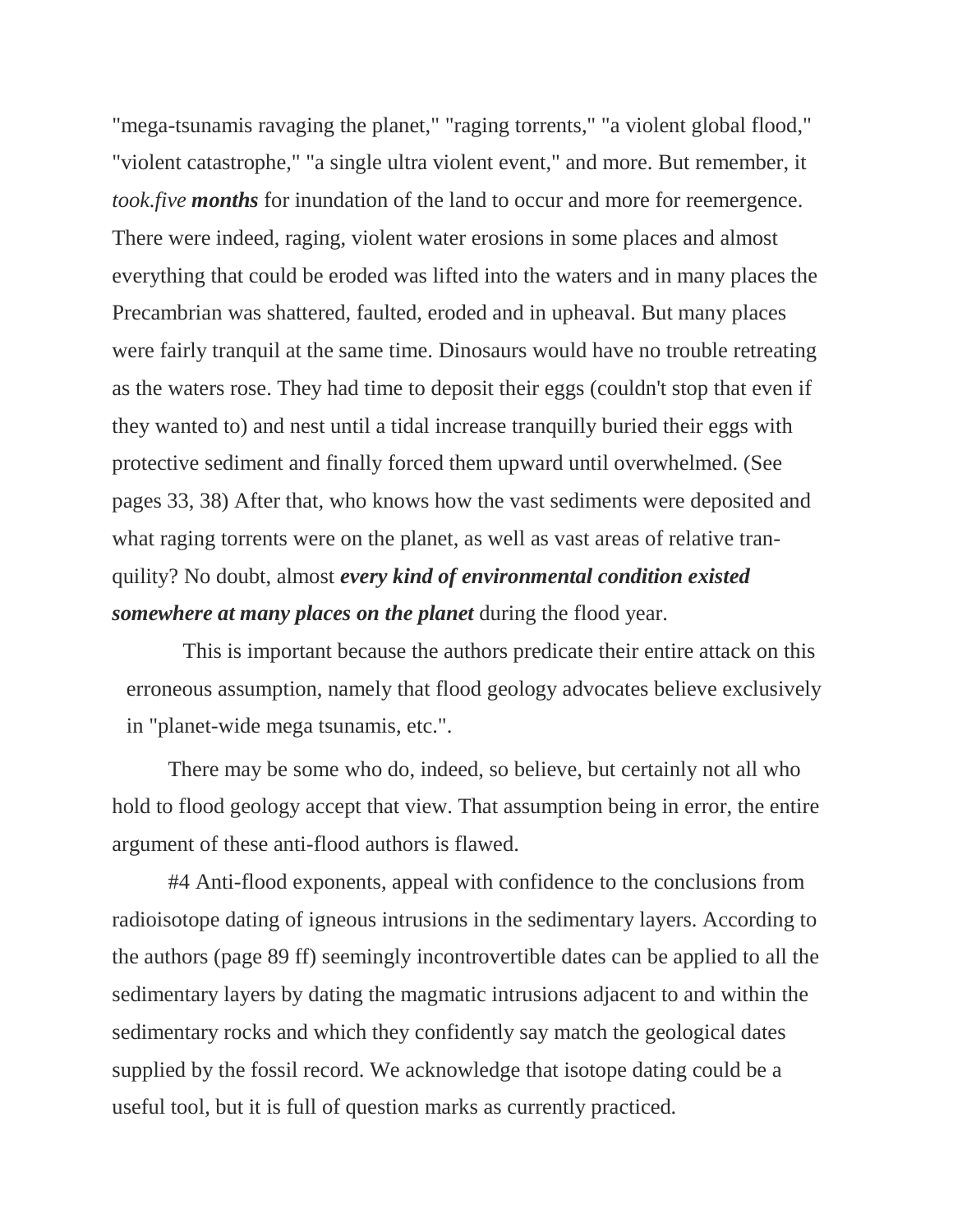Bible dates for Adam versus radioisotope dates for first life, cannot both be right. If the radiometric dates as imagined for life are right then the Bible is wrong and it cannot be the word of God. Also, Jesus must be wrong who said the scripture cannot be broken and He lived his life, death and triumphant resurrection depending confidently on Scripture truth, including Genesis centrally. One of the two models must be established and the other positively evicted forever.

Eventually, the improper use of science will be shown to be at fault somewhere in its central assumptions about isotope dating. Truly honorable researchers have already demonstrated false assumptions and ultimately, I predict, they will dramatically display the fundamental errors like Galileo in his time. It is not the Scripture that is in error.

The Bible does allow time for long ages for a planet earth without any life and the stellar universe. But living things and the home for living things according to the Bible were created by God in six days, less than 7000 years ago. Millions of years for isotope dates can possibly apply to most of the Precambrian strata but assigning dates beyond 7000 years to strata *with remnants of life of any kind* must be mistaken.

So, what can be factually proven regarding isotope dating? Is it possible that a major, vital assumption regarding its accuracy can be shown to be faulty? Researchers routinely discard data that do not fit their time structure and pick and choose dates that appear to confirm their dating system.

All the dates, that have ever been made by the various methods, ought to be catalogued with a full report of all the rejected dates, with "why rejected" and including the supposed "explanations" for discrepancies. Then offer proof that the intrusive magma had no radioisotope crystals within the magma when intruded or else prove indisputably that such intruded crystals are precisely accounted for.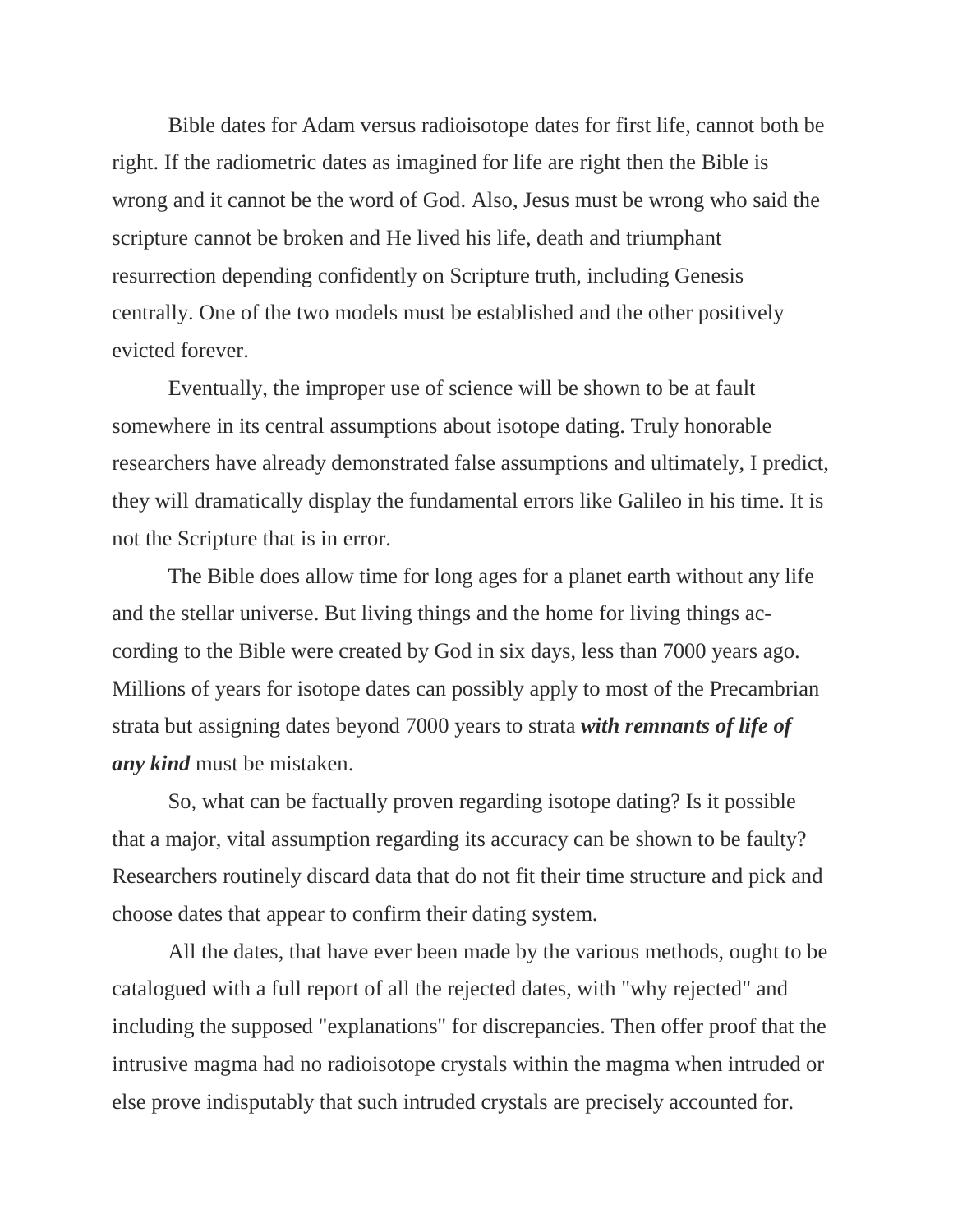Researchers in the New Zealand volcanoes, whose eruptive dates are well known in recent history, all have isotope ratios indicating hundreds of millions of years of "age."

The eruptions of Mt. St. Helens in 1980 were dated at several hundred millions of years. In fact, known dates supplied for historical eruptions *always*  give inflated dates. Dating the same rock using different methods give widely discordant dates.

Until known dates for recent eruptions consistently give accurate results, *nothing of isotope dating should be trusted* because it has been demonstrated faulty in the only places where it can be *firmly* checked. Probably the laboratory readings themselves are dependable but the assumptions relating those readings to absolute age are not at all on a solid foundation.

A visibly recent basalt "lava falls" over the edge of the Grand Canyon (supposedly 252 million years old) yields an isochron date similar to the date of a Cardenas basalt well below the Great Unconformity (supposedly at least 525 million years old). And yet they yield the same radiometric age, as though the lava falls (which might have been witnessed by native Americans) are the same age as the Cardenas basalt. A mere 273 million years difference in "fossil age" versus essentially zero years difference of isochron age is not an insignificant difference. The authors make a cursory reference to this but dismiss it by saying "the isochron date was made from four different lava flows rendering the data useless" (See page 96- 97). Perhaps all isotope dating (except radiocarbon C-14) is useless.

Isotope dating is a clever tool but it must be accompanied with all parameters controlled, monitored and analyzed. Most of the dates accepted by anti-flood devotees are not really dating the age of the magmatic intrusions. They are partly dating the age of the *earth* which even now, today, has radioisotope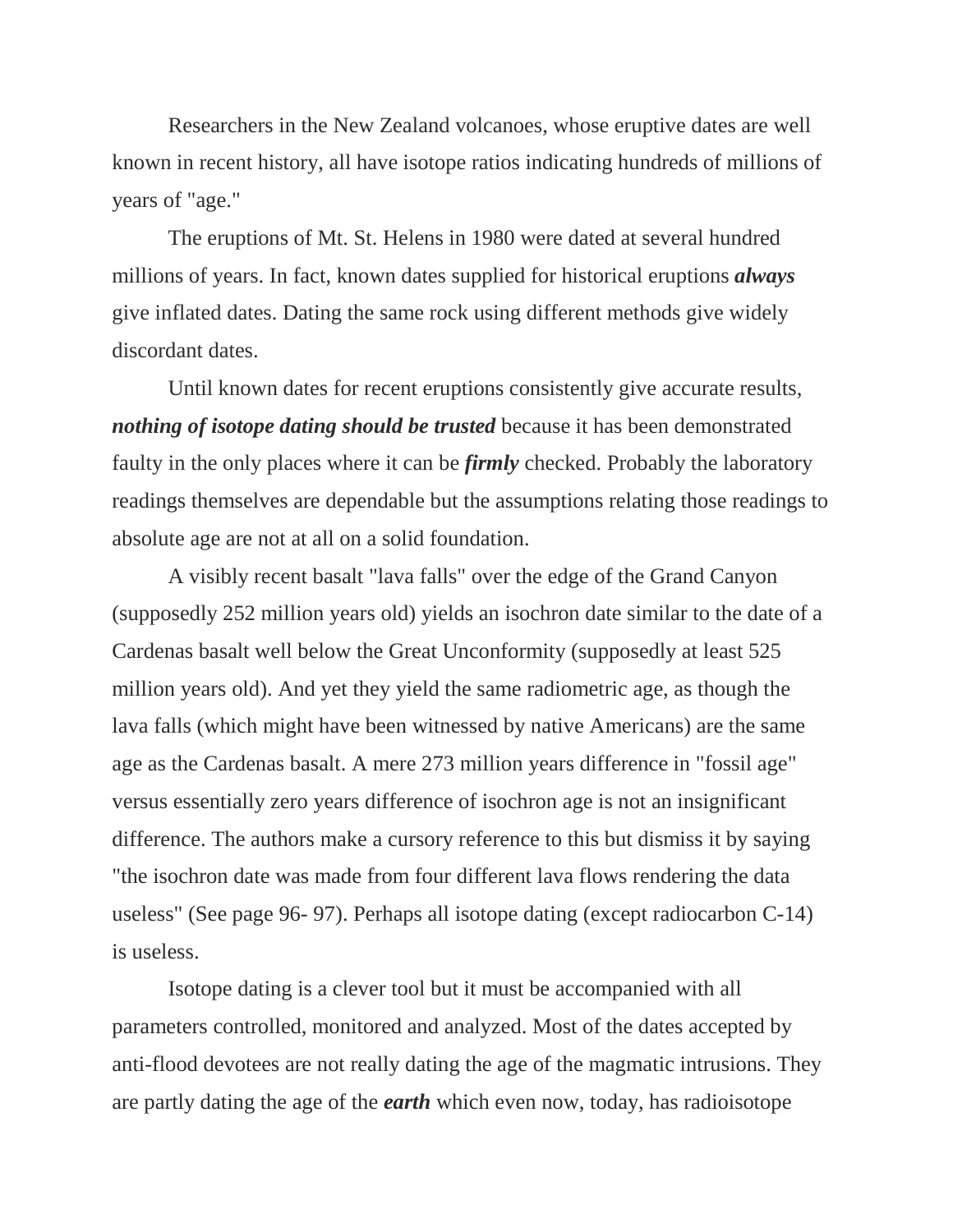crystals throughout the magma chambers and which could indeed be millions or billions of years old, depending on when God decided to create planet earth. Every intrusion in the entire world is loaded with those isotope crystals which have already been laying there in the magma chamber probably for millions of years.

Researchers think they have accounted for this on some methods by measuring the "closure temperature" when all daughter elements previous to the intrusive event were thought to be diffused in the mix, thus they assume, this eliminates all daughter elements previous to the intrusion but apparently it does not work dependably.

The igneous intrusions are not fully set to zero isotopically when intruded with magma. Many of the isotope crystals, even as crystals, survive the magma phase, and therefore, do not give a reliable date of the sediments they intrude. Geologists make attempts to allow for this but, considering the wide scatter of ages for the same sample, the only thing we can know for sure is that we can not know any isotope dates for sure.

Some appropriate expert should create a spread sheet with all the dates ever recorded. Then catalog them with date measured, methods used and the personnel doing the work, and with every significant factor controlled. Distinguish between data where dating was done "blind," that is, without reference to where the sample came from or the organization requesting the age dating, versus dates obtained when the researcher knew the stratum where the sample originated and which organization was paying for the work. Then after the dates and data were recorded, open the name of organization and location of sample. Because human nature is often morally untrustworthy, how can we trust a single radiometric date that was not done "blind"? All dating is to be seriously questioned. Add to that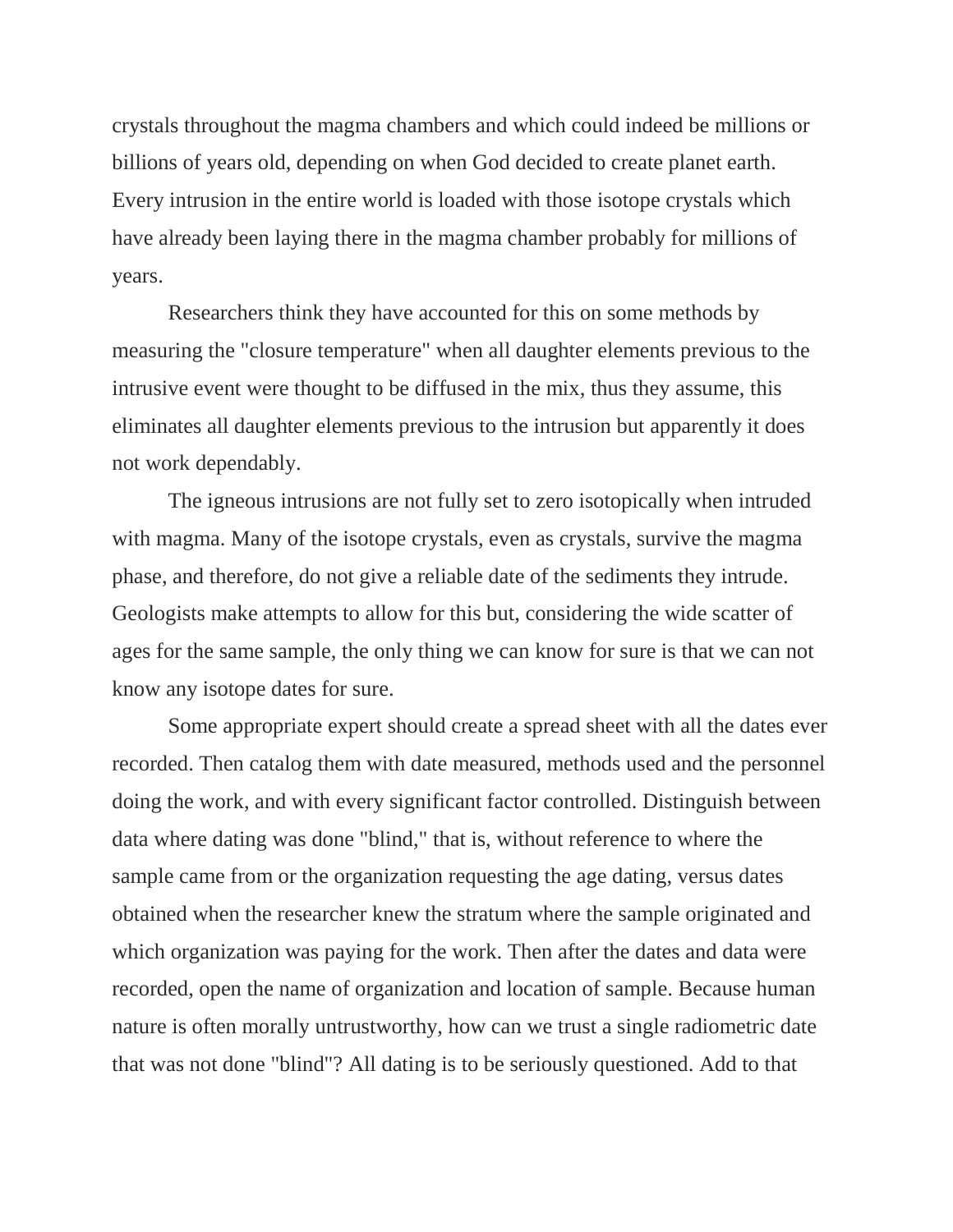many questions about the essential trustworthiness of the method itself even under ideal conditions.

Young earth creationists have to explain results that appear to show millions of years age to satisfy their YEC time constraints. They should become YBC (Young Biosphere Creationists) where everything Precambrian and earlier is relieved scientifically as well as biblically.

The Cambrian and above strata are filled with fossils of all kinds and *every phylum* is represented in the Cambrian. Someone celled and simple life forms can be found in the upper Precambrian as well. These strata are said to have been laid down 525 million years ago by the authors and "modem geology." Bible believers say that Cambrian and above were laid down about 5000 years ago by the flood of Noah. They cannot both be right.

Though I am not even an amateur in isotope dating, I have some valid questions and I maintain with confidence my prediction that fundamental flaws will be discovered in the isotope dating system for Cambrian and above strata and probably much more.

#5 Now below is a way to bypass all these debates regarding fossils and ages and dating methods for a solid conclusion without them.

Please do not fail to examine the link referenced here.

[https://evolutionnews.org/2017/05/molecular-machines-reach](https://evolutionnews.org/2017/05/molecular-machines-reach-perfection/)[perfection/](https://evolutionnews.org/2017/05/molecular-machines-reach-perfection/)

or just search for *molecular machines reach perfection*. Also find the animation of this wonder mechanism by searching for ATP synthase animation.

Here we marvel at a rotary motor operating at one rpm built inside, and synchronized with a second rotary motor operating at another rpm and powered by protricity. Don't fail to grasp the wonder of this tiny creation which is the essential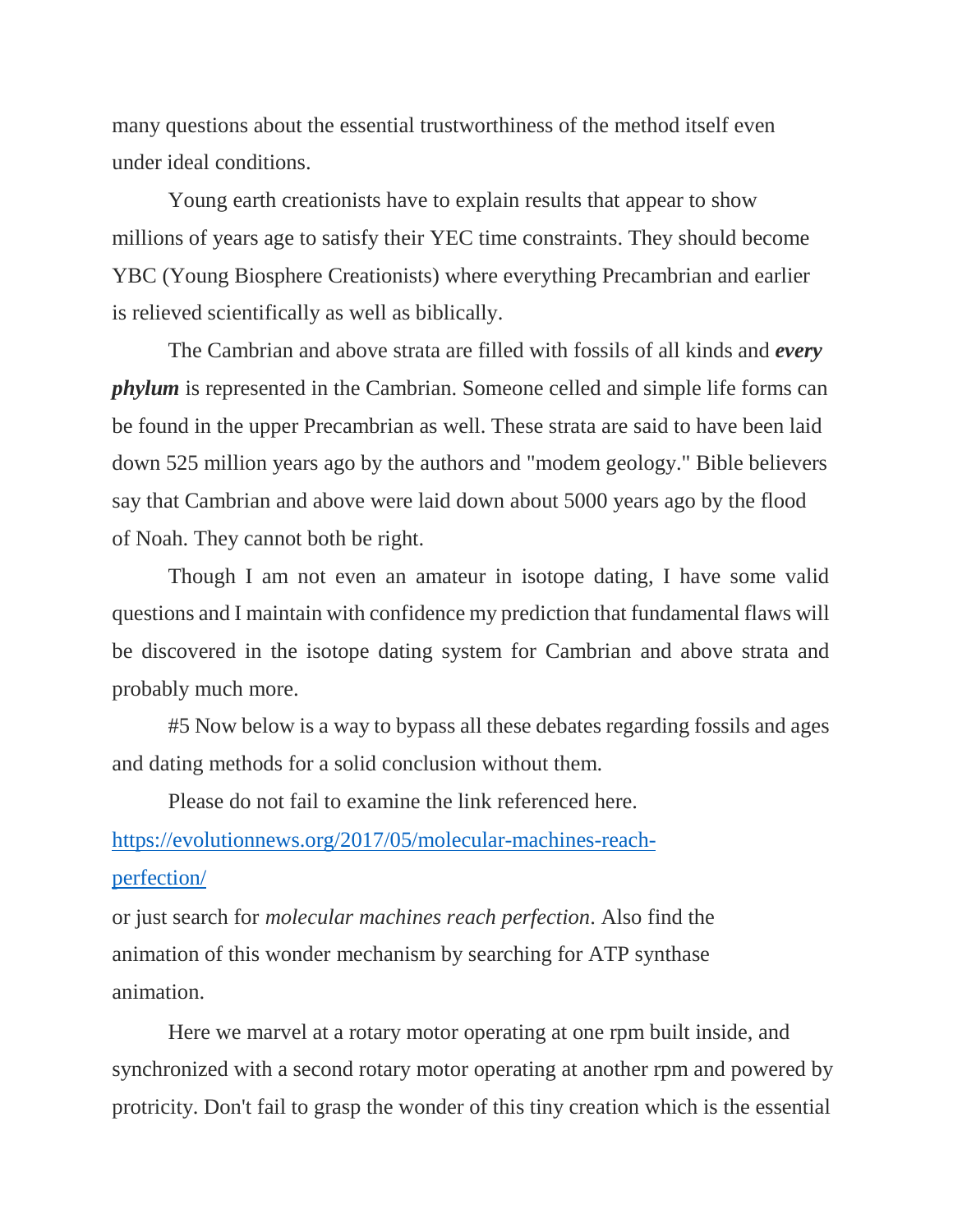power source for every living cell that has ever existed in all the world. Then abandon any thought of evolution and with that any thought of millions of years old fossils.

If we would allow perfect environmental conditions favorable to evolution for 900 trillion years, this ATP wonder could never possibly evolve in that time. Some of the authors might be theistic evolutionists. Then please explain how God, who made this beautiful super-efficient machine and millions of similar wonders, would choose to use evolution, this most inefficient, ugly, even repulsive way of pain and death to do His creation. Well, He did no such nonsense and it is an idolatrous offence to a Holy God to think so.

If someone should theorize a hundred million step chemistry program which would end in ATP synthase, and plant it in an ideal location in the perfect environment, he would never see the first step accidentally emerge. And if he were to force step one into existence, that step one would soon be destroyed, even by the perfect evolutionary environment it was in.

God designed and created all these wonders to shut every mouth doubting His design and creation. "Every mouth may be closed and all the world may become accountable to God" (Romans 3:9-31).

A standard complaint against the Bible is often, "Then explain to me why there is so much pain and injustice and suffering and genocide and atrocities in our world? How could a good God allow brutalities and child torture and dementia and --- and --- and? Chapter six in my current book answers that most perplexing of all questions. It is titled, *Why a Silent God Allows Evil and Suffering in a Ruined Creation.* It is twenty pages and comes from the 200 page book, *The Genesis Fortress: Viciously Attacked,* - *Triumphant in the End* See last pages of this writing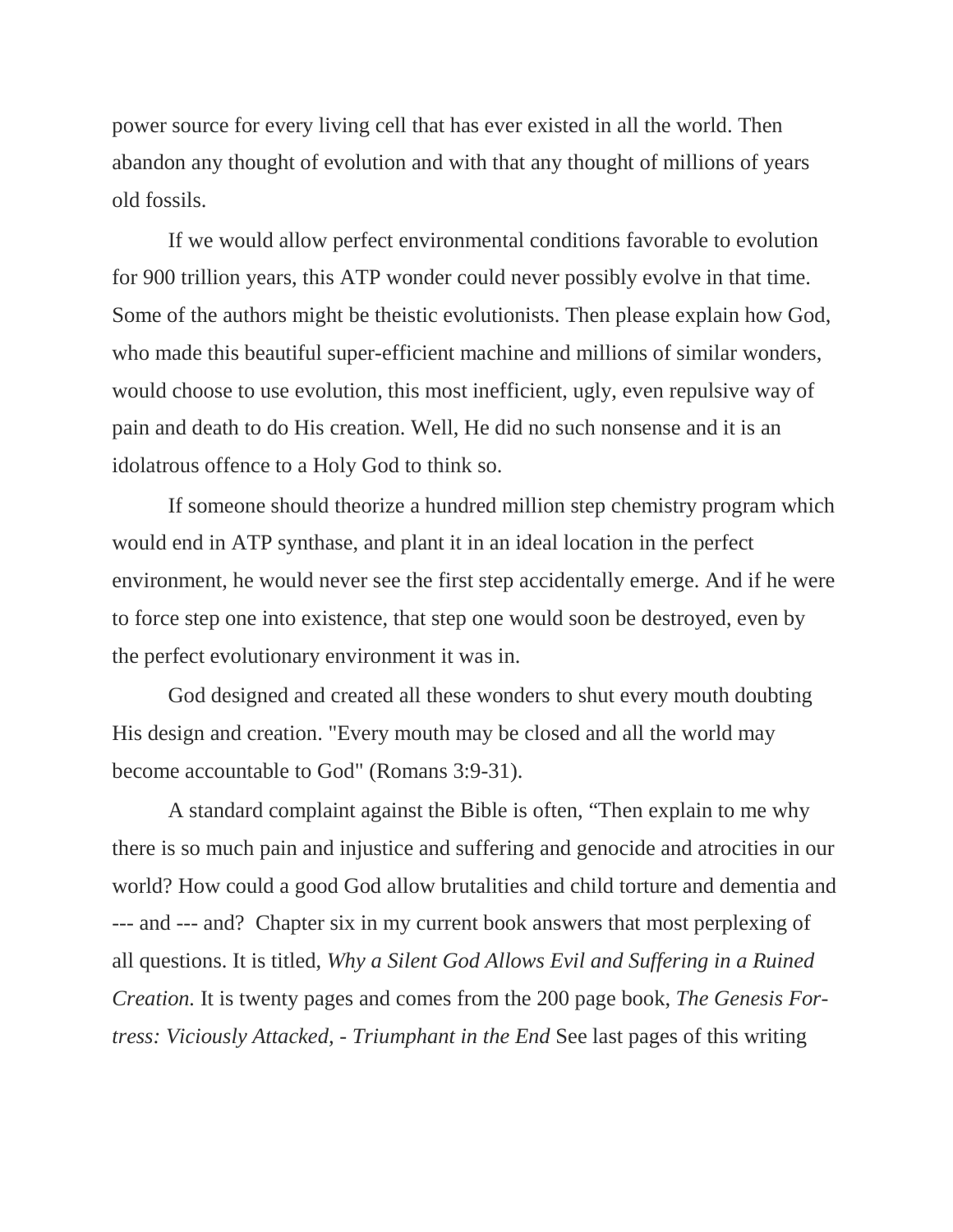for details. And yes, I regard the subject book, *The Grand Canyon: Monument to an Ancient Earth* as one of those "vicious attacks" on the Genesis fortress.

Again, I do not speak disrespectfully or bitterly but with compassion and understanding because I was once an evolutionist myself, embarrassing to say, and I have made serious mistakes also, so how can I not be understanding?

The authors never attempt to support evolution theory directly in the book although it certainly is implicit in the dates assigned to Cambrian and above strata and they make firm support of "modem geology" which is almost totally evolutionist.

#6 The history of intellectual mistakes by large masses of thinking people but which have been proven wrong should give us pause for our own certainties and conclusions.

Think of Ptolemaic astronomy which reigned for centuries and for 100 years *after* Copernicus demonstrated the sun-centered solar system. Galileo was not opposed by the church until after the "scientific" community opposed him. Then, combined with his abrasive personality, the church, ostracized him. But the Ptolemaic intellectual establishment opposed him first.

Lavoisier, whose brilliant mind gave us the conservation of matter, also lost us 50 years of better research because of his prestige and his erroneous theory of heat transfer. It is difficult to question a proven genius even though one of his theories is mistaken. People are convinced by prestigious personalities as well as prestigious institutions.

Think of the alchemists, sincere but mistaken. Think of Harlan Bretz, viciously ostracized by the geologic community but one hundred percent right. Examples could be multiplied.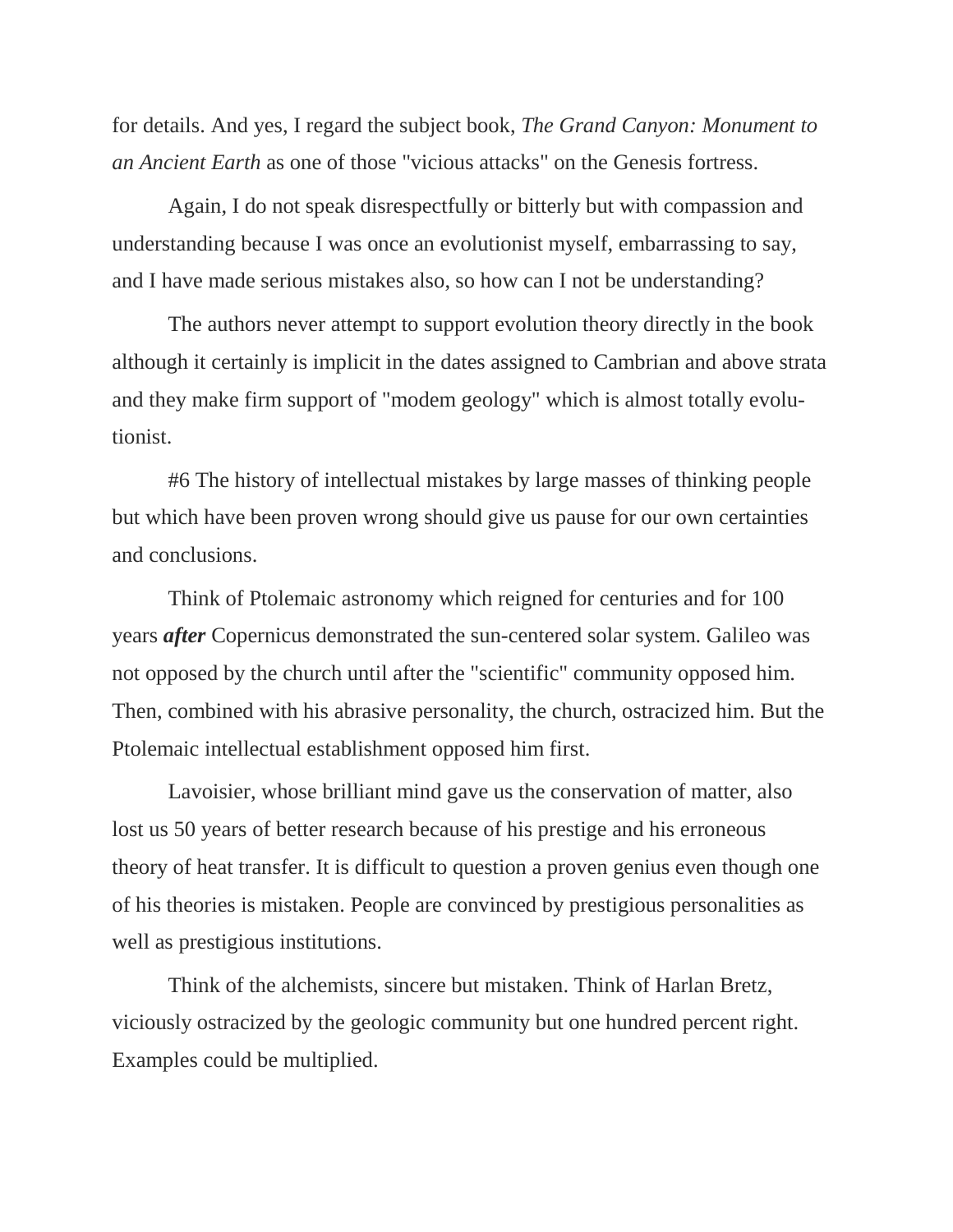So, I suggest, "Take a lesson, evolutionist establishment" (and all the rest of us).

So now, what geological process we have described, could not be achieved in 5000 years? The sinking continent took five months. Asteroidal impact? Thirty seconds for that, plus a few years of major activity, followed by 5000 years of consequent activity continuing today. Volcanic fountains of lava? That took a few days or months or years and continues on a micro, micro level today. So which geological process could not have occurred in 5000 years? There are none. All is reasonable within a 5000 year frame, most of it in one flood year.

Genesis One is a wonder of simplicity and a wonder of profundity but men have turned simple records into opaque confusion.

#7 Now, I will address some of the more prominent complaints in the book, in page order, with suggested answers in favor of flood geology. Again, I do not speak with malice having made many mistakes myself, but I speak with understanding and an invitation for friendly dialogue with any detractors.

I am no expert in geology but I certainly do have some new concepts which make decent explanations preferring the global flood as biblical truth. Any errors forthcoming will be from my ignorance of geology, not from the actual biblical history of the flood.

Page 16 "The purpose of this book is to show that the first claim of creationists is not supported by a straightforward reading of Genesis and the second claim is not supported by the geology of the canyon."

This sets the stage for the entire book and is completely wrong on both counts. Already partly addressed in earlier pages.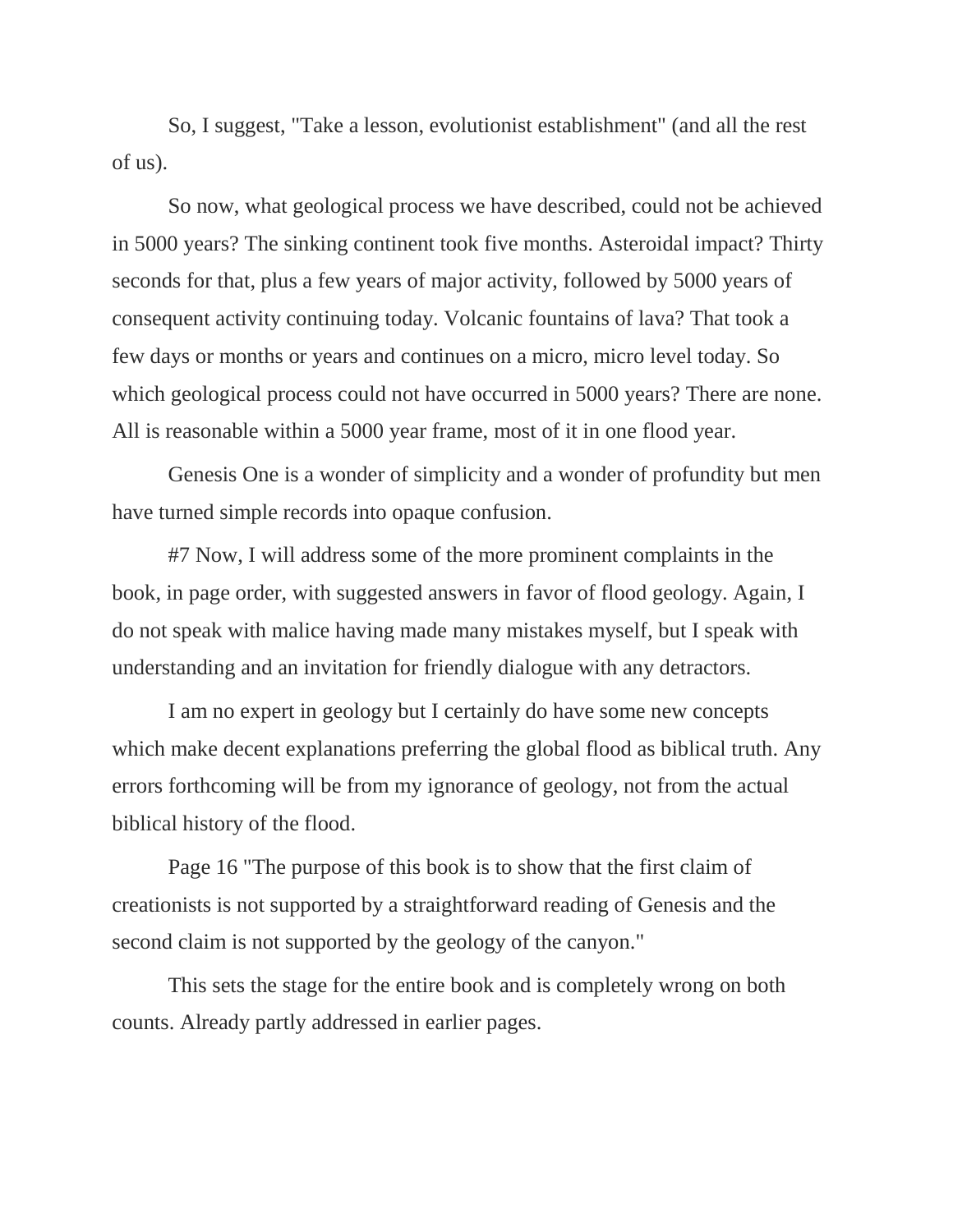Page 21 "Rain fell for forty days and nights, and water rose up from the 'fountains of the deep' over the next five months as Noah and his family rode out the storm."

The authors (and also YEC) assume water fountains from the great deep. I have concluded earlier that the fountains were world wide flood basalt (lava) fountains. (See above in this review.)

Page 24 (YEC exponents give) "a selectively literal reading of Genesis."

Few mortals handle Scripture more recklessly than do these authors. YEC's have some mistakes in interpretation but nothing as bad as the authors. Hebrew experts will never concur with their renditions. (See p 4 of this review.)

Page 26 "The problem of oil" Do we really know what Bitumen" was? I can't prove it but I speculate that pre-flood technology may have been very advanced (Genesis 4:19-22). Obviously, Noah had a suitable material to securely seal the boat, perhaps "man made" or just plentiful available oil products such as oil from trees or seeds, or pitch, then processed by pre-flood chemists into a suitable sealer. There are many possible explanations. What we know for sure is that the boat, designed by God, not Noah, including the sealer, performed spectacularly.

Page 27 (Genesis 7:20) "could well be understood... to mean that the mountains were 'drenched' and that the waters rose to a depth of twenty feet *against* the mountains."

This looks like a clever avoidance of the obvious but it flies in the face of all the English translations. See all the standard versions of all the experts. None will concur with the renditions suggested by the authors. (See p 4 of this review.)

Page 27 (The Bible) was not meant to convey scientific information."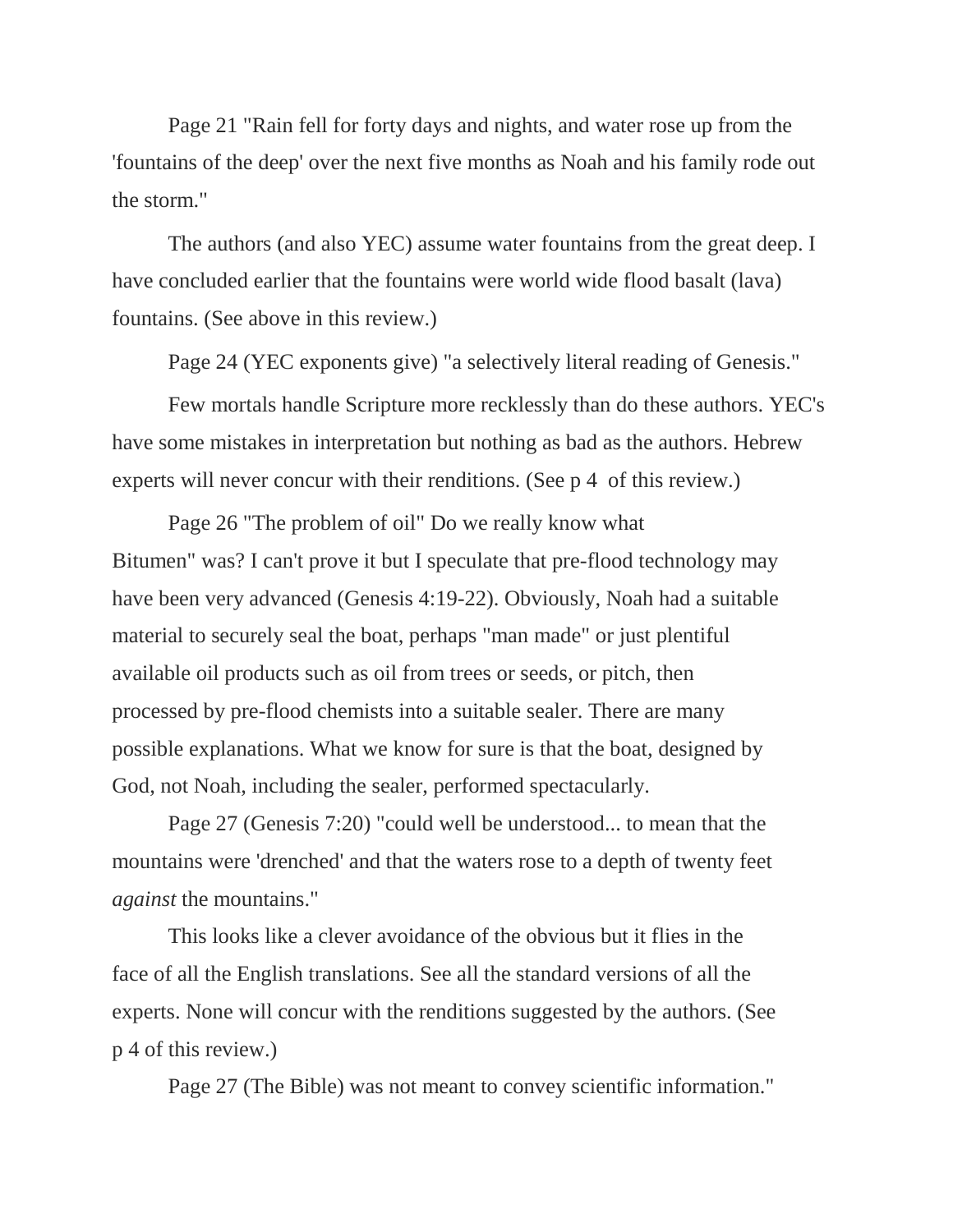So what scientific information is in error?

Both YEC and YBC say there is no scientific error in the Bible, so critics should identify even one scientific error. No one has ever done that. By the way, *Jesus was a literalist.* Anyone who thinks he/she knows more about it than Jesus, God manifest in the flesh, is blind and deluded beyond imagination. Yes, Jesus' human nature grew in knowledge from childhood and now, glorified, He has renewed access to omniscience, 'the glory that He had with the Father before the world was" (John 17).

Page 27-28 In the greatly exaggerated diagram,"after the flood" sedimentary layers are depicted filling the gulf, Paleozoic to Paleogene-Neogene.But after the flood, the Cambrian and above sedimentary deposits filled the same gulf to approximately the same level as the Precambrian before the flood, so the sources of the river system were roughly the same before and after the flood. No, the garden of Eden was never at a level below Paleozoic. What the authors call Paleozoic was the pre-flood marine world, eroded, sorted, and redeposited.

Memories by Noah and his progeny probably reconstructed the "after flood" river system in their minds, being at approximately the same level as before the flood, that they found to resemble the pre-flood arrangement, and named the rivers accordingly.

Page 29 "All the conclusions on the right side of the table grew out of observations and testable hypotheses by studying the earth and its surrounding solar system, with questions unfettered by preconceived notions as to what the answers *should* be."

Well, that makes a good story, but most of this book is the result of exactly such preconceived notions. The consensus for millions of years for Cambrian and above is so strong to these authors, that researchers actually believe they have no preconceived notions, but they are everywhere.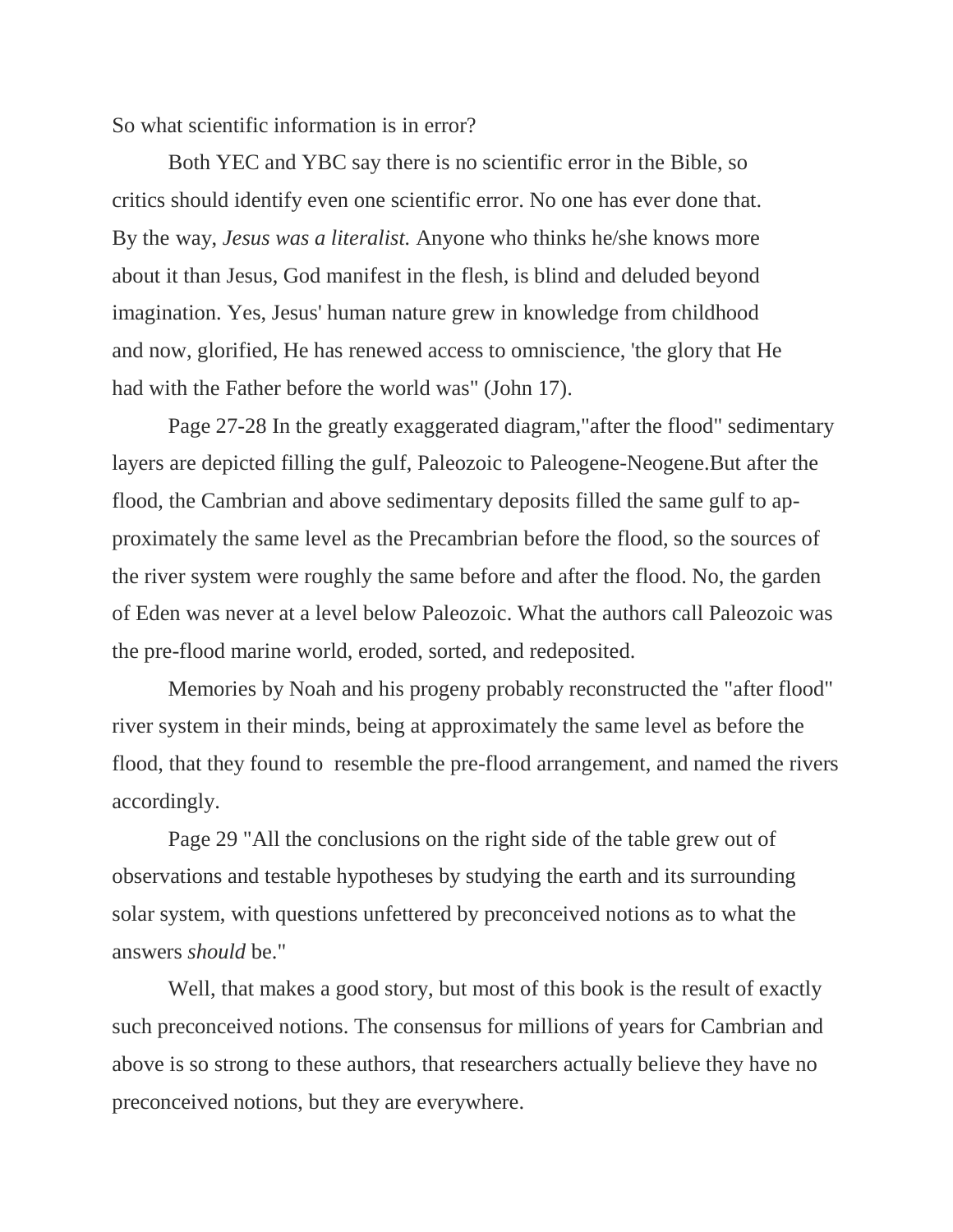Page 34 What Process Formed the Supergroup Rock So Rapidly?"

The Supergroup is a remnant strata of the pre-flood, Precambrian world. It shows the extent of the erosive forces which removed (world wide) most of the pre-flood world, leaving sample fragments like the Supergroup for us to marvel at today. Creation of the Supergroup before the flood (and before any life) was not necessarily rapid. Lots of time was available.

When God made the pre-flood world (before He made the biosphere) the lifeless Precambrian was all there, ever since the creation of the earth, including the Supergroup source. Then God created the biosphere which continued until Noah's flood. The flood upset large areas of the Precambrian strata leaving remnants worldwide, and including the Supergroup.

Then Cambrian and above was deposited, followed by sheet run off as continents and islands rose out of the water to what we see today. All continents and large islands produced continental shelves surrounding the rising land as the sediment laden waters fled from the rising land, leaving a cap of Precambrian "shields" surrounded by remaining Cambrian and above strata which was not swept off the newly emerged land masses. Monument Valley, Utah, dramatically illustrates erosion as the continents rose during seven months of restoration to semi-normalcy.

The Grand Canyon (and the Grand Staircase) was not excavated by impounded lakes but by vast amounts of oceanic waters high above the earth's surface hurtling off the continent as the land rose. At first it was general and slower over the new continents. Finally, it became confined to a knife like, region-sized fire hose which almost nothing could resist. Something like this provided the forces which excavated the Grand Canyon in a short time. Similar, but smaller canyons were created all over the world as waters left the rising land for the oceans.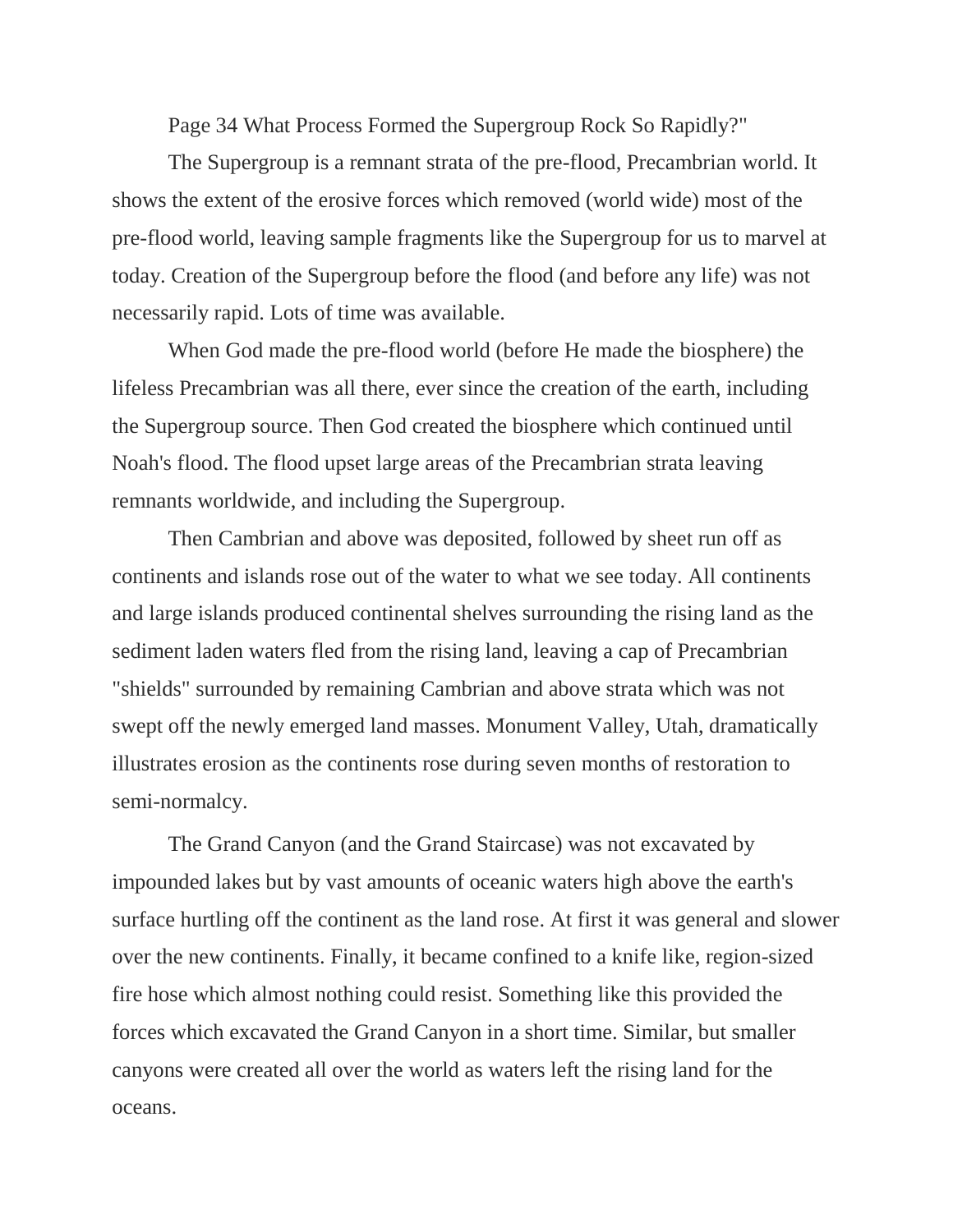Page 39 "The Problem of Freshwater Fish" "Why do we have fossil evidence of abundant fresh water fish in many 'post flood' environments?"

The entire oceanic world may have been much higher in fresh water abundance before the flood, then heavily salted when the continent elevated, stripping the earth of much of its sediments and depositing them in the ocean as continental shelves surrounding every large landmass on earth, thus vastly increasing the ocean's salt content. So there were plenty of fresh water lakes and then heavily salted oceans and everything in be tween. Again, world wide there were many different post-flood environments to suit every condition needed to explain what we see today. Rain also, and other freshwater sources made lakes for fish to survive.

Page 49 "Common organisms found in younger sediments worldwide, such as birds, dinosaurs, mammals and flowering plants are completely absent in Grand Canyon rocks."

The authors assume Cretaceous are younger than Paleozoic but they are only younger measured in months or weeks. (All of the "zoics" are misnamed). *Something* sorted the flora and fauna to where they finally located, but, of course, we will seldom find terrestrial fossils mixed with marme.

Ninety-five per cent of all fossils are marine, which explains much of this complaint. But the order found was greatly influenced by natural sorting processes in a topsy-turvy, catastrophic world.

Page 61 "...imagine over time, the sea advancing over the land and later retreating. During an advance of the sea inland (or *transgression)* over the land, deeper seawater covers the mud and sand where the edge of the sea was found earlier, resulting in limestone forming over the mud and sand, (the latter eventually hardening into shale and sandstone respectively). This simple process can easily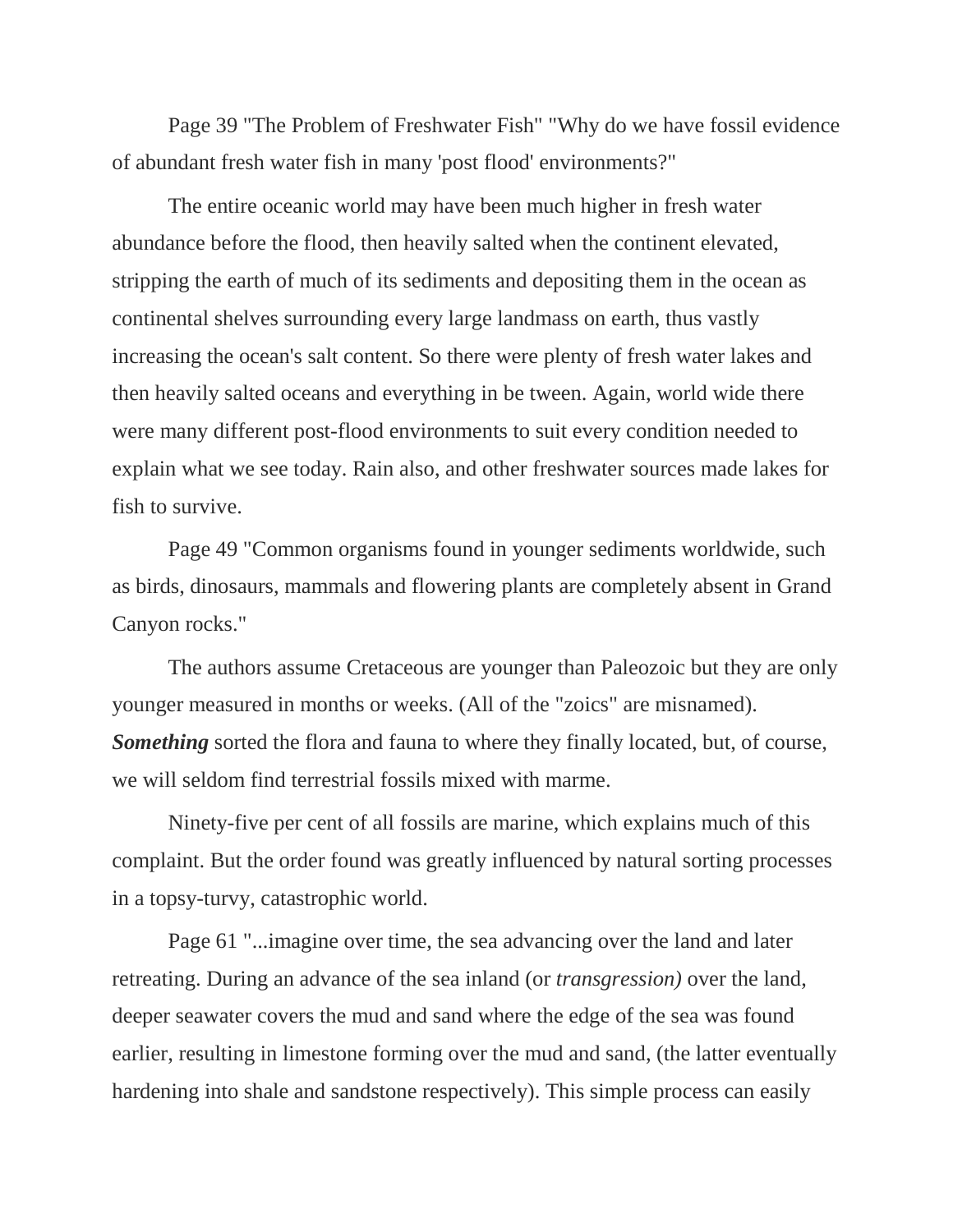explain why the Muav covers the Bright Angel shale, which in tum covers the Tapeat sandstone in the Tonto group: an ancient sea during the Cambrian Period advanced eastward over the exposed Precambrian bedrock..."

Well, I can accept this scenario essentially, but here is how it happened. The sinking continent sank erratically, first eroding almost everything above the Great Unconformity down to the Precambrian base in a huge, worldwide slosh, leaving only remnants of Precambrian like the Super group and many other partially eroded zones.

Then the continent hesitated or reversed slightly in its downward travel, long enough for Tapeats, Bright Angel and Muav to form, perhaps as pictured by the authors (minus the millions of years). Then the Redwall Limestone and Supai Group took its turn and so on up the column, yes, all the way up to and including the Grand Staircase for a five month period. Then the Colorado Plateau uplift must have occurred. It is easily conceived of happening in a few months of time as the continent sank and the newly unleashed plate tectonics did their dance. Limestones and sandstones harden, at least partially in just a-few days or weeks. So, if the authors accept millions of years and repeated transgressions to explain the strata, just change the millions of years to millions of seconds. For with the continents sinking in five months, all that we see today could be accomplished in twelve months plus consequent action some of which is still with us today.

Page 62 A Clay Problem "But considering clays form from older materials, how did tens of millions cubic miles of fine clay minerals form in just 1650 years between the creation week and Noah's flood?"

Well, first off, the earth was not created on day one but perhaps millions or billions of years before day one per the YBC view (Its date is biblically undefined). Day one occurred less than 7000 years ago per the Bible record. There was plenty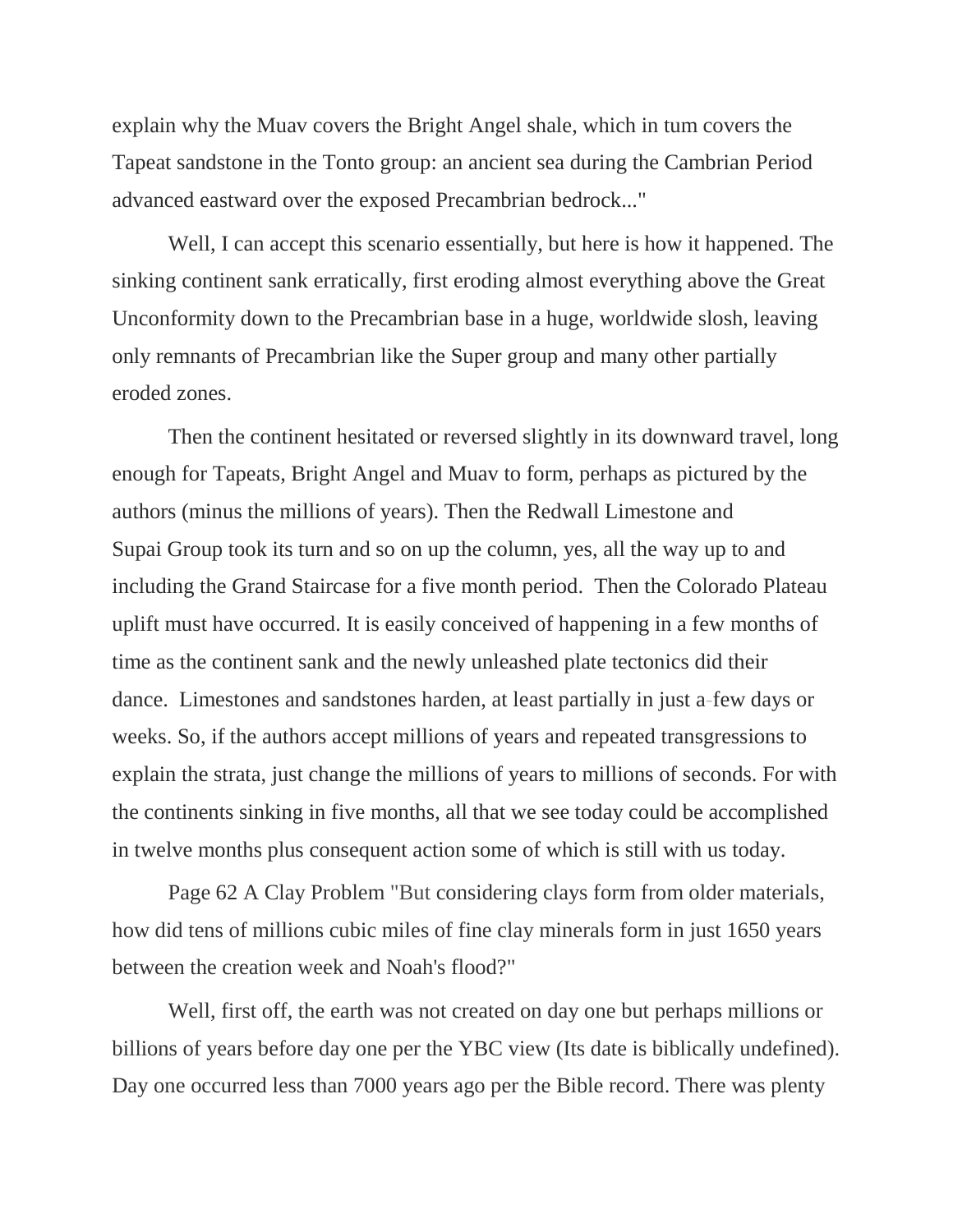of time, long before that, to produce clay particles, although it depends on when God decided to create the earth, and how God decided to make it.

Page 67-68 ff Figure 6-1 "Mud cracks formed recently in wet mud along the Little Colorado river." "Invariably, the presence of mud cracks implies mud baking under the sun (that is, the cracks form above water). Preservation occurs when sediments of a different texture or color gets washed into the cracks by minerals that fill the cracks much later in time."

Because the authors have built their argument against flood geology with the assumption that flood geology people picture "raging torrents," "mega-tsunamis ravaging the planet," "giant waves encircling the earth," etc, etc, it makes phenomena like mud cracks appear unthinkable. But the concept I have offered, easily allows weeks of hot sunshine in any area where old mud cracks are found.

The pre-flood continent sank erratically, I suppose trading sides of action as it waddled and sloshed in two week intervals downward (another guess). All over the vast continent, every common geological situation was possible somewhere, until overwhelmed with water. Then as the continents rose for seven months, raindrop prints, ripple marks, animal tracks are easily reasonable. Shortly after forming tracks, they are preserved by a gentle tidal dunking interlude, followed by more aggressive sinking or raising of the continent.

Cross bedding angles might be a more difficult problem for us who believe in flood geology, but I suppose the angle of cross bedding in an underwater condition might differ with the changing water / sand ratio with the cross bed occasionally exposed even to the air for a short time while creatures wiggled over it. Would not a sticky, minimally watered sand texture result in a higher angle of crossbed? Tests could be, or perhaps already have been performed to create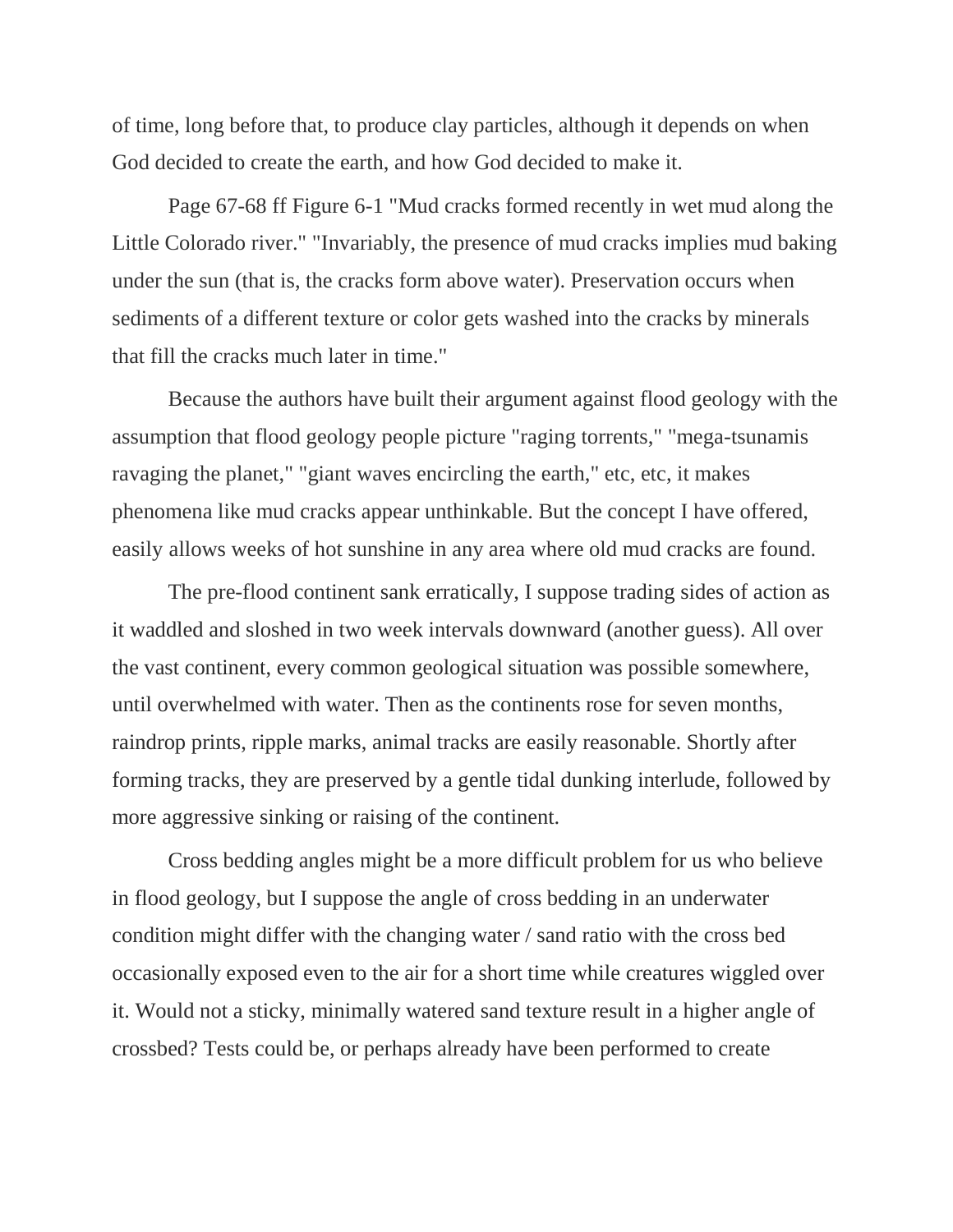different angles of cross beds using various densities. But certainly the Coconino sandstones were never a desert environment.

Page 74 "Our starting point at the bottom of the Canyon is the Great Unconformity carved into the ancient Vishnu Schist."

The authors say very little about the Great Unconformity, which they think represents a billion years of missing time, but it is nothing but the unimaginable, universal erosion surface at the beginning of Noah's flood, another evidence of our devastated planet. National Geographic, in a rafting search of the Colorado river by geologists, called the Great Unconformity a "planet wide geological mystery" and "questions regarding the great unconformity remain beyond human grasp." No, it is not beyond human grasp. It is the first erosion surface of Noah's flood. Everything below it is Precambrian and everything above it is Cambrian to Cretaceous and in the Grand Canyon area on up to the Claron formation of Bryce Canyon.

Until anti-flood people acknowledge this, there can be no *real*  understanding of geology, no matter what gymnastics are attempted. It is the hill to die on, as the expression goes, for creationists, and every Bible believer. It makes sense of all geological phenomena and is simple, easy to grasp and irrefutable to the clear minded.

Page 97 "Radiometric dating is based upon physical principles which we can trust - most importantly, on the predictability of radioactive decay."

Typically, researchers fail to allow adequately for radioisotopes that enter into the dike or sill being dated from the extruded magma initially or a dozen other possible forgotten, ignored or unknown factors. (Also see #4 above).

Radiocarbon (C-14) dating of living things is a valuable tool until one attempts to go very much farther than 2000 or 3000 years. Within that 2000 year range it has corroborated many Bible truths.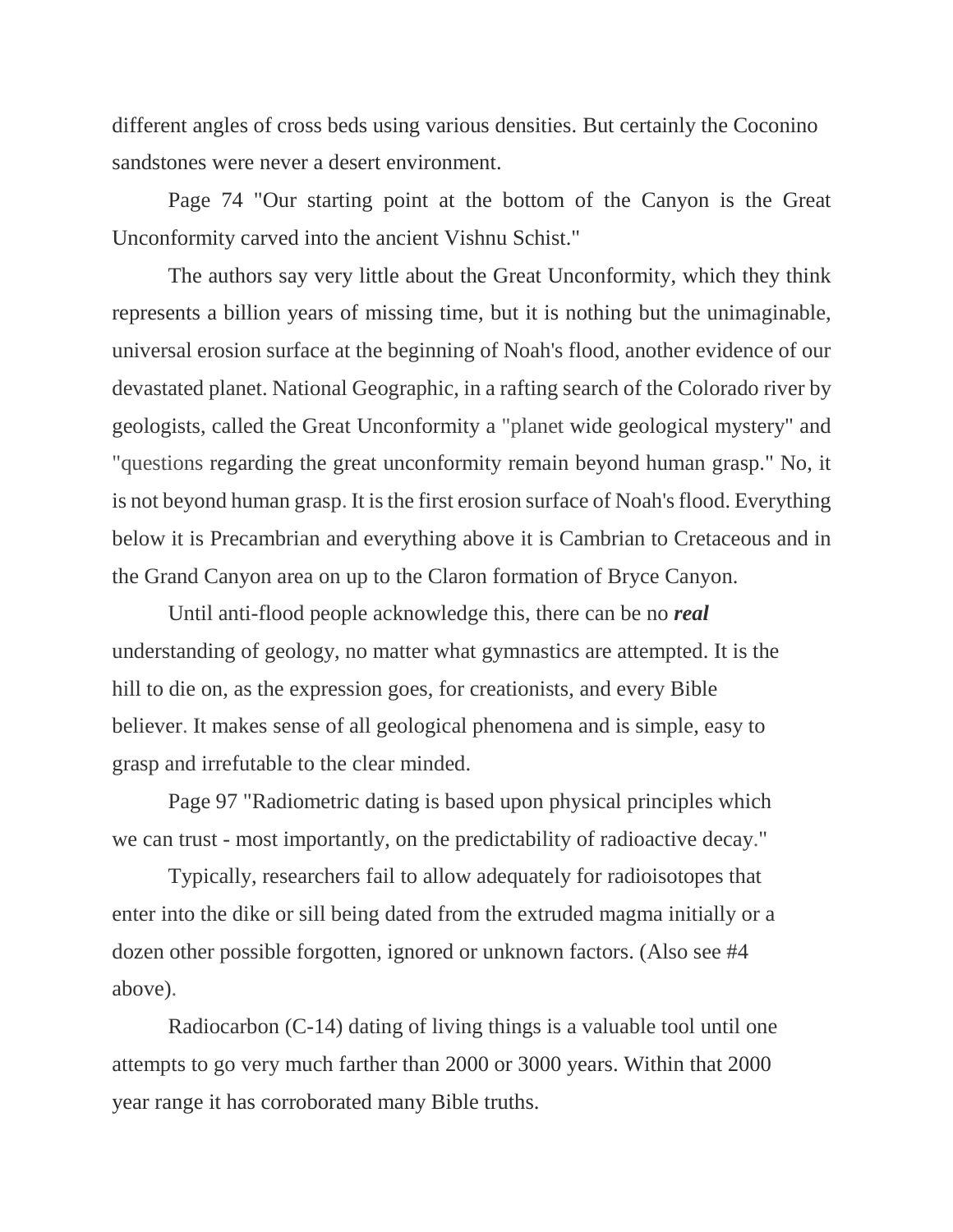Page 100 "missing time" Very convenient to arbitrarily insert missing time to make the various strata accumulate so it conforms to the "established" system. Never a problem, just insert missing time assumptions and *voila,* the time matches "established dates" perfectly. The Great Unconformity yields a mere one billion years of missing time for modem geologists. The truth is, it represents a few days or weeks of world wide catastrophe, break up and a heavily eroded earth at the beginning of Noah's flood.

Page 102-3 "How did these (Redwall) rock fragments get there (in the Surprise Canyon)? The presence of Redwall fragments in the overlying rock makes perfect sense if the top of the Redwall was eroded, leaving weathered pieces on the surface or in collapsed caves during subsequent deposition of the Surprise Canyon sediments. If deposition was continuous (i.e., if there was no unconformity), how did chunks of hard Redwall limestone form rapidly and find their way up into the Surprise Canyon formation without defying gravity (Hint: They couldn't)."

The answer is simple. The activity was not continuous but time was available for the Redwall to harden. Limestones harden partly in just weeks or less after deposition, then karsts formed in a few days, not by dissolving the limestone, but physical leaks which increased to streams and rapid erosion of the karst. Then Surprise Canyon mass came moving over Redwall and dug a big notch in the Redwall, also digging up the now semi-hardened limestone blocks of Redwall. So Surprise kicked up the blocks of Redwall which mixed in Surprise Canyon. I suppose there are many deposits like Surprise deep in the walls outward from Grand Canyon and they certainly would not be rivers but discreet segments of Surprise formation.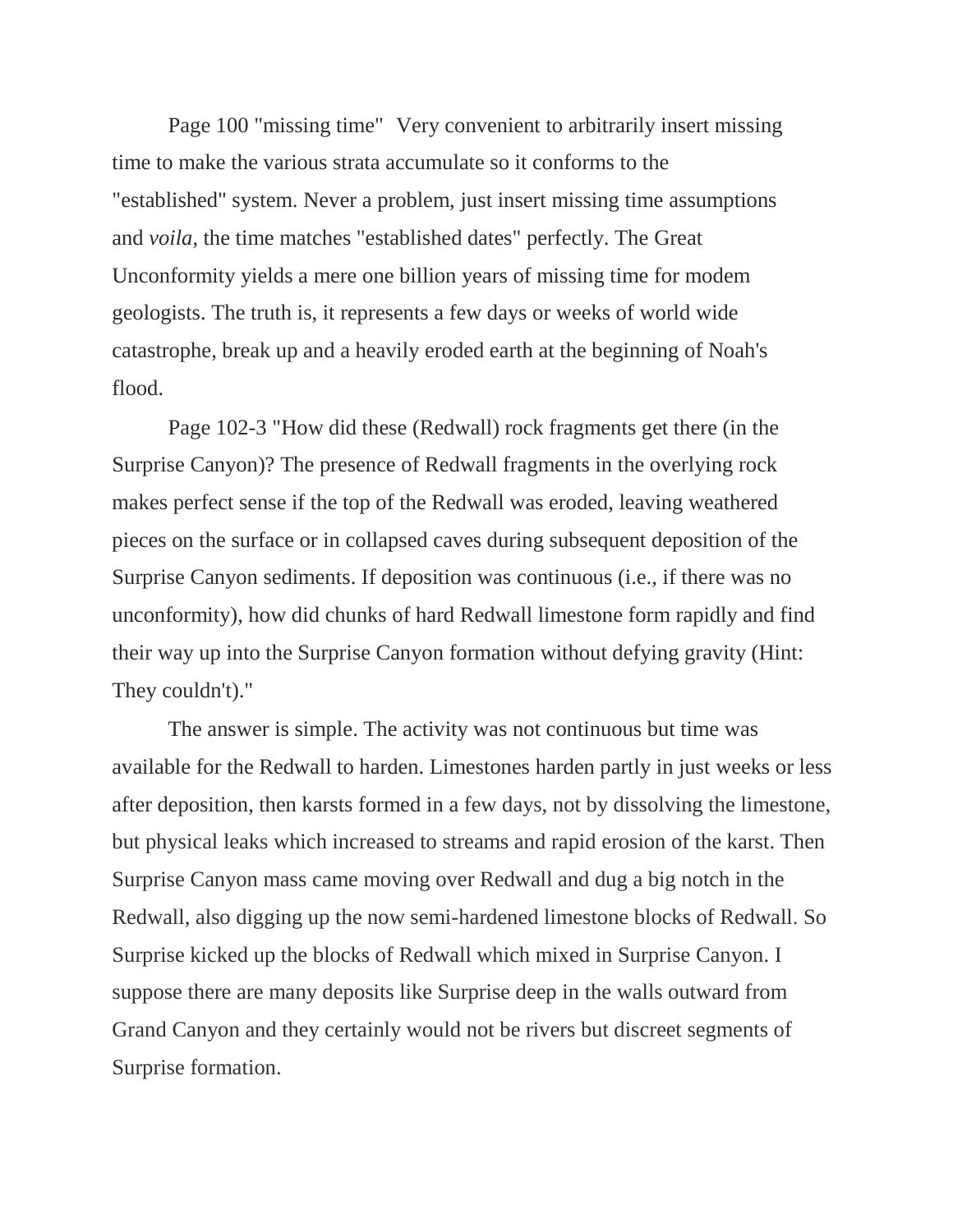Page 107 "Filled in caves (paleokarst) require a sequence of events over time. First limestone was deposited and hardened into rock so that caves could dissolve in the limestone (voids in soft limestone mud will not stay open). Next, pieces of the overlying rock fell into the cave voids, eventually filling the caves with rock fragments (breccia). Then the thick layers of the overlying Supai group were deposited over the Redwall limestone, compacting and cementing the breccia pieces into rock. Finally, groundwater flow dissolved new caves into the Redwall to expose the old cave fillings. How could any of these events have occurred within the context of a single year flood? Such a sequence is not just unlikely during a flood event - it is impossible."

The erratic descending continent produced a "transgression" over the Muav with the high density Redwall materials thickly suspended in the water. Then it sat there long enough to settle and harden. Then the caves were formed but not by dissolved limestone but rather by water seeps which enlarged into large voids in a matter of hours followed by the overlaying of Surprise chunks which dropped into the cavities. Then the Supai "transgressed" and cemented the breccia into rock. There is nothing which requires millions of years - perhaps millions of seconds. Then after thousands of years, perhaps the limestone was slowly dissolved into channels exposing the breccia as viewable today. The flood of Noah offers a good, sensible explanation.

Transgressions similar to those proposed by the authors are possible but there is no physical reason why they cannot be accomplished mainly in one year by an erratically descending continent.

Page 112 top right "The rapid movement of the crust along the ocean bottom caused tsunamis all along the eastern coast of Japan - - -, At first this may seem like obvious evidence for rapid plate tectonics but keep in mind that the stress was building at this location for hundreds of years without rupturing, ------ "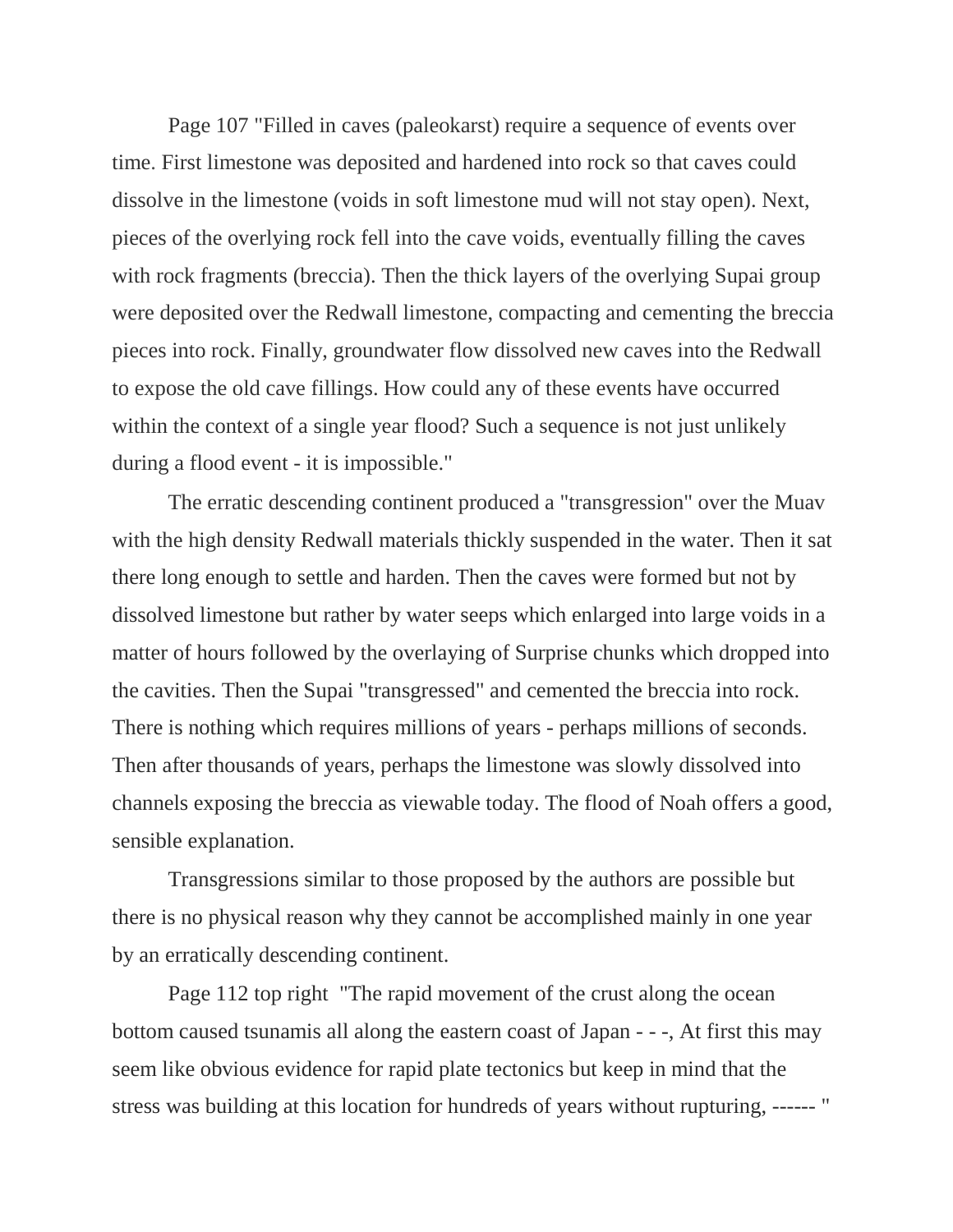Now that the plates have completed their major high speed moves, mostly about 5000 years ago, the movement quite abruptly diminished to a slow pace. There is no reason to assume the last 400 years to be even close to the initial rate when plate catastrophic movements began.

Page 126 "Can faults form in wet, soft and pliable sediment?"

After 100 years following the flood, and the Precambrian before the flood, the sediment is not longer soft and can shear cleanly. But some of the curled sedimentary rock (now hardened) was once soft and twistable into almost knots.

Page 134 "No animal or multicellular fossils in the Grand Canyon Supergroup."

The Cambrian 'explosion of life" was in truth an explosion of death, being the burial of much of the pre-flood life as it naturally sorted into the fossil types and locations on up the column. The marine fossils with shells naturally dominate the lower zones on up to Cretaceous and Cenozoic. It was all the consequence of the Genesis global flood.

Page 143 "Young earth advocates argue that broken fossils are evidence of the violence of the flood. Yet they also argue that the exquisite preservation of delicate parts of other fossils are evidence of rapid burial by a global flood."

As the continent many thousands of miles wide and many thousands of miles long descended, every possible type of flooding condition existed somewhere on that vast area. No, they are not mutually exclusive arguments, not at all.

Page 182 lower right. "The fact that giant sloths went extinct long before the arrival of humans in the Grand Canyon poses a major problem for the supposed dispersion of animals and humans over planet Earth from the ark's resting place."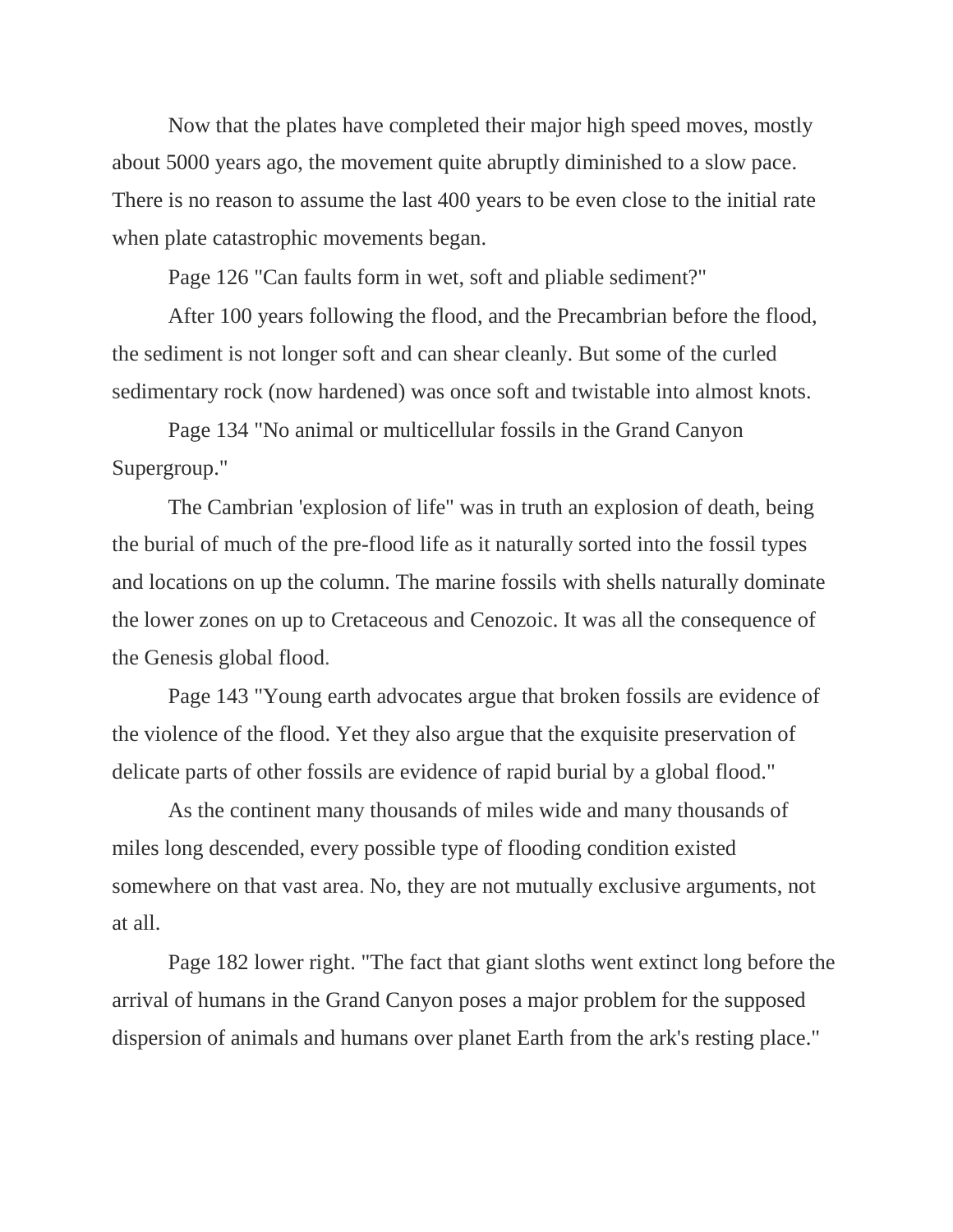Radiocarbon dating is often unreliable past about 2000 years but here is the answer to the dispersion problem.

In I Samuel 6, God coerced the two milk cows bawling for their calves as they were con strained, against their natural will, to leave their calves to take the ark of the covenant back to Israel.

In I Kings 4-6 God commanded ravens to feed Elijah.

In Genesis 7:9 it is recorded that "there went into the ark unto Noah two by two, male and female, as God commanded Noah."

So, after the animals left the ark they were likewise constrained to migrate back to where they came from. Kangaroos went back to Australia and giant sloths went to the newly carved Grand Canyon, just as they had been constrained to go to the ark before the flood. American natives and others went to the Americas under migratory constraint, easy as pie for a providential God (Acts 17:26).

Page 205 lower right. "So where in Scripture do we find references to Noah's flood linked with earthquakes, shifting continents, rising moun tains, tsunamis, and mineral rich ocean vents?"

Just read carefully and understand Genesis 7:11. "When Noah was 600 years old ... *the same day all the fountains of the great deep burst open*." Then consider all the volcanoes in the world today. Those who witnessed Mt. St Helens in 1980, even from a distance of 30 miles, saw and heard and felt a fountain of the great deep and a fearful and blasting inferno accompanied with earthquakes. But that explosion was a tiny one if compared to Yellowstone or Crater lake in Oregon or to Krakatoa and Tambora and many, many others. And consider that all those big ones were little pipsqueaks compared to the initial ones at the time of Noah when *all* the fountains of the great deep burst open (ripped up, burst, cleft asunder, broken in pieces, torn, burst open, erupted, split open - - are some of the translations). Then observe all over the world the great flood basalts covering areas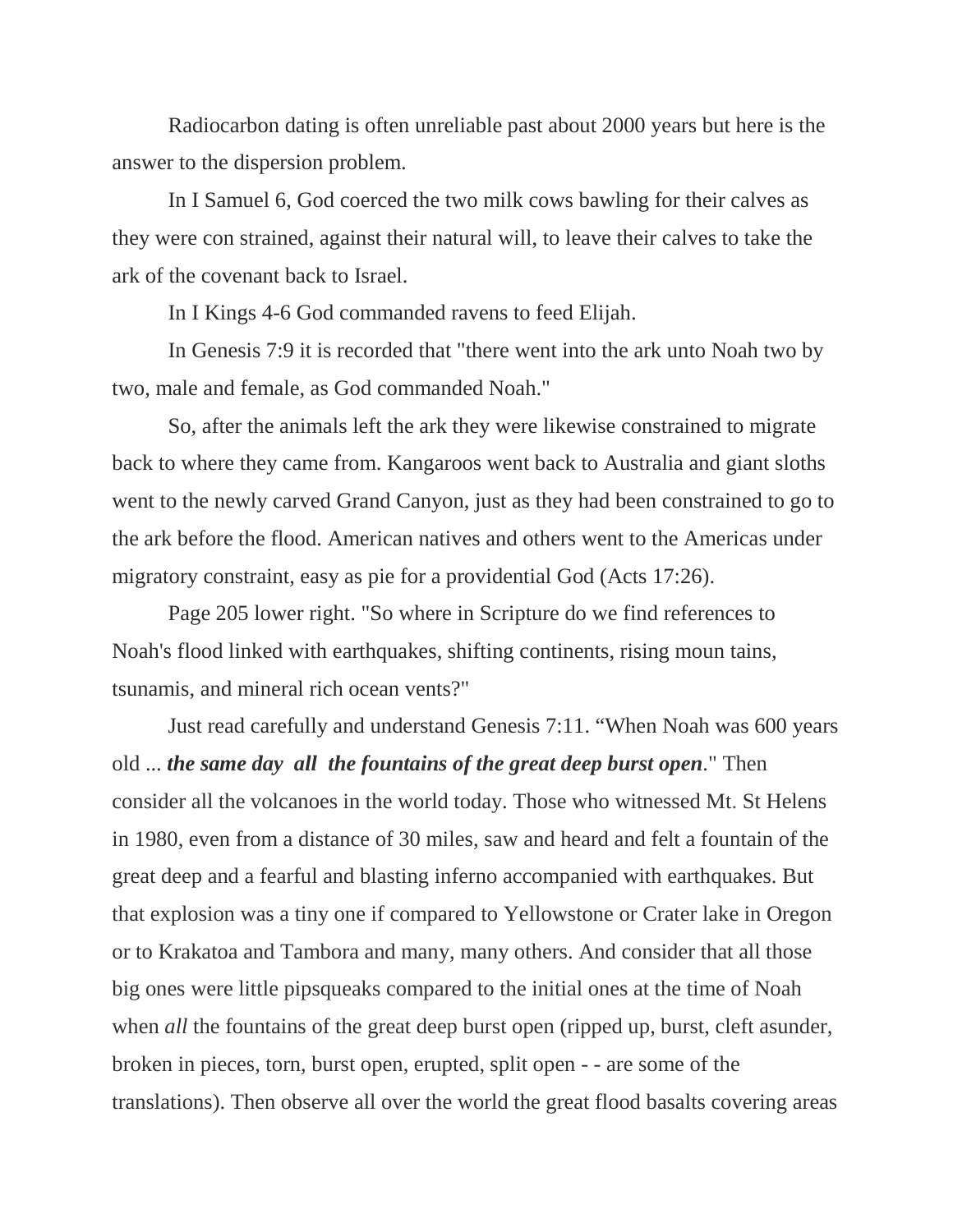equal to the state of California and much bigger ones than that, clearly visible all over the world today.

Then consider that of all those volcanic and flood basalt lava flows belching all over the world at the outset of the flood, we have massive remnants that are obvious yet today.

Every word of the Bible is trustworthy. With a description like that above, and with a sinking continent, there had to be earthquakes, tsunamis, shifting continents, rising mountains and mineral rich ocean vents consequent to a global flood.

The great need of the authors (and all of us) is to read the Bible with a dedicated prayer for real understanding as per Proverbs 2. Not just a brief prayer, ''Lord, bless our study" but a real crying to God. "My son. if you will receive my words and lay up my commandments with you; if you incline your ear to wisdom and apply your heart to understanding; yes, if you cry after discernment and lift up your voice for understanding; if you seek her as silver, and search for her as for hid treasures: then shall you understand the fear of Yahweh and find the knowledge of God. For Yahweh gives wisdom" (ASV modernized).

Yes, He gives wisdom but in a context of *diligent* searching. It is a fair question to all of us. Have we diligently asked God for illumination?

There are many more complaints that the authors suggest but I will stop with my suggested answers here because most of the remaining questions have similar answers.

As anyone can tell, I have very little geological knowledge, but I am very comfortable with the Scripture and I have allowed the Bible to direct my thinking.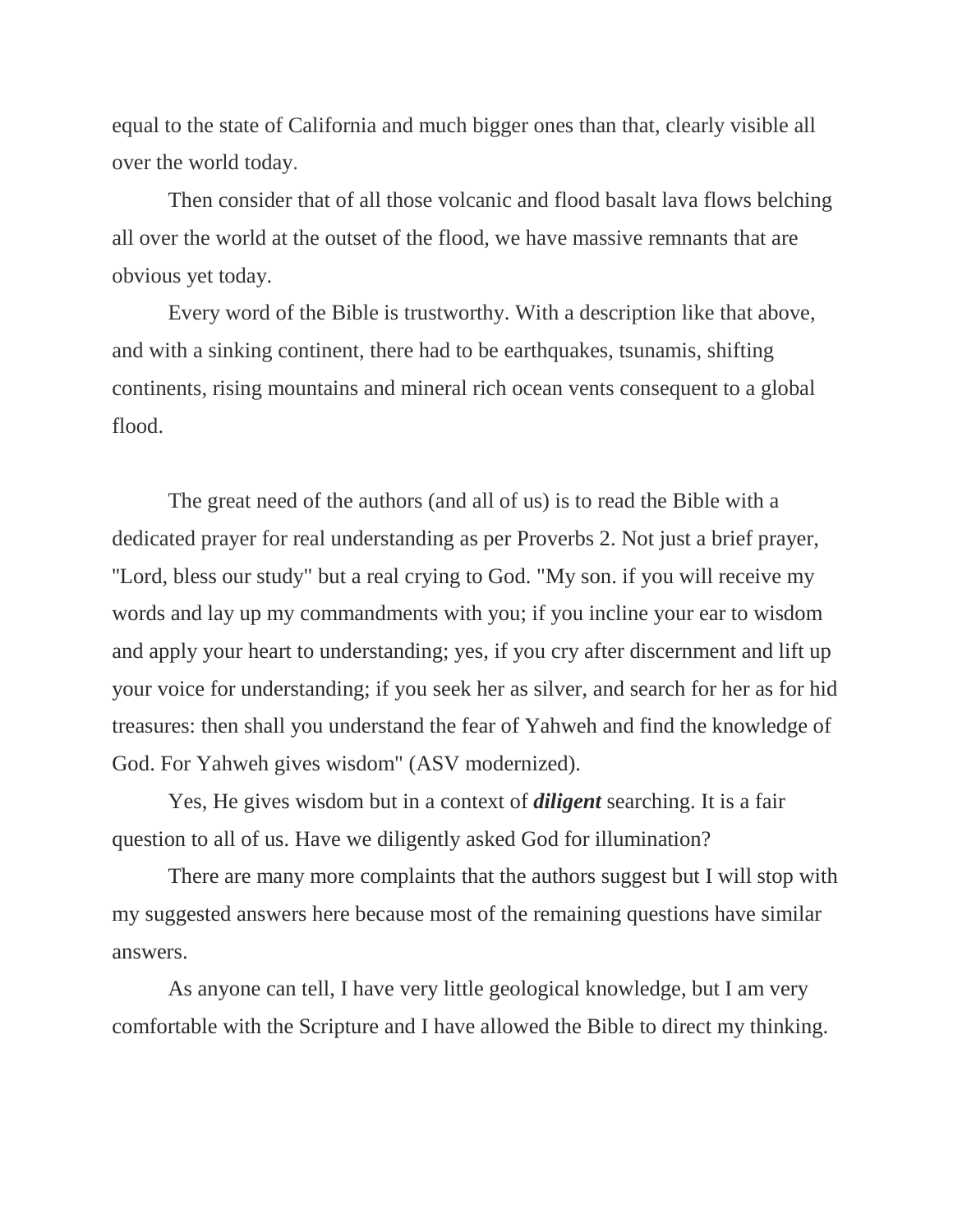Yes, my answers are not with geological authority and I would be pleased to be apprised of any demonstrable errors. If answers are inadequate, well, so are the anti-flood answers even

more so, and creationist geologists could improve on any of my arguments,

My views were constructed by the Bible record first, where I feel secure and comfortable. Considerations of Geology are then imagined to fit the Bible which has always been easy for me. That is why there are no highly technical studies accompanying my comments. By no means have I addressed all the antiflood complaints but all remaining questions do have good answers.

Simply, there are many creationists who can visualize conditions much better than what is presented above, but most of them are missing biblical certainty of a young biosphere, old planet earth and universe. They are missing the sinking planet as Peter informs us, and they misinterpret fountains of the deep to mean water fountains when factual reality indicates flood basalt fountains of lava and volcanoes worldwide. Creationists also miss the shrinking planet with its consequences followed by the expanding planet which is evident today in "normal faulted" zones worldwide. This latter involves eclogite/basalt phase change in the Mohorovicic seismic discontinuity and needs measurable data from geophysicists to confirm or deny.

These constraints make the global flood much more understandable and which have emboldened me to write this response to terribly mistaken anti-flood dogmatism.

Please do not fail to examine the link referenced here. [https://www.evolutionnews.org/2017/](http://www.evolutionnews.org/2017/05/)05/molecular-machines-reach-perfection/ or just search for *molecular machines reach perfection*.

Here we marvel again at a rotary motor operating at one rpm built inside a second rotary motor operating at a different rpm and powered by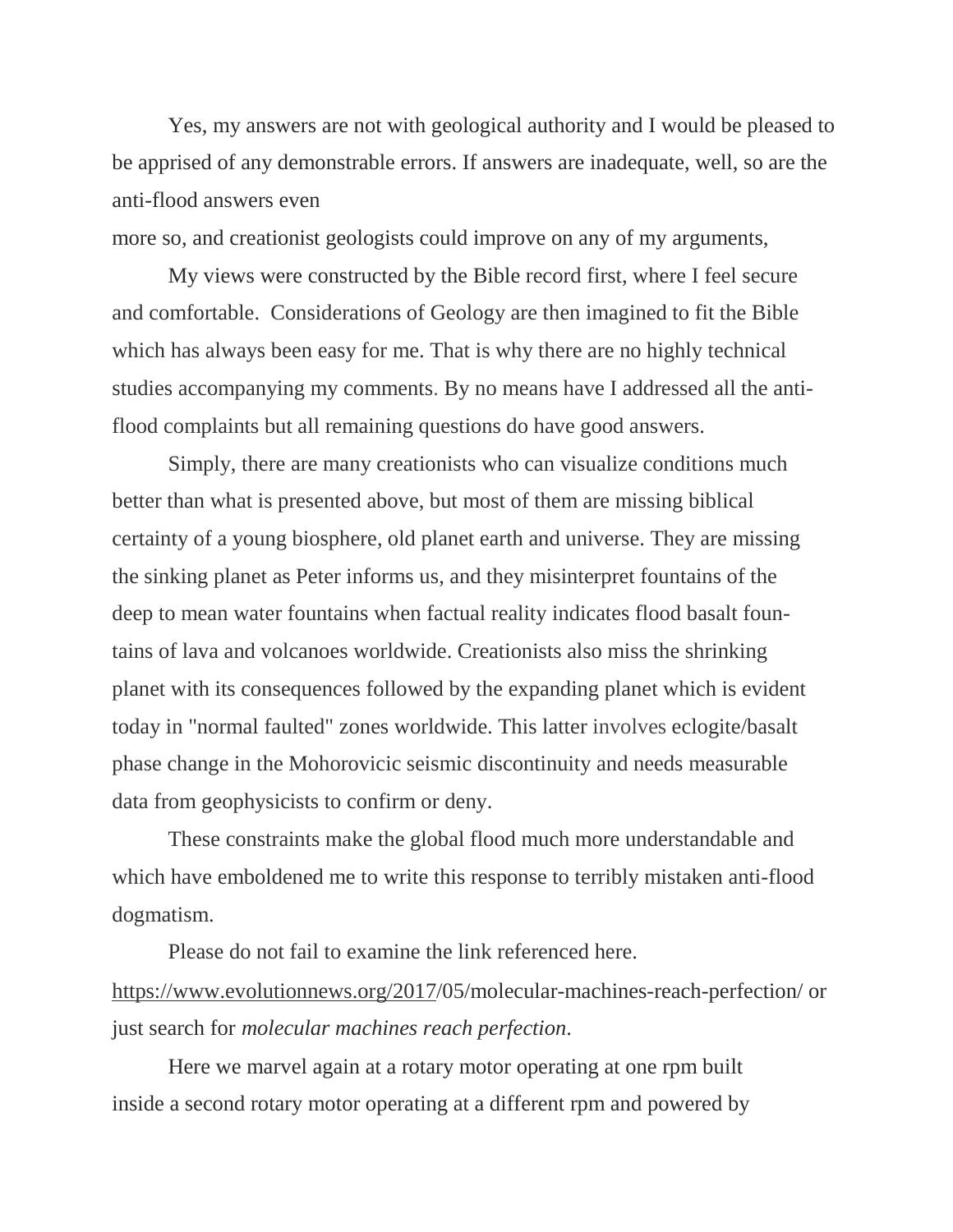protricity, the flow of hydrogen nuclei rather than electricity. Don't fail to grasp the wonder of this tiny creation which is the essential energy source for every living cell that has ever existed anywhere in the world. Also see ATP in animation by that search. Then please conclude that to believe evolution is absurdity gone insanely wild, and abandon any thought of evolution, theistic or atheistic.

There is enough evidence of design in your fingernail to prove God's existence and providence. Therefore, I insist that the authors of subject book must be blind to such obvious truth or they would never promote a work which trashes the plain words of Scripture, which plainly teach a global flood and creation by God, precisely contrary to millions of years of evolutionary progress.

Eight year old children can look at creation and conclude an infinite God of order. I have featured the ATP synthase wonder but millions of other biological and celestial wonders are filling every nook and cranny of our world making God thoroughly obvious beyond dispute leaving no excuse to anyone (Romans 1:16 - 2:11).

*Grand Canyon - Monument to Catastrophe* by Steve Austin has some errors in it but nothing equals *Grand Canyon Monument to an Ancient Earth* which is overflowing with error.

Some will need an explanation of the young biosphere view. The authors reference the Bible, claiming it does not refute their view of geology. So, my response has heavily related the Bible to geology and centrally to flood geology.

This writing did not come from a young earth creationist view which is the specific target of the book. But the *young biosphere* creation view accepts a literal Genesis as Bible truth, including a recent global flood, which created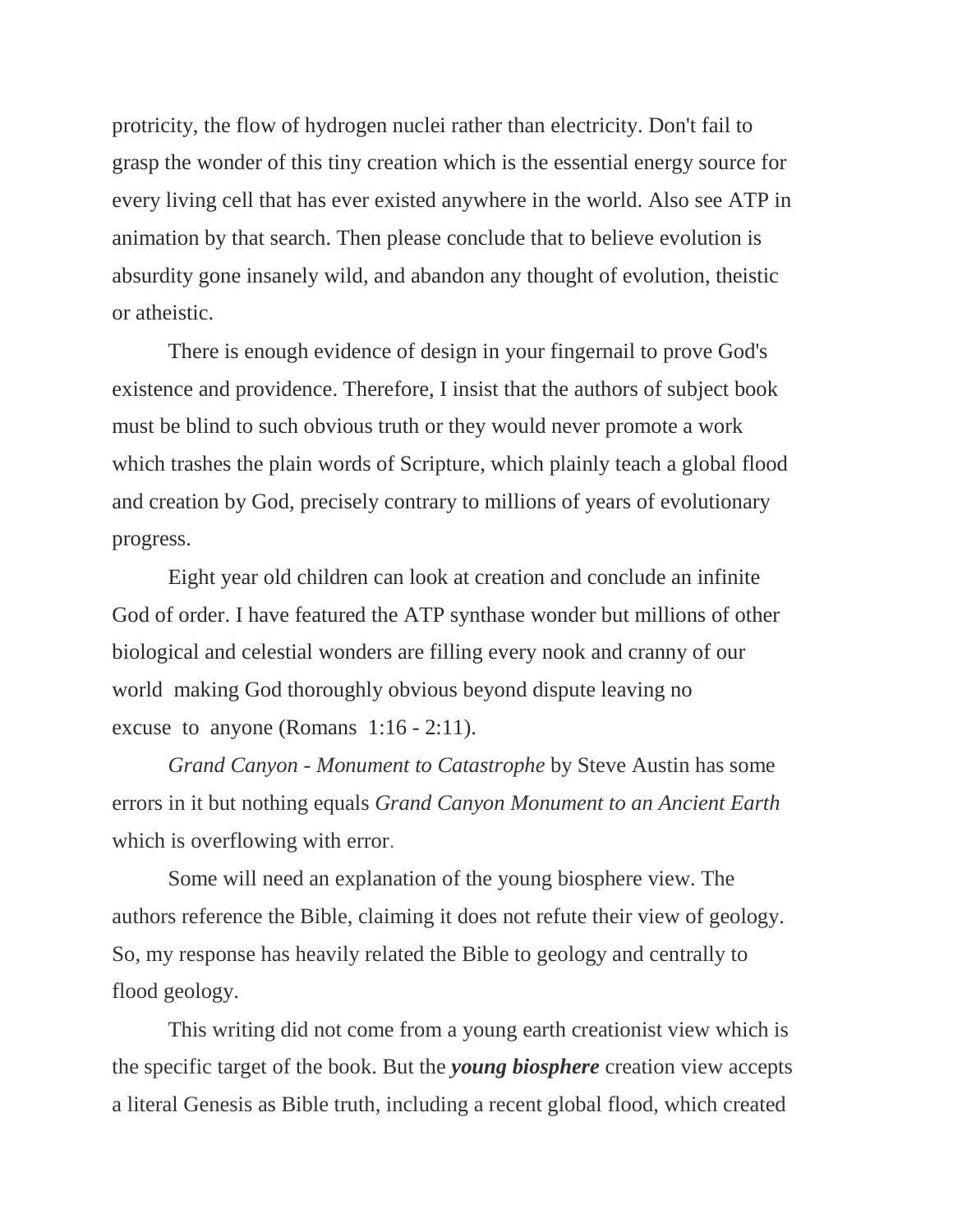most of the topography which we see today. But they also claim that Genesis literally leaves the age of the universe and planet earth mineral base undefined in age, whereas the *hiosphere is defined* at less than 7000 years ago in origin. Hence the view of this writing has been YBC, young *biosphere*  creation.

There certainly can be legitimate improvements in misleading English Bible texts. As an example very central to our discussion, YEC people have staked much of their young earth / universe faith on badly translated Exodus 20:11, "For in six days the LORD made the heavens, the earth and the sea, and all that is in them" (NKJV). But the first preposition "in" does not exist in the original. Also, the verb "made" should be rendered "worked on" because the immediate context is "work and rest." God Himself "worked" for six days and then "rested" one day as an example for man to work and rest.

Also in Genesis chapter one, referred to here and during those specified six days, God deliberately and plainly defined*· "shamayim"* as "air" *where birds fly,*  which certainly cannot be the stellar heavens as misused in Exodus.

*Carefully* examine each day of the six day activity. It is clear that God worked only on the air, the land and the sea, and all that is in the air, land and sea, *that is, the biosphere only,* during the six days of work, that is the biological world, and a home for the biological world. He created the universe long before there were any "days" on earth.

Therefore, a better translation of Exodus 20:11, for very solid contextual reasons should be "For six days Yahweh worked on the air, the land and the sea, and all that is in them (the biosphere) and rested on the seventh day." That carries quite a different meaning from the quotation above from NKJV*,* but notice the *valid contextual reasons* for that chosen rendition which cannot be denied.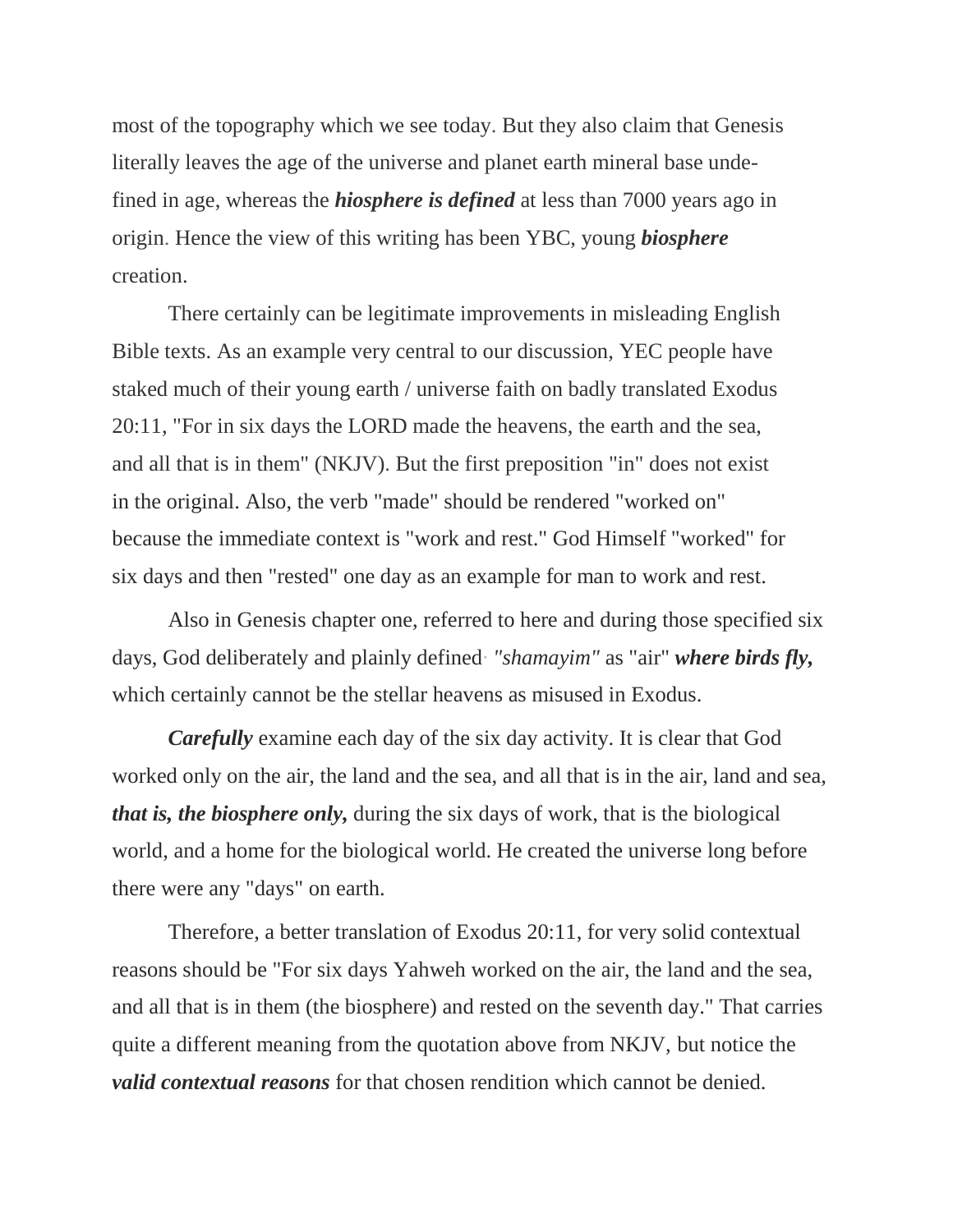The six days of Genesis refer to God's creation of living things and a beautiful, perfect home for all living things less than 7000 years ago. The creation of the universe and planet earth took place before there were any "days" possible on earth. There was only "night" for an undefined time which could be of any length. "The earth was uninhabited and empty of life and darkness was on the surface of the ocean" (and perhaps for millions of years, verse two). The creation of the stellar heavens and planet earth mineral base took place in the distant past.

For a full explanation see my website *[ageoftheuniverse.com](http://ageoftheuniverse.com/)* Find the book titled *The Genesis Fortress: Viciously Attacked- Triumphant in the End.* As yet, it is unpublished but 200 printed copies are available. A twenty page summary is also available.

I discuss phase change expansion *I* contraction more in depth in chapter four of the book *The Genesis Fortress: Viciously Attacked* - *Triumphant in the End.* Chapter four is titled, *"Global Flood Geology in a Nutshell."* As yet it is unpublished but examine my website

## *[www.ageoftheuniverse.com](http://www.ageojtl/)*

Every word of this Bible is true, most of it literally, some of it poetically, but all of it clear and plain when understood, just as the proverb assures us, "they are all plain to him who understands."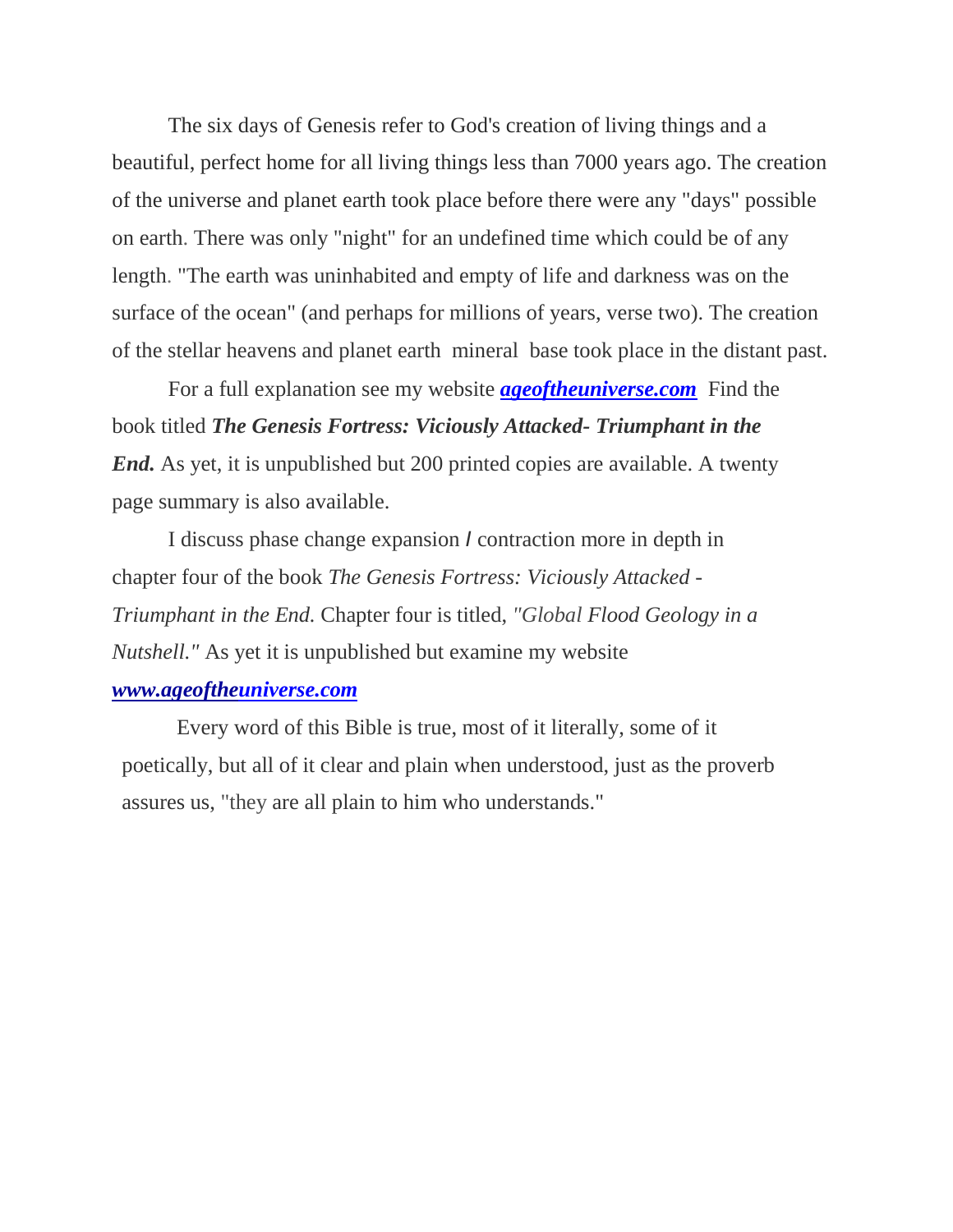*Luke 10:21 At that time Jesus rejoiced in the Spirit and said, "I thank You, 0 Father, Lord of heaven and earth, that You have hid these things form the wise and prudent and revealed them to babes."*

*If God decides to hide something, No amount of intellectual brilliance Can penetrate that veil.*

Gorman Gray

July 15,2017

Christ Is Risen! The war is won but not over

[gormangray@gmail.com](mailto:gormangray@gmail.com) [www.ageoftheuniverse.com](http://www.ageoftheuniverse.com/) Phone: 360-835-8361 Morningstar Publications 1420 N. Q Circle, Washougal, WA 98671-8356